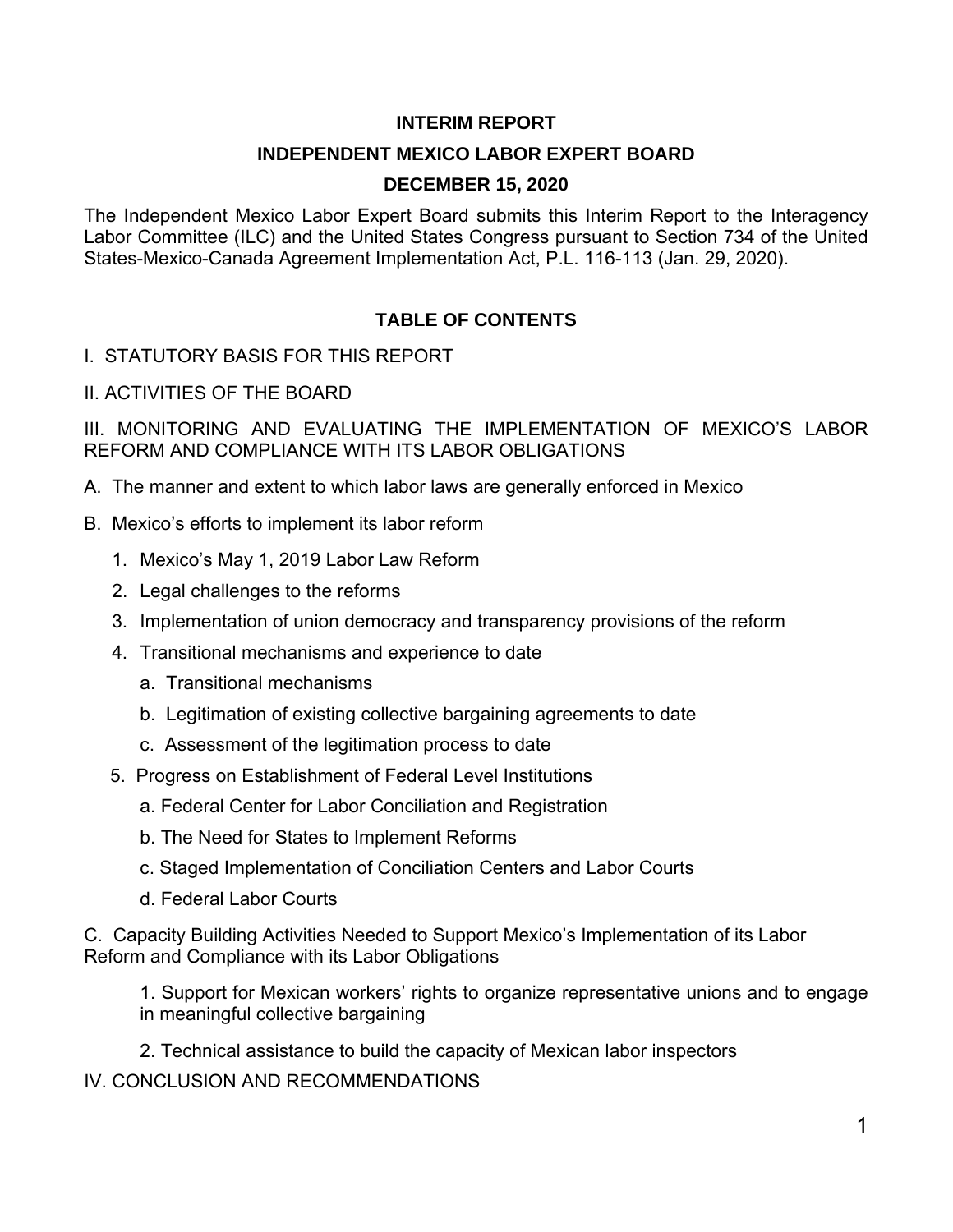# **I. STATUTORY BASIS FOR THIS REPORT**

In Section 731 of the USMCA Implementation  $Act<sub>1</sub><sup>1</sup> Congress established the Independent$ Mexico Labor Expert Board (IMLEB), hereinafter "the Board," comprising 12 members appointed by Congressional leadership and the Labor Advisory Committee, for the purpose of monitoring and evaluating the implementation of Mexico's labor reform and compliance with its labor obligations. The Board shall also advise the Interagency Labor Committee with respect to capacity building activities needed to support such implementation and compliance.

Section 733 of the Act states that "The United States shall provide necessary funding to support the work of the Board, including with respect to translation services and personnel support."

Section 734 of the Act provides that "the Board shall submit to appropriate congressional committees and to the Interagency Labor Committee an annual report that—

(1) contains an assessment of—

- (A) the efforts of Mexico to implement Mexico's labor reform<sup>2</sup>; and
- (B) the manner and extent to which labor laws are generally enforced in Mexico; and

(2) may include a determination that Mexico is not in compliance with its labor obligations."

# **II. ACTIVITIES OF THE BOARD**

To date, ten members have been appointed to the Board. Pursuant to Section 732(a)(1) of the USMCA Implementation Act, the Labor Advisory Committee for Trade Negotiations and Trade Policy appointed Benjamin Davis, Owen Herrnstadt, Daniel Mauer, and Jason Wade. Pursuant to Section 732(a)(2), the Speaker of the House of Representatives appointed Catherine Feingold and Fred Ross. Pursuant to Section 732(a)(3), the President *pro tempore* of the Senate appointed Timothy Beaty and Sandra Polaski. Pursuant to Section 732(a)(4), the Minority Leader of the House of Representatives appointed Stefan Marculewicz and Philip Miscimarra.

The Board elected Benjamin Davis as Chair, and established ethics and procedure rules. It has held briefings with the Interagency Labor Committee (ILC) established under USMCA and communicated regularly with USTR and DOL officials. The ILC authorized \$250,000 for the Board's operating expenses. The Board also made several requests for information to the ILC in the course of preparing this report.

l 1 P.L. 116-113, Jan. 29, 2020.

<sup>&</sup>lt;sup>2</sup> As defined in the statute, "Mexico's labor reform" means the legislation on labor reform enacted by Mexico on May 1, 2019. P.L. 116-113, §701(3).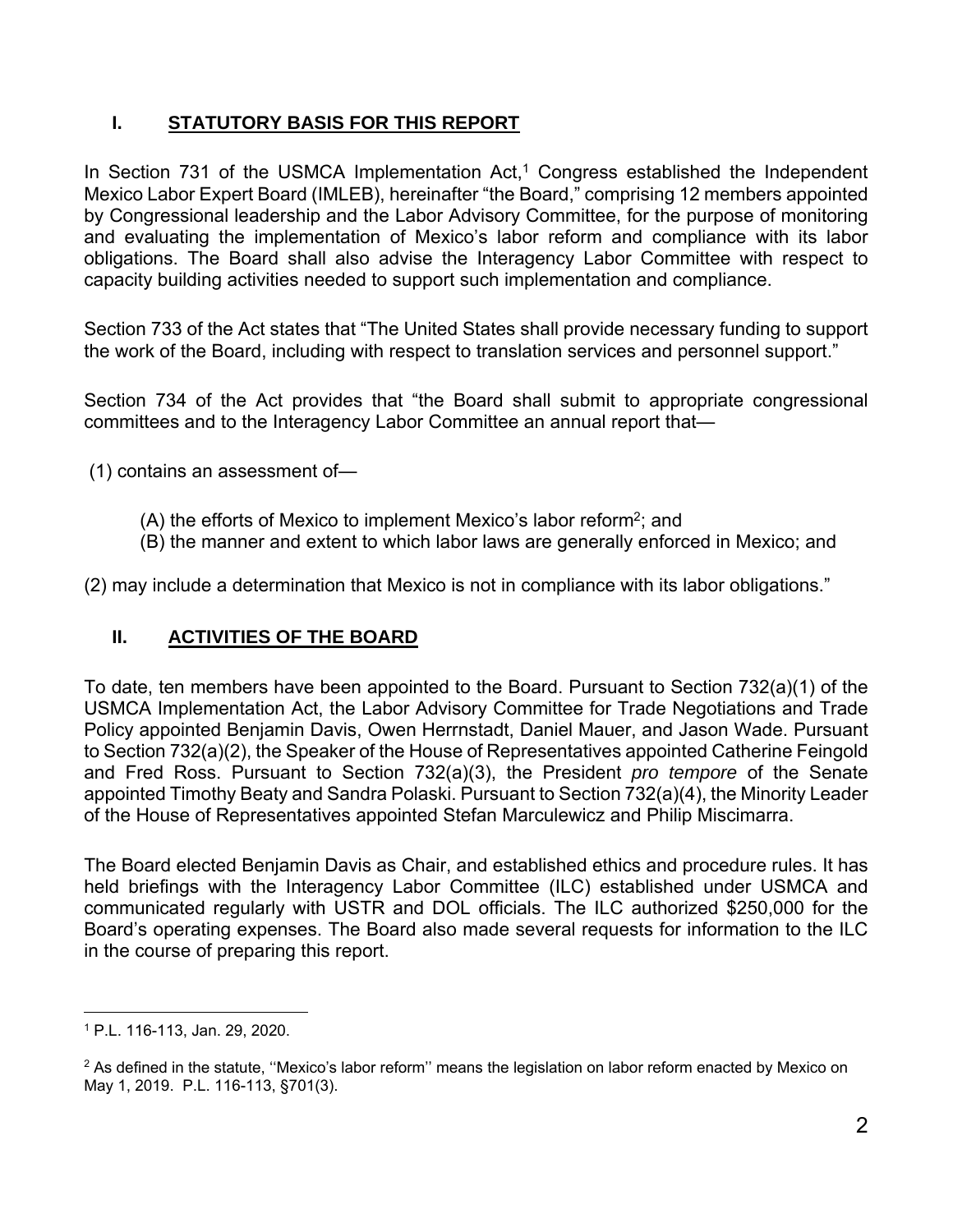The Board provides this Interim report to assist the ILC and the Congress in their assessment of the efforts of Mexico to implement Mexico's labor reform, and the manner and extent to which labor laws are generally enforced in Mexico. While the first phase of implementation of the new labor institutions established under the 2019 reform was delayed until November 18, 2020 (due to the Covid-19 pandemic), the Board has identified a number of serious concerns with Mexico's labor law enforcement process that we believe must be addressed promptly. In addition, the Board has identified issues affecting capacity building activities needed to support the implementation of Mexico's labor reform and compliance with its labor obligations that also require immediate attention.

### **III. MONITORING AND EVALUATING THE IMPLEMENTATION OF MEXICO'S LABOR REFORM AND COMPLIANCE WITH ITS LABOR OBLIGATIONS**

# **A. The manner and extent to which labor laws are generally enforced in Mexico3**

Mexico's economically active population in the third quarter of 2020 was 53.8 million.4 Of this population, 35 million are wage workers, but only about 23 million are defined as being in formal employment (i.e. covered by one of the government-run social security funds).<sup>5</sup> Only about 4.4 million workers are unionized (based on the latest reported data from 2018), with about half of these in the private sector.<sup>6</sup>

A large percentage of unionized private sector workers are covered by "protection contracts"<sup>7</sup> – "collective agreements" signed between employers and employer-dominated "protection" unions

5 These include IMSS (covering 19.6 million workers of whom 87% are permanent and 13% temporary), ISSSTE (covering 2.9 million workers), and some smaller funds. See Mexican Institute of Social Security, Puestos de trabajo afiliados al Instituto Mexicano de Seguro Social, June 2020, available at: lhttp://www.imss.gob.mx/prensa/archivo/202006/391#:~:text=%C2%B7%20Al%2031%20de%20mayo%20de,punt o%20tres%20por%20ciento)%20son; Población derechohabiente del Instituto de Seguridad y Servicios Sociales de los Trabajadores del Estado (ISSSTE) en México en 2018, según tipo de derechohabiencia, available at: https://es.statista.com/estadisticas/600239/poblacion-derechohabiente-en-el-issste-por-tipo-mexico/.

<sup>6</sup> INEGI, Tasa de sindicalización, available at: https://datos.gob.mx/busca/dataset/tasa-de-sindicalizacionderechos-sindicales-recepcion-del-derecho. See Enrique de la Garza, MEXICO: LA POLÉMICA ACERCA DE LA TASA DE AFILIACIÓN SINDICAL REVISADA AL 2010, available at http://www.relats.org/documentos/ORGDelaGarza2.pdf.

l <sup>3</sup> This Interim Report focuses on Mexico's enforcement of laws protecting freedom of association and collective bargaining, core labor rights which are essential elements of the 2019 labor law reforms. It does not attempt to evaluate the totality of enforcement of Mexican labor legislation.

<sup>4</sup> STPS, Información Laboral, November 2020, available at http://www.stps.gob.mx/gobmx/estadisticas/pdf/perfiles/perfil%20nacional.pdf

<sup>7</sup> Hasta 85% de los contratos colectivos existentes se firmaron a espaldas de los trabajadores: Alcalde, El Financiero, July 1, 2020, available at: https://www.elfinanciero.com.mx/economia/hasta-85-de-los-contratoscolectivos-existentes-se-firmaron-a-espaldas-de-los-trabajadores-alcalde; Gran mayoría de contratos son de protección, dice subsecretario de Trabajo, El Universal, July 24, 2020, available at: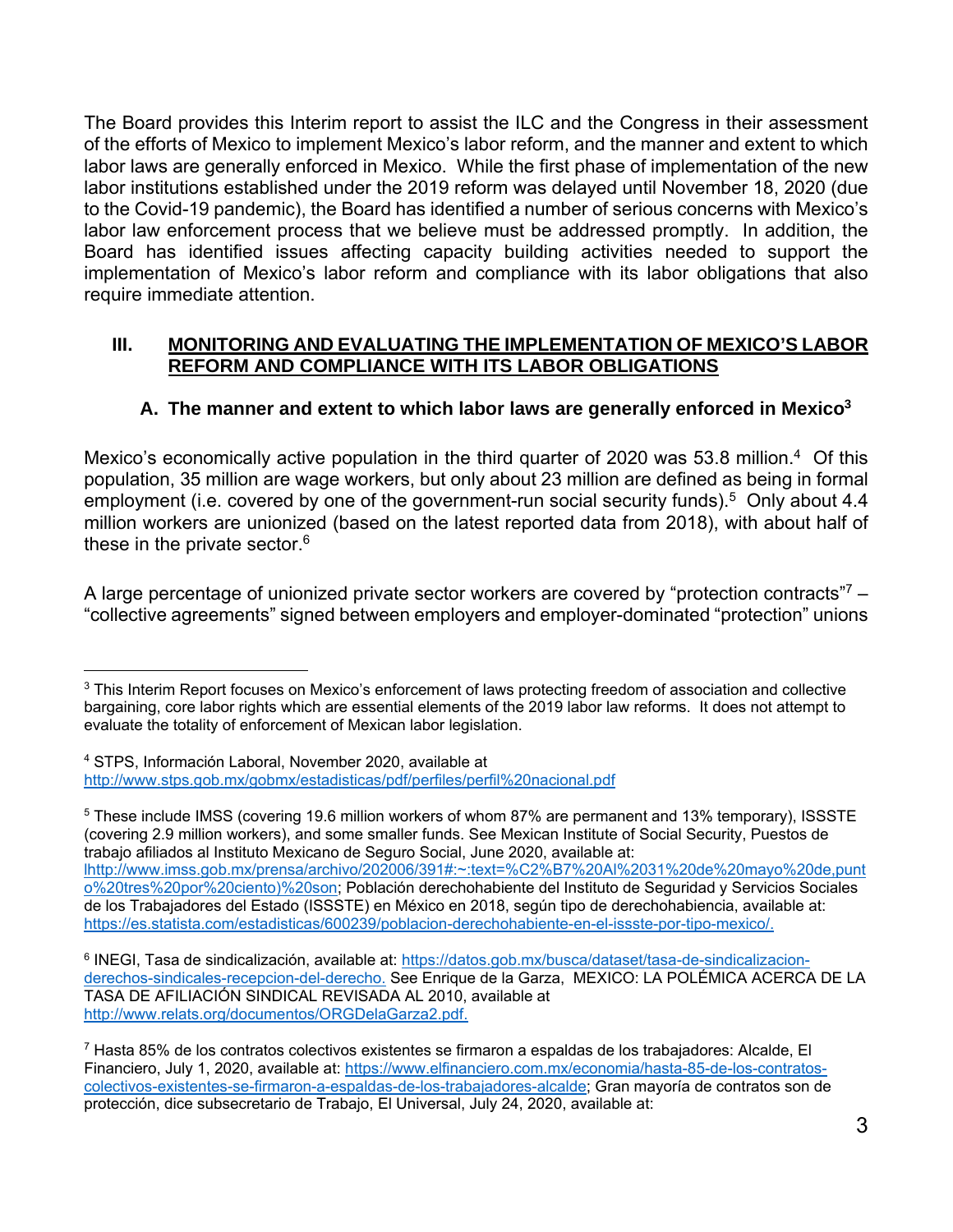without the involvement or even knowledge of the workers the union purports to represent.<sup>8</sup> In some cases, protection contracts have been signed by employer-dominated unions even before the employer began operation or hired its first worker.<sup>9</sup> The purpose of the protection contract is to lock in low wages and poor conditions and "protect" the employer from having to negotiate with an independent and democratic union, which would insist on better wages and working conditions. Indeed, most protection contracts give employers broad discretion to fix wages, working hours and other conditions of work. This has meant that millions of Mexican workers have worked extremely long hours (the longest among OECD countries)<sup>10</sup> for very low wages (the lowest average wages among  $OECD$  countries)<sup>11</sup>, often in hazardous working conditions and with no effective means to vindicate their rights at work.<sup>12</sup> Combined with policies of previous Mexican administrations to keep minimum wages low, the result was that there was no convergence with US wages in traded sectors such as manufacturing (Table 1).<sup>13</sup>

l

9 See, e.g., David Welch and Nacha Cattan, How Mexico's Unions Sell Out Autoworkers, *Bloomberg*, May 5, 2017, available at: https://www.bloomberg.com/news/articles/2017-05-05/how-mexico-s-unions-sell-outautoworkers; Mark Stevenson, Mexico-US trade deal unlikely to boost low Mexican wages, Associated Press, Aug. 30, 2018, available at: https://apnews.com/article/fff256b89fc24e3faee97a5b05f3cca3 ("Goodyear, for example, signed a labor contract with the pro-government CTM union in April 2015, months before its San Luis Potosí plant even opened or the first worker was hired.").

10 OECD, Data – Hours Worked, available at: https://data.oecd.org/emp/hours-worked.htm

11 OECD, Data – Average Wages, available at: https://data.oecd.org/earnwage/average-wages.htm#indicatorchart

 $12$  In the absence of democratic unions, employers continue to use illegal practices such as requiring workers to sign a blank resignation letter that can be used against them at any time and blacklisting workers who have been dismissed. See ¿Cómo puedo saber si estoy en el buró laboral?, Factor Capital Humano, Sep. 2, 2019, available at: https://factorcapitalhumano.com/destacado-home/como-puedo-saber-si-estoy-en-el-buro-laboral/2019/08/; José Soto Galindo, El gobierno también utiliza listas negras de trabajadores. Comimsa de Conacyt contrató servicios de un buró laboral, El Economista, Nov. 25, 2018, available at: https://www.eleconomista.com.mx/opinion/El-gobierno-tambien-utiliza-listas-negras-de-trabajadores.-Comimsade-Conacyt-contrato-servicios-de-un-buro-laboral-20181125-0002.html; José Soto Galindo, Buró laboral sí existe y es de utilidad, dice Secretaría del Trabajo, El Economista, Sep. 2, 2018, available at: https://www.eleconomista.com.mx/opinion/Buro-laboral-si-existe-y-es-de-utilidad-dice-Secretaria-del-Trabajo-20180902-0017.html.

<sup>13</sup> The administration of President Andrés Manuel López Obrador raised minimum wages by 16 per cent in 2019 and by 20 per cent in 2020 and has announced plans to increase them again in 2021 by about 15 per cent. See, e.g., Max de Haldevang and Nacha Cattan, Mexico Seeks to Boost 2021 Minimum Wage Far Above Inflation,

https://www.eluniversal.com.mx/nacion/gran-mayoria-de-contratos-son-de-proteccion-dice-subsecretario-detrabajo.

<sup>8</sup> See Graciela Bensúsan, Los "contratos de protección" en México, Nexos, 1 junio 1997, available at https://www.nexos.com.mx/?p=8382; José Alfonso Bouzas, coord., Contratación Colectiva de Trabajo en México: Informe a la Organización Regional Interamericana de Trabajadores (ORIT) (2007); Carlos de Buen Unna, Los contratos colectivos de trabajo de protección patronal en México (2011); Inés González Nicolás, coord., Auge y Perspectivas de los Contratos de Protección: ¿Corrupción Sindical o Mal Necesario? (2006); María Xelhuantzi López*,* La Democracia Pendiente: La libertad de asociación sindical y los contratos de protección en México (2000).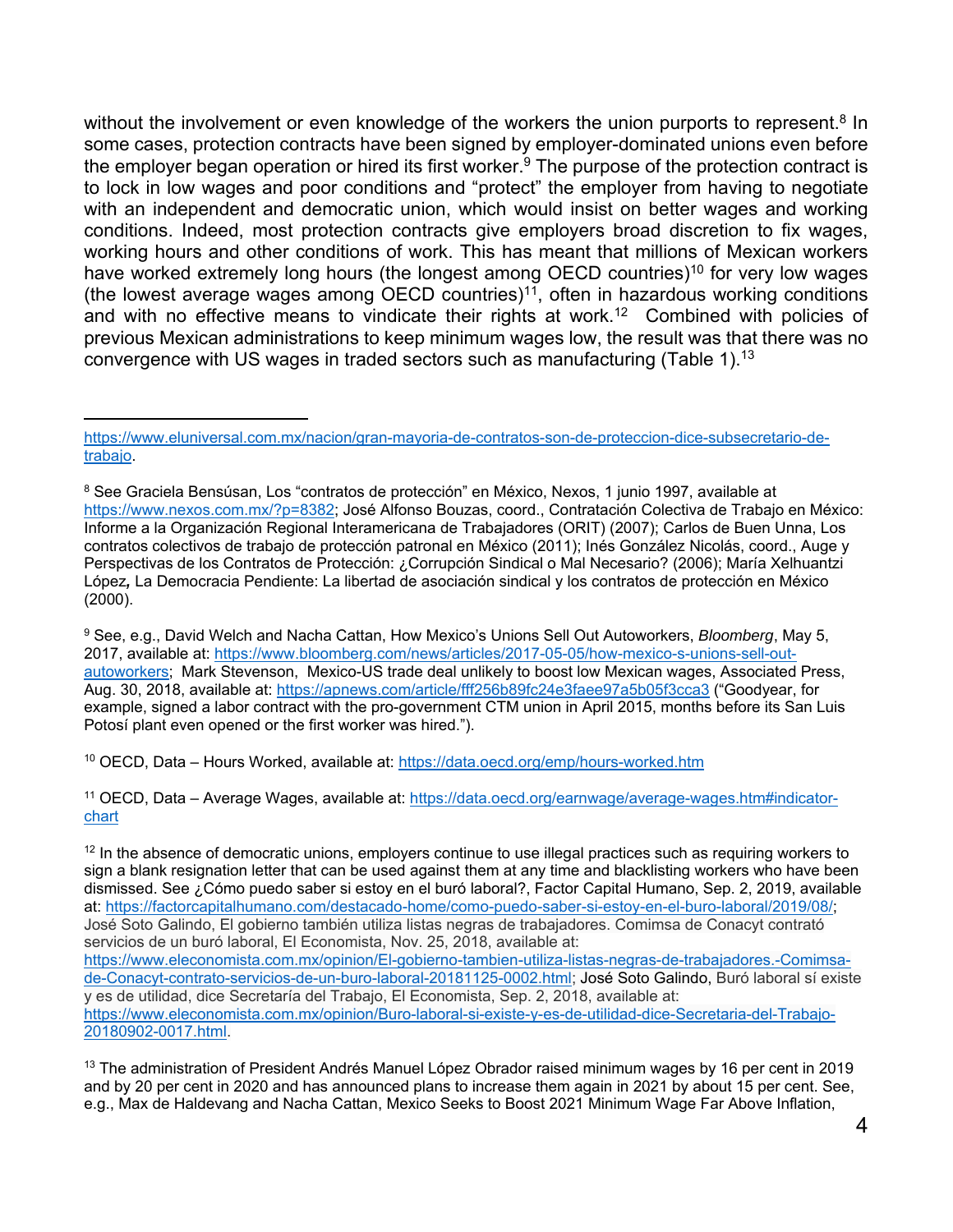## TABLE 1

Hourly compensation costs in manufacturing, in US dollars and as a percent of costs in the United States (US =100)

| Country              | in US dollars |                 |       | $US = 100$ |      |      |
|----------------------|---------------|-----------------|-------|------------|------|------|
|                      | 1997(2)       | 2016(3)<br>2015 |       | 1997(2)    | 2015 | 2016 |
| <b>United States</b> | 23.04         | 37.81           | 39.03 | 100        | 100  | 100  |
| Canada               | 18.49         | 30.74           | 30.08 | 80         | 81   | 77   |
| Mexico               | 2.62          | 4.38            | 3.91  | 11         | 12   | 10   |

Source: The Conference Board, International Labor Comparisons program, February 2018, https://www.conference-board.org/ilcprogram/index.cfm?id=38269#Table1

While the exact number of protection contracts is unknown,<sup>14</sup> Mexican labor officials have estimated that at least 75 per cent of current collective bargaining agreements (CBAs) are protection contracts.15 Once a protection contract is registered, it becomes nearly impossible for workers to form an authentic union in the workplace and negotiate and sign a legitimate collective bargaining agreement. In the first place, the workers often do not know that a union

l Bloomberg, Dec. 9, 2020, available at: https://www.bloomberg.com/news/articles/2020-12-09/mexico-seeks-toboost-2021-minimum-wage-by-four-times-inflation; Pedro Villa y Caña y Alberto Morales, Se analiza con sector empresarial aumento al salario mínimo para 2021, asegura AMLO, El Universal, Dec. 9, 2020, available at: https://www.eluniversal.com.mx/nacion/amlo-se-analiza-con-sector-empresarial-aumento-al-salario-minimo-para-2021.

<sup>&</sup>lt;sup>14</sup> There are currently 27,500 collective bargaining agreements registered with the Federal Conciliation and Arbitration Board (CAB), and 532,469 with the Local CABs (not including data for Morelos and Querétaro), for a total of 559,969 agreements. See STPS, Reforma Constitucional en Materia de Justicia Laboral, Anexo 14, Diagnóstico Situación de los Archivos de las Juntas Locales de Conciliación y Arbitraje, available at: https://reformalaboral.stps.gob.mx/Documentos/DSAJLCYA.pdf

<sup>15</sup> See Secretaría del Trabajo y Previsión Social, PROGRAMA SECTORIAL DERIVADO DEL PLAN NACIONAL DE DESARROLLO 2019-2024, Diario Oficial, June 24, 2020, nn. 14-15, available at: http://dof.gob.mx/nota\_detalle.php?codigo=5595490&fecha=24/06/2020; Verónica Gascón, Advierten libertad sindical simulada, El Norte, 13 April 2020, available at https://www.elnorte.com/advierten-libertad-sindicalsimulada/ar1921065; Hasta 85% de los contratos colectivos existentes se firmaron a espaldas de los trabajadores: Alcalde, El Financiero, 7 January 2020, available at https://www.elfinanciero.com.mx/economia/hasta-85-de-los-contratos-colectivos-existentes-se-firmaron-a-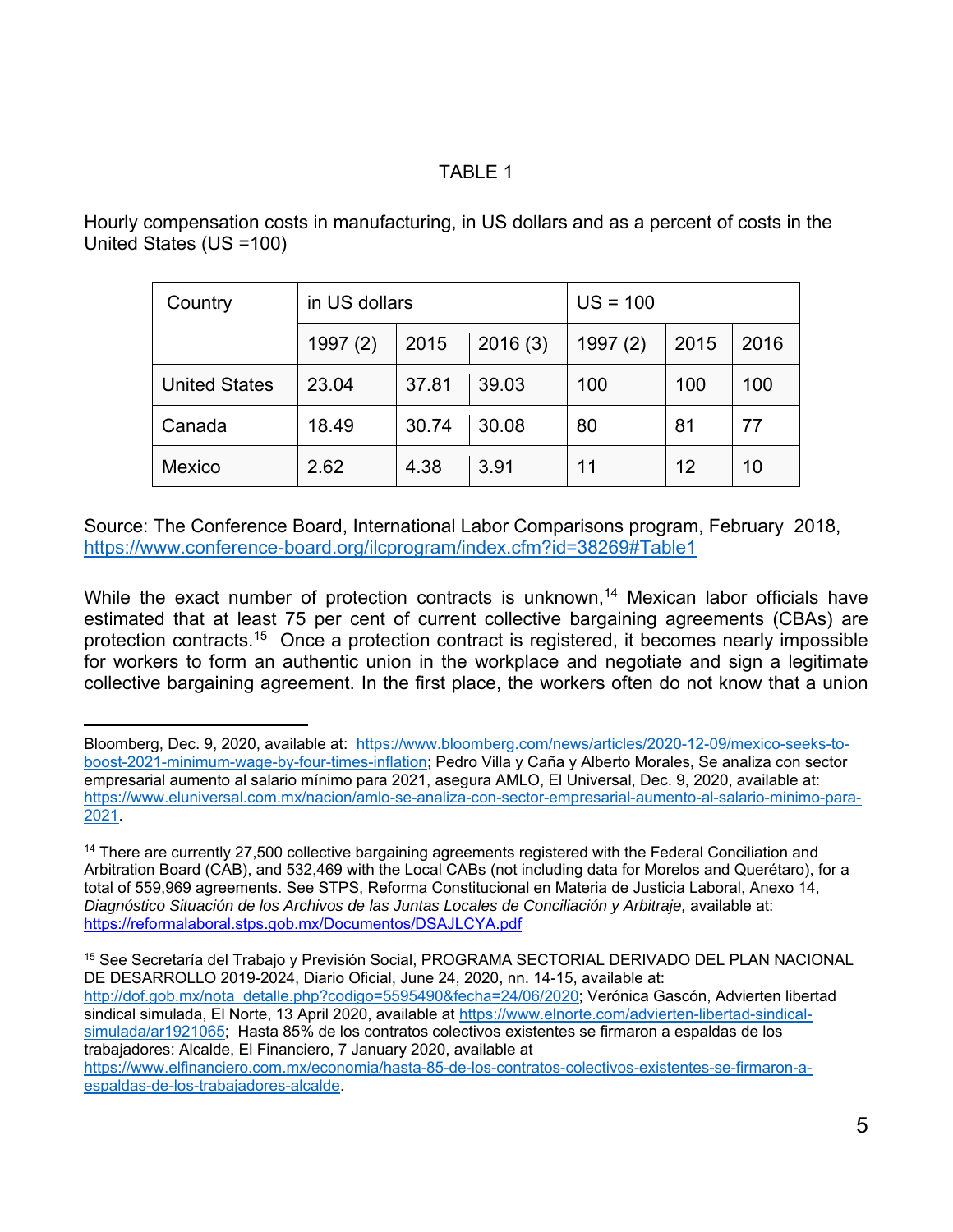"represents" them, nor in most cases can they obtain a copy of the collective agreement that governs their workplace.<sup>16</sup> If they are able to obtain this information, they can only challenge the existing union by forming or affiliating to an independent union and filing a demand for collective bargaining (*emplazamiento*),<sup>17</sup> to which the employer responds with the defense that it cannot bargain with the independent union because it is already a party to a collective bargaining agreement (with the protection union). The independent union must then file a demand against the employer-dominated union for control of the collective bargaining agreement (*titularidad*), which is resolved by an election (*recuento*) supervised by the Conciliation and Arbitration Board. In practice, when workers attempt to rid themselves of an employer-dominated union through a *recuento*, the employer, the employer-dominated union and the government have often colluded to intimidate workers through delays, threats and physical violence, and dismissal.<sup>18</sup> In its totality, the protection contract system allows employers to use protection union leaders to suppress the rights of their employees.<sup>19</sup>

l

http://ntrzacatecas.com/2012/11/17/denuncia-fssp-agresion-en-votaciones-de-mineros-en-sombrerete/; Rafael de Santiago y Alma Ríos, Agreden a integrantes del Sindicato Nacional Minero durante recuento de votos de mina San Martín, en Sombrerete, La Jornada Zacatecas, 28 de febrero de 2018, available at http://ljz.mx/2018/02/28/agreden-a-trabajadores-durante-recuento-de-votos-de-mina-san-martin/**.** 

 $19$  Mexican labor law does not prohibit an employer from making direct payments to a union official, nor does it bar a union official from accepting such payments. Nor does the labor law require reporting or disclosure of such payments. Legislation has been introduced in the Mexican Congress that would require union leaders to make public financial statements and prohibit personal enrichment through union office. Que reforma y adiciona diversas disposiciones de la Ley Federal del Trabajo, a cargo de la diputada Margarita García García, del Grupo Parlamentario del PT, Gaceta Parlamentaria, año XXIII, número 5455-III, Feb. 11, 2020, available at: http://gaceta.diputados.gob.mx/Gaceta/64/2020/feb/20200211-III.html#Iniciativa4. See Pablo Franco Hernández, La libertad y la democracia. Principio y corazón de los sindicatos, p.14, MasReformasMejor Trabajo, Nov. 14, 2020, available at: https://www.masreformasmejortrabajo.mx/index.php/sociedad/democracia-y-libertadsindical/item/4284-la-democracia-y-la-libertad-principios-y-corazon-de-los-sindicatos.

 $16$  Prior to the 2019 labor law reform, there was no requirement that workers be given a copy of their collective bargaining agreement. In some cases, workers were aware from their pay receipts that they paid dues, and might be able to able to obtain a copy of the collective bargaining agreement if they were under the jurisdiction of the Federal or Mexico City CABs, which are the only ones that make collective bargaining agreements publicly available online. In other cases, employers did not deduct union dues from workers' paychecks but simply made a direct payment to the protection union (or its leader), making it effectively impossible for workers to identify their "representative." While under the 2019 reform all employers are required to provide their workers with copies of the collective bargaining agreement pursuant to the Protocol for Legitimation of Existing Collective Bargaining Agreements, this mandate will not be fully implemented until November 1, 2023.

<sup>17</sup> Technically, an *emplazamiento* is a notification that the union intends to strike the employer on a specific date. In practice, it is the mechanism for initiating contract negotiations which in almost all cases do not result in a strike.

<sup>&</sup>lt;sup>18</sup> See, e.g., Heather L. Williams. "Of Labor Tragedy and Legal Farce: The Han Young Factory Struggle in Tijuana, Mexico," *Social Science History*, Vol. 27, No. 4, Special Issue: Labor Internationalism (Winter, 2003), pp. 525-550, available at http://www.jstor.org/stable/40267825; Alma Proa, 'Revientan' votaciones trabajadores de Arneses, Zócalo, 29 de noviembre de 2018, available at https://www.zocalo.com.mx/new\_site/articulo/intervienefuerza-coahuila-por-disturbio-en-arneses; Arely Regalado, Denuncia FSSP agresión en votaciones de mineros en Sombrerete, NTR Zacatecas, 27 de noviembre de 2012, available at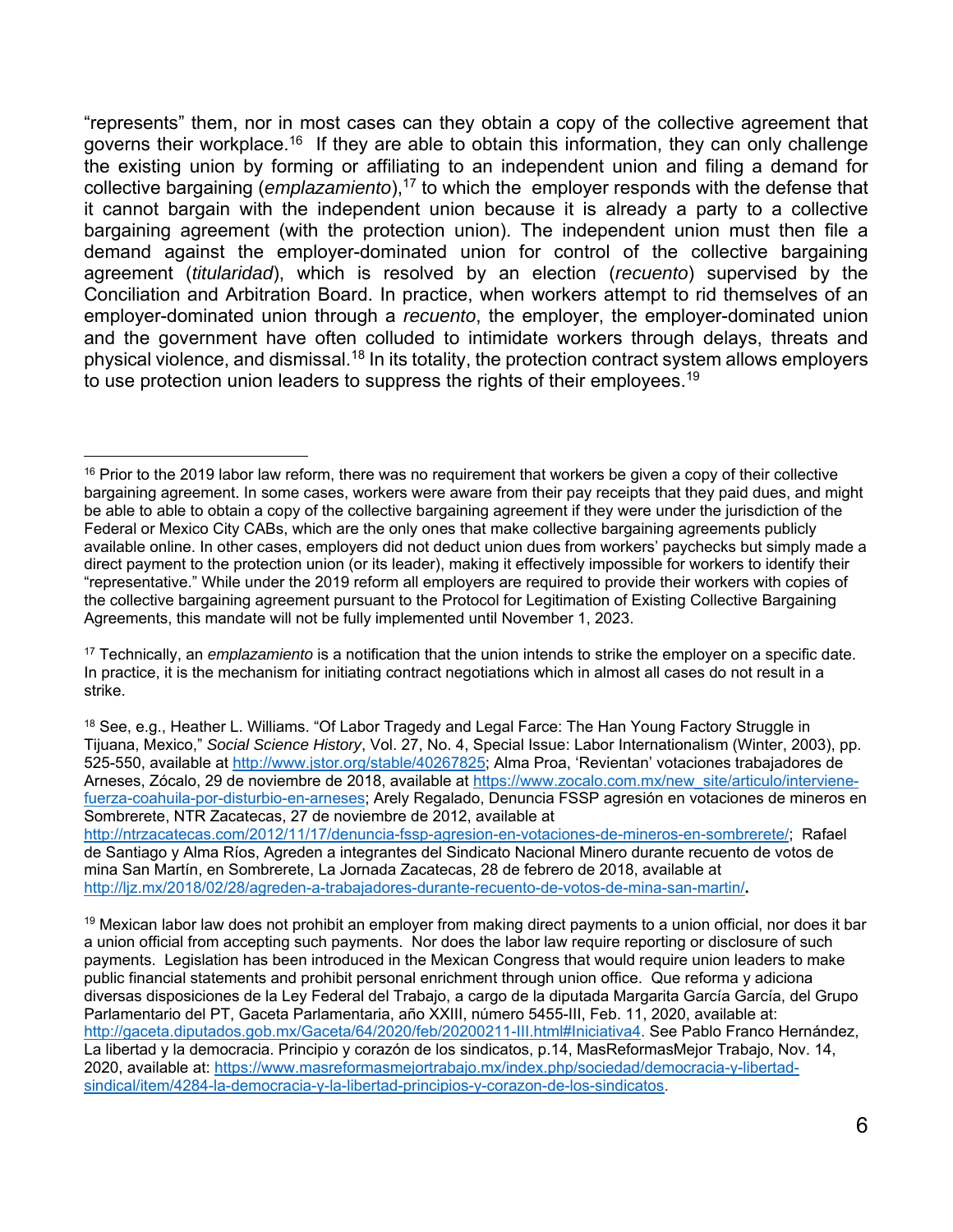At the state and federal levels, tripartite Conciliation and Arbitration Boards (CABs) registered contracts, including protection contracts, and adjudicated collective labor disputes. In many cases, the leaders of employer-dominated unions holding the protection contracts are also the worker "representatives" serving on the CABs (and not infrequently, political office-holders as well). Together with the employers and government representatives, employer-dominated unions have thwarted the efforts of workers to organize independent unions and to bargain collectively. In turn, such union leaders had little accountability to their members and had the power to have dissident workers dismissed under the "exclusion clauses" embedded in CBAs.

Workers and independent union leaders who challenge this system have repeatedly faced surveillance, harassment, threats, arrest, physical violence, and assassination. On June 8, 2020, the state government in Tamaulipas arrested union leader and attorney Susana Prieto Terrazas, a leader of efforts by maquiladora workers to break away from Confederación de Trabajadores de México (CTM) control and establish independent unions, on charges of "inciting riot, threats and coercion" – an action that USTR Robert Lighthizer called "a bad indicator" in a Congressional hearing. Prieto was released after two weeks in prison, on the condition that she pay fines and restitution, have no contact with the CAB in Tamaulipas, and remain in the state of Chihuahua, where the state government has also brought criminal charges against her relating to worker protests in the maquiladoras. While the Federal Labor Secretary has criticized these actions, President López Obrador has said that because the matter is under state jurisdiction he cannot address it directly.20

The protection contract system was criticized by the International Labor Organization (ILO) as a serious violation of the right to freedom of association protected by ILO Convention 87.<sup>21</sup> The ILO Committee on Freedom of Association (CFA) issued several reports in Case No. 2694 that examined the problem of protection contracts in great detail and urged the social partners to identify necessary reforms in law and in practice.<sup>22</sup> The Committee on the Application of Standards reached similar conclusions.<sup>23</sup> The issue of protection contracts as a violation of the

l <sup>20</sup> Daina Beth Solomon, Mexican labor activist's arrest sends 'wrong signal' under North America trade deal, Reuters, June 30, 2020, available at: https://www.reuters.com/article/us-usa-trade-usmca-mexicoanalysis/mexican-labor-activists-arrest-sends-wrong-signal-under-north-america-trade-deal-idUSKBN2413E4; Mark Stevenson, Crusading Mexican labor lawyer freed, banned from traveling, Associated Press, July 2, 2020, available at https://apnews.com/article/c0e296a393b6df51f34b2dcb80816f29.

<sup>21</sup> Mexico ratified Convention 87, Freedom of Association and Protection of the Right to Organize, on April 1, 1950. More recently, Mexico ratified ILO Convention 98 on the Right to Organize and Collective Bargaining on November 23, 2018. See ILO, Ratifications for Mexico, available at: https://www.ilo.org/dyn/normlex/en/f?p=NORMLEXPUB:11200:0::NO::P11200\_COUNTRY\_ID:102764. .

<sup>22</sup> Other CFA cases concerning protection contracts include CFA Case Nos. 2393, 2478, 2774, 2919, and 3156. See, ILO, Freedom of Association Case (Mexico), available at: https://www.ilo.org/dyn/normlex/en/f?p=NORMLEXPUB:20060:0::NO::P20060\_COUNTRY\_ID,P20060\_COMPLAI NT\_STATU\_ID:102764,1495812

<sup>&</sup>lt;sup>23</sup> See, e.g., ILO, Committee on the Application of Standards, Convention 87 – Mexico, 104<sup>th</sup> ILC Session (2015), available at: https://www.ilo.org/dyn/normlex/en/f?p=1000:13100:0::NO:13100:P13100\_COMMENT\_ID:3241939 ("the Committee requested the Government to:…identify, in consultation with the social partners, additional legislative reforms to the 2012 Labour Law necessary to comply with Convention No. 87. This should include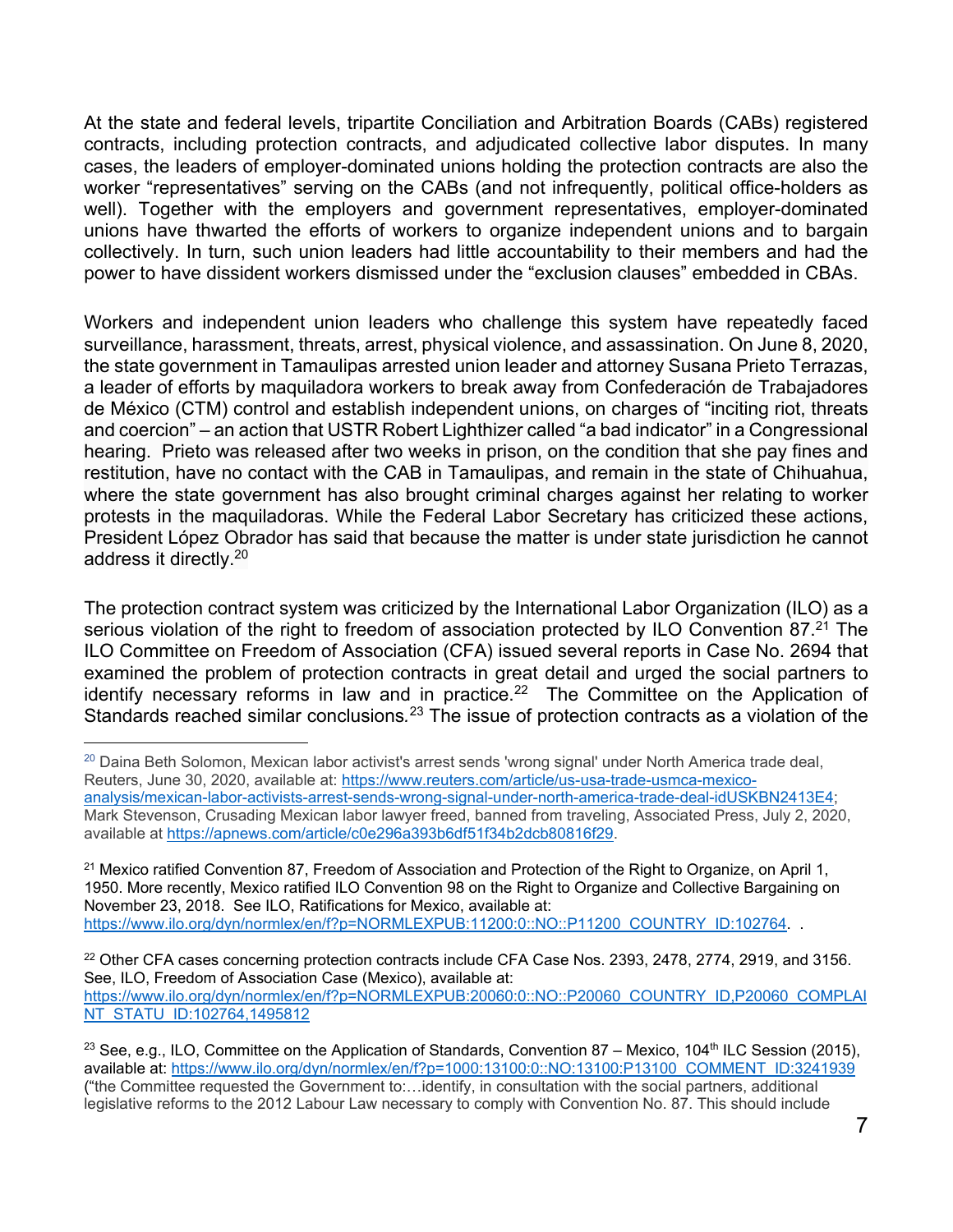principles of freedom of association and collective bargaining was also central to cases filed under the North American Agreement on Labor Cooperation, the labor side agreement to NAFTA<sup>24</sup>

#### **Subcontracting**

l

Subcontracting or "outsourcing" has recently been the focus of intense debate in Mexico. Economic studies indicate that the percentage of the workforce under subcontracting regimes rose from 8.6 per cent in 2004 to 16.6 per cent in 2014.25 However, in key industrial sectors the percentages are much higher. The percentage of autoparts workers in 2014 who were subcontracted was 24 per cent,<sup>26</sup> while in the aerospace industry in Tijuana it reached nearly 50 per cent.27 These practices make it increasingly difficult for workers to determine who bears legal responsibility for their wages, benefits and working conditions and to obtain a remedy if their rights are violated.

Subcontracting has a direct impact on the ability to enforce labor law. For example, the mining industry is in Federal jurisdiction, so CBAs must be deposited and disputes resolved the Federal CAB. However, a mining company may subcontract its workforce to a personnel services company which is in the local (State) jurisdiction.28

Because none of the local jurisdictions make CBAs public, it is difficult or impossible for workers to get a copy of their CBA or find out what union 'represents' them. Also, subcontracting may

<sup>25</sup> Landy Sánchez et al., Tendencias de la subcontratación en México, in Graciela Bensusán y Landy Sánchez (coordinadoras), Estudio sobre la Subcontratación en México: tendencias, modalidades y regulación, El Colegio de México (forthcoming), p. 57.

<sup>26</sup> Alex Covarrubias, La automotriz en México: La subcontratación en una industria en auge, in Graciela Bensusán y Landy Sánchez (coordinadoras), Estudio sobre la Subcontratación en México: tendencias, modalidades y regulación, El Colegio de México (forthcoming), p. 125.

<sup>27</sup> Jordy Micheli y Alfredo Hualde, El outsourcing laboral en la industria maquiladora de exportación: los casos de la industria electrónica y aeroespacial en Tijuana, in Graciela Bensusán y Landy Sánchez (coordinadoras), Estudio sobre la Subcontratación en México: tendencias, modalidades y regulación, El Colegio de México (forthcoming), p. 231.

<sup>28</sup> See Complaint Submitted to the Canadian National Contact Point Pursuant to the OECD Guidelines for Multinational Enterprises Concerning: The Operations of Excellon Resources Inc. at the La Platosa Mine in the Ejido "La Sierrita", Durango State, México, May 29, 2012, available at: https://complaints.oecdwatch.org/cases/Case\_251.

reforms that would prevent the registration of trade unions that cannot demonstrate the support of the majority of the workers they intend to represent, by means of a democratic election process – so-called protection unions").

 $24$  See, e.g., Submission 9702 (Han Young) and Submission 9703 (ITAPSA). These cases led to a 2000 Ministerial Agreement between the US and Mexico which in part were meant to help address the problem of protection contracts. Available at: https://www.dol.gov/sites/dolgov/files/ILAB/reports/minagreement9702- 9703.htm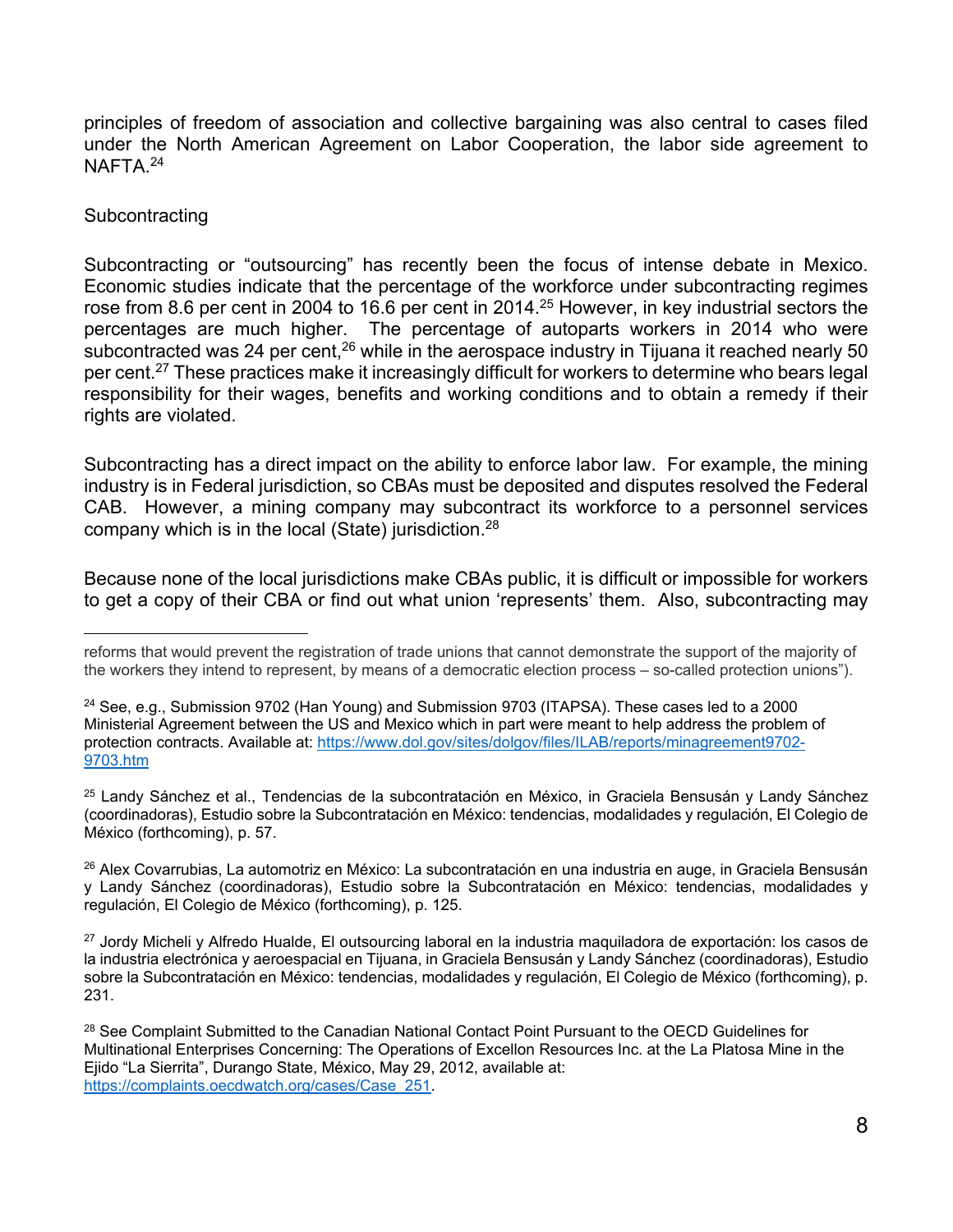be used to shift responsibility for profit sharing payments (*utilidades*) from the parent company (which has profits but no workers) to the contractor (which has workers but no profits).<sup>29</sup>

Last month, Mexican President López Obrador submitted a bill to the Mexican Congress that would sharply limit subcontracting.<sup>30</sup> However, following an outcry from employers, the President signed an agreement with some of the major employer associations and most national labor confederations to postpone the debate on the legislation until 2021.<sup>31</sup>

## **B. Mexico's efforts to implement its Labor Reform**

### 1. Mexico's May 1, 2019 Labor Law Reform

Mexico's reform of the Federal Labor Law (FLL), enacted on May 1, 2019,<sup>32</sup> implemented reforms to Article 123 of the Constitution effected in 201733 and additional provisions to comply with Article 23 and Annex 23-A of the USMCA.<sup>34</sup> The reform legislation addresses a number of long-standing obstacles, including protection contracts, the lack of democratic governance in many labor unions, and the lack of independence of government institutions responsible for labor relations and labor justice.<sup>35</sup> The following are among the key provisions of the legislation:

32 DECRETO por el que se reforman, adicionan y derogan diversas disposiciones de la Ley Federal del Trabajo, de la Ley Orgánica del Poder Judicial de la Federación, de la Ley Federal de la Defensoría Pública, de la Ley del Instituto del Fondo Nacional de la Vivienda para los Trabajadores y de la Ley del Seguro Social, en materia de Justicia Laboral, Libertad Sindical y Negociación Colectiva, May 1, 2019, available at https://www.dof.gob.mx/nota\_detalle.php?codigo=5559130&fecha=01/05/2019

33 DECRETO por el que se declaran reformadas y adicionadas diversas disposiciones de los artículos 107 y 123 de la Constitución Política de los Estados Unidos Mexicanos, en materia de Justicia Laboral, available at http://www.dof.gob.mx/nota\_detalle.php?codigo=5472965&fecha=24/02/2017

l 29 Reparto de utilidades es la causa detrás del outsourcing, aseguran expertos, El Financiero, Nov. 26, 2020, available at: https://www.elfinanciero.com.mx/economia/el-reparto-de-utilidades-incentiva-la-contratacion-poroutsourcing-jorge-sales.

<sup>&</sup>lt;sup>30</sup> See, e.g., Daina Beth Solomon, "Mexico president moves against subcontracting, aiming to end labor abuses," Reuters, Nov. 13, 2020," available at: https://www.reuters.com/article/mexico-labor-idUSL1N2HY1HN.

<sup>&</sup>lt;sup>31</sup> Justin Villamil, Mexico's AMLO Delays Ban on Outsourcing Amid Uproar by Business, Bloomberg, Dec. 9, 2020, available at: https://www.bloomberg.com/news/articles/2020-12-09/mexico-s-amlo-delays-ban-on-outsourcingamid-uproar-by-business?sref=DoKwwkyq.

<sup>34</sup> See USMCA, Chapter 23, available at https://ustr.gov/sites/default/files/files/agreements/FTA/USMCA/Text/23- Labor.pdf

<sup>&</sup>lt;sup>35</sup> These reforms to the FLL apply to workers in the private sector who are covered by Part A of Article 123 of the Mexican Constitution. The May 1, 2019 reform also expanded some rights of public sector workers covered by Part B, who are governed by separate secondary legislation. See Pablo Franco Hernández, La libertad y la democracia. Principio y corazón de los sindicatos, MasReformasMejorTrabajo, Nov. 14, 2020, pp. 15-16,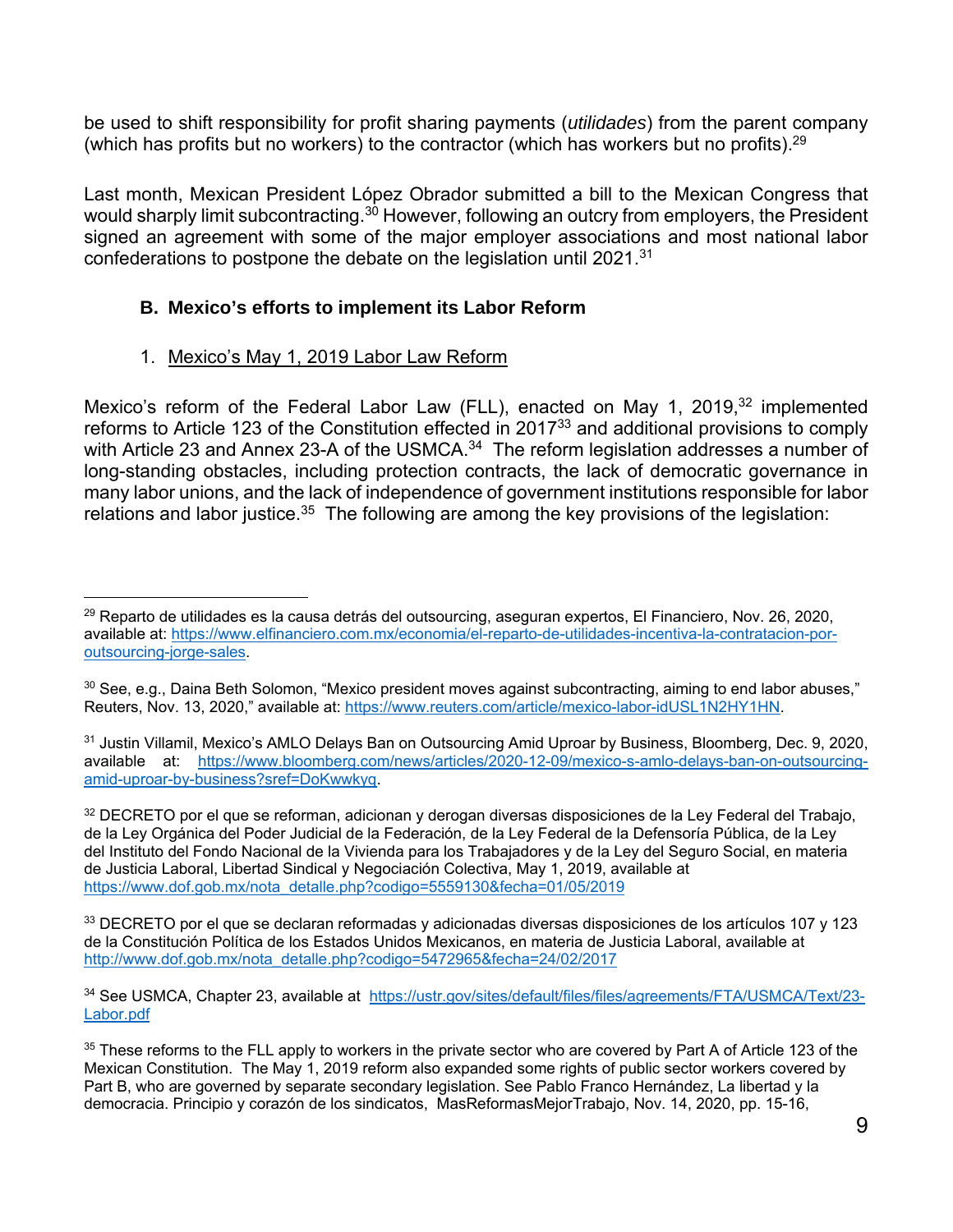■ Union statutes must provide that officers be elected by personal, free, secret and direct vote of the members and following gender proportionality.<sup>36</sup> These provisions were required to be included in all union statutes within 240 days,  $37$  but deadlines have been extended due to the pandemic.38

■ The labor authorities may verify the results of union elections based on a request from the union leadership or 30 per cent of the workers.<sup>39</sup>

■ Union statutes must provide for disclosure of financial reports to the members, in writing, every six months  $40$ 

■ Employers must give all workers covered by a collective bargaining agreement a printed copy of that agreement.41

All collective bargaining agreements<sup>42</sup> and union statutes<sup>43</sup> must be made available online.

■ All initial collective bargaining agreements and all existing collective bargaining agreements that are renegotiated must be ratified by a personal, free and secret vote of the covered workers.44

37 FLL Transitional Article 23

38 The most recent data provided by Mexico indicate that in the Federal jurisdiction 1,754 unions out of 2,033 (86.3%) have revised their statutes to comply with the 2019 Reform, while in the Local (State) jurisdiction 1,370 out of 8,632 unions have done so. Consejo de Coordinación para la Implementación de la Reforma al Sistema de Justicia Laboral, Acta de la Tercera Sesión Ordinaria, 17 de julio de 2020 (PROYECTO).

39 FLL Article 371 Bis, upheld in A.R. 1109/2019, p. 46, A.R. 18/2020, p. 46 and A.R. 28/2020, p. 47.

40 FLL Article 373; also Article 358.IV, upheld in A.R. 30/2020, p. 39, adopted by the Second Chamber of the Supreme Court on Nov. 25, 2020.

41 FLL Article 132.XXX.

42 FLL Article 391

43 FLL Article 365 Bis

44 FLL Articles 390 Ter and 400 Bis, upheld in A.R. 1109/2019, p. 58, A.R. 18/2020, pp. 55, 58 and A.R. 28-2020, p. 59.

l available at: https://www.masreformasmejortrabajo.mx/index.php/sociedad/democracia-y-libertadsindical/item/4284-la-democracia-y-la-libertad-principios-y-corazon-de-los-sindicatos

<sup>36</sup> FLL Articles 371.IX and 371.IX Bis. These provisions were upheld in A.R. 1109/2019, p. 40, A.R. 18/2020, p. 40 and A.R. 28/2020, p. 41, adopted by the Second Chamber of the Supreme Court on Nov. 25, 2020.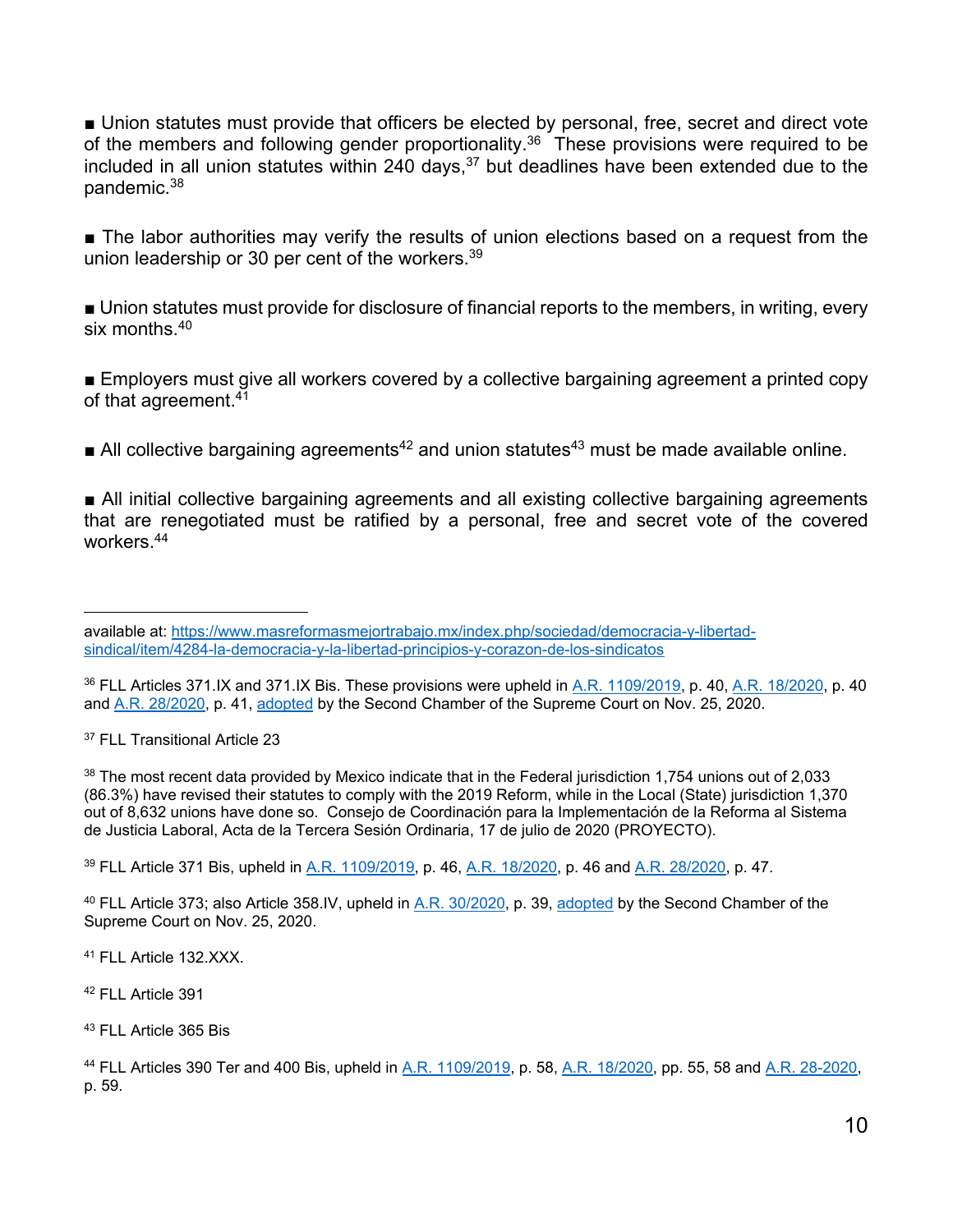■ All existing collective bargaining agreements must be submitted to a personal, free and secret vote by May 1, 2023.45

■ Where a union seeks to represent workers for the first time, it must demonstrate support of at least 30% of the workers in order to negotiate a collective bargaining agreement.<sup>46</sup>

■ New procedures where one union challenges another for control *(titularidad)* of a collective bargaining agreement.<sup>47</sup>

To safeguard these rights, the reform establishes:

■ A new independent Federal Center for Conciliation and Labor Registration (Federal Center), <sup>48</sup> charged with verifying democratic union procedures and where all union statutes and CBAs will be deposited and made publicly accessible online.

■ A new system of labor courts, replacing the tripartite Conciliation and Arbitration Boards (CABs).

### 2. Legal challenges to the reforms

Following the enactment of the labor reform in 2019, a large number of unions filed appeals (amparos) challenging the constitutionality of several provisions of the law.<sup>49</sup> On November 25, 2020, the Second Chamber of the Supreme Court issued four decisions upholding the

46 FLL Article 390 Bis.

47 FLL Articles 389 and 897 through 897-G.

<sup>48</sup> https://centrolaboral.gob.mx/. Currently union registration is still handled by the Labor Secretariat, https://registrodeasociaciones.stps.gob.mx/, and CBAs by the Federal and state CABs.

l 45 FLL Transitional Article 11, upheld in A.R. 1109/2019, p. 67, A.R. 18/2020, p. 67 and A.R. 28/2020, p. 75).

<sup>49</sup> Javier Cerón Espinosa, Más de 400 amparos pendientes por Reformas a la ley laboral, Punto Critico, Jun. 26, 2019, available at: https://www.elpuntocritico.com/vision-laboral-javier-ceron-espinosa/169087-mas-de-400 amparos-pendientes-por-reformas-a-la-ley-laboral-ctm-ct-voto-directo-no-tiene-fundamento-ctm-cuauhtemoc-pri; Gerardo Santillán, Sindicatos ratificarán amparos contra "excesos" de la Ley Federal del Trabajo, Linea de Contreaste, 19 June 2019, available at: https://www.lineadecontraste.com/sindicatos-ratificaran-amparos-contraexcesos-de-la-ley-federal-del-trabajo/; María del Pilar Martínez, Arranca la oleada de amparos contra la reforma laboral, , El Economista, June 23 2019, available at: https://www.eleconomista.com.mx/politica/Arranca-la-oleadade-amparos-contra-la-reforma-laboral-20190623-0001.html; Estado no puede intervenir en la vida sindical: CTM**,**  Paralelo19MX, 28 June 2019, available at: https://www.paralelo19.mx/2019/metropolitana/item/3924-estado-nopuede-intervenir-en-la-vida-sindical-ctm. See International Lawyers Assisting Workers (ILAW) Network, AMICUS BRIEF CONCERNING THE AMPAROS AGAINST MEXICAN LABOR LAW REFORMS, June 23, 2020; Mexican Supreme Court to consider challenges of new labor law, Inside Trade, June 25, 2020, available at: https://insidetrade.com/daily-news/mexican-supreme-court-consider-challenges-new-labor-law.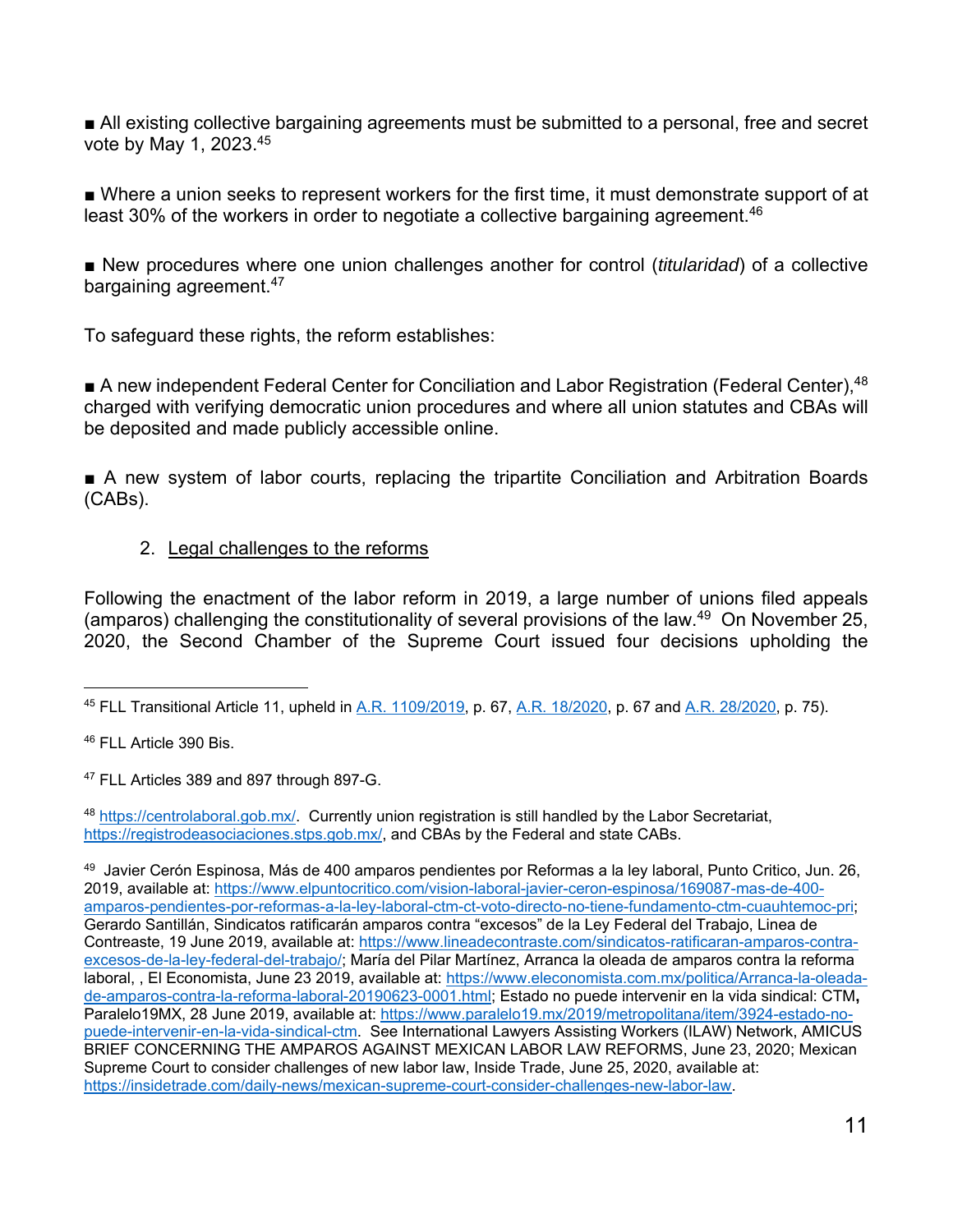constitutionality of a number of key Articles.<sup>50</sup> The Court withheld judgment on another group of Articles that have been challenged, pending an allegation of actual injury.<sup>51</sup> In no case did the Court find a provision to be unconstitutional.

In upholding the constitutionality of the reforms, the Supreme Court relied extensively on the interpretation of ILO Conventions 87 and 98 by the Committee on Freedom of Association, as well as decisions of the Inter-American Court of Human Rights.

While the 2020 reform now appears to stand on solid constitutional ground, other recent and pending decisions of the Supreme Court appear to threaten workers' exercise of their fundamental rights. In one of the first representation elections (*recuentos)* held under the new law, the Supreme Court reversed the decision of a Collegiate Tribunal that found serious irregularities and awarded control of the CBA to a well-known protection union.<sup>52</sup> In addition, the Court will shortly rule on a case where the employer is arguing that it can end a legal strike by replacing the striking union (and its members) with a union supported by the employer.<sup>53</sup> These developments raise the possibility that worker rights established by Mexico in compliance with the USMCA and international law could be effectively nullified by judicial actions.

## 3. Implementation of union democracy and transparency provisions of the reform

As noted above, many Mexican workers who are covered by collective bargaining agreements are not even aware that these agreements exist. Others know they have union representation but have never seen their CBAs – indeed, in many workplaces asking for a copy of the contract is a clear way to be identified as a troublemaker. Workers in the Federal jurisdiction<sup>54</sup> and in

51 The Court deferred a decision on the constitutionality of the following Articles: 245 Bis; 360; 364; 369; 373; 590- D; 897 F; 923; 927; 27<sup>th</sup> Transitional.

52 AMPARO DIRECTO EN REVISIÓN 373/2020, available at: https://www.scjn.gob.mx/sites/default/files/listas/documento\_dos/2020-09/373.pdf

53 Recurso de reclamación 351/20, available at : https://www.supremacorte.gob.mx/sites/default/files/versionestaquigraficas/documento/2020-08-03/ATAQ-29-07-2020.pdf.

54 Article 123.XXX.a of the Mexican Constitution gives the Federal CAB jurisdiction over key industries, including textiles, electricity, movies, rubber, sugar, mining, metal, hydrocarbons, petrochemical, cement, lime, automotive (including autoparts), chemical and pharmaceutical, paper, vegetable oils, food production, bottling, railroads, lumber, glass, tobacco, and banking. All other sectors are handled by the local CABs. However, these distinctions have not been respected. In Matamoros, for example, many maquiladoras producing autoparts have deposited their CBAs in the local CAB. *See* Exhorta STPS al diálogo para resolver huelga en 45 empresas de Matamoros, Quadratín, Jan. 25, 2019, available at: https://mexico.quadratin.com.mx/exhorta-stps-al-dialogo-para-

l 50 SESIÓN PÚBLICA ORDINARIA DE LA SEGUNDA SALA DE LA SUPREMA CORTE DE JUSTICIA DE LA NACIÓN, CELEBRADA A DISTANCIA, EL MIÉRCOLES 25 DE NOVIEMBRE DE 2020, available at https://www.scjn.gob.mx/sites/default/files/versiones-taquigraficas/documento/2020-11-25/ATAQ-25-11-2020.pdf, affirming A.R. 1109/2019, A.R. 18/2020, A.R. 28/2020, and A.R. 30/2020 .The Court upheld the constitutionality of the following Articles: 110.VI, 371, 371-Bis, 390-Ter, 399-Ter, 400 Bis, 11<sup>th</sup> Transitional, 22<sup>nd</sup> Transitional, 23<sup>rd</sup> **Transitional**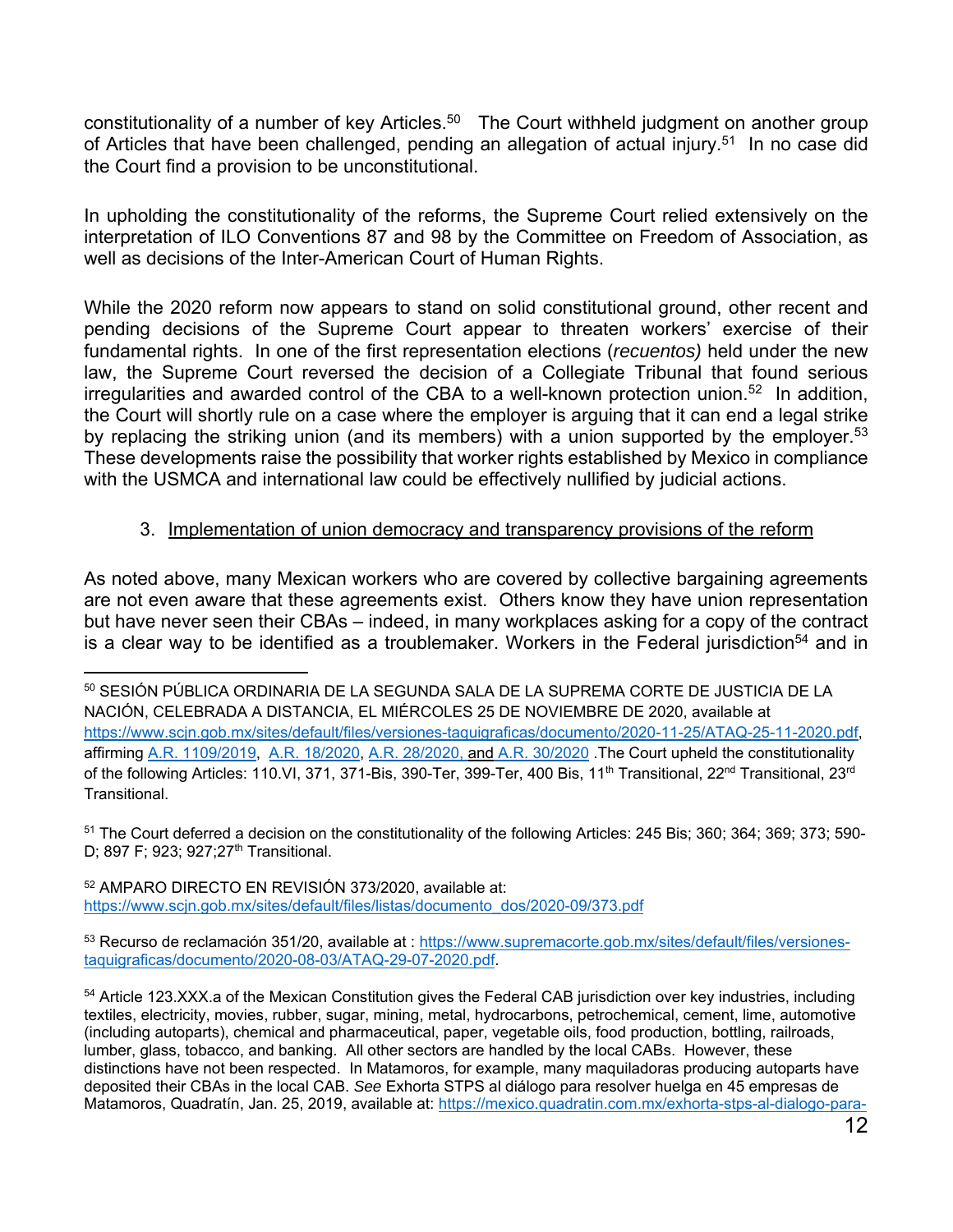Mexico City can obtain their CBAs online, although few know how to do this and most workers only have internet access through their cell phones, and lack easy access to computers and printers. This makes it effectively impossible to read and understand a legal contract that may run a hundred pages or more.<sup>55</sup>

The 2019 reforms address this problem in several ways. First, Article 132.XXX requires that each employer give workers a printed copy of their CBA, but only within 15 days of deposit in the Federal Center. Because the Federal Center did not begin operation until November 18, 2020, new contracts will only be deposited as they are renegotiated, which may take up to two years.

In addition to this requirement, all existing CBAs must be subjected to a legitimation vote by May 1, 2023. The legitimation procedure requires that the employer provide workers with a printed copy of the CBA.56

Finally, the law now provides that "Preferably, the full text of the public versions of the collective bargaining agreements must be available free of charge on the Internet site of the Registration Authority" (the Federal Center).<sup>57</sup> Currently, only CBAs for the Federal jurisdiction<sup>58</sup> and Mexico  $City<sup>59</sup>$  are available online. In response to an information request from the Board, Mexican officials reported that for six of the states in the first phase of implementation (Campeche, Chiapas, Durango, San Luis Potosí, Tlaxcala and Zacatecas), scanning of CBAs would be completed by November 30, 2020 and cataloging by December 31, 2020.

55 Instituto Federal de Telecomunicaciones, En México hay 80.6 millones de usuarios de internet y 86.5 millones de usuarios de teléfonos celulares: ENDUTIH 2019, Feb. 17, 2020, available at:

http://www.ift.org.mx/comunicacion-y-medios/comunicados-ift/es/en-mexico-hay-806-millones-de-usuarios-deinternet-y-865-millones-de-usuarios-de-telefonoscelulares#:~:text=En%20M%C3%A9xico%20hay%2080.6%20millones%20de%20usuarios%20de%20internet%2 C%20que,2015%20(57.4%20por%20ciento).

<sup>56</sup> PROTOCOLO para la legitimación de contratos colectivos de trabajo existentes. Art. 2.4, Jul. 31, 2019, available at: https://dof.gob.mx/nota\_detalle.php?codigo=5566910&fecha=31/07/2019.

57 FLL, Art. 391 Bis.

l

resolver-huelga-en-45-empresas-de-matamoros/. In addition, an employer in an industry in the Federal jurisdiction may outsource its workers to a service provider, which then signs a protection contract that is deposited in the local CAB. Because none of the local CABs (except Mexico City) make CBAs public, neither the workers nor the public will know of the existence of such contracts. See Complaint Submitted to the Canadian National Contact Point Pursuant to the OECD Guidelines for Multinational Enterprises Concerning: The Operations of Excellon Resources Inc. at the La Platosa Mine in the Ejido "La Sierrita", Durango State, México, May 29, 2012, available at: https://complaints.oecdwatch.org/cases/Case\_251

<sup>58</sup> http://www.stps.gob.mx/gobmx/jfca/contratoscolectivos.html.

<sup>59</sup> http://www.juntalocal.cdmx.gob.mx/contratos-colectivos/.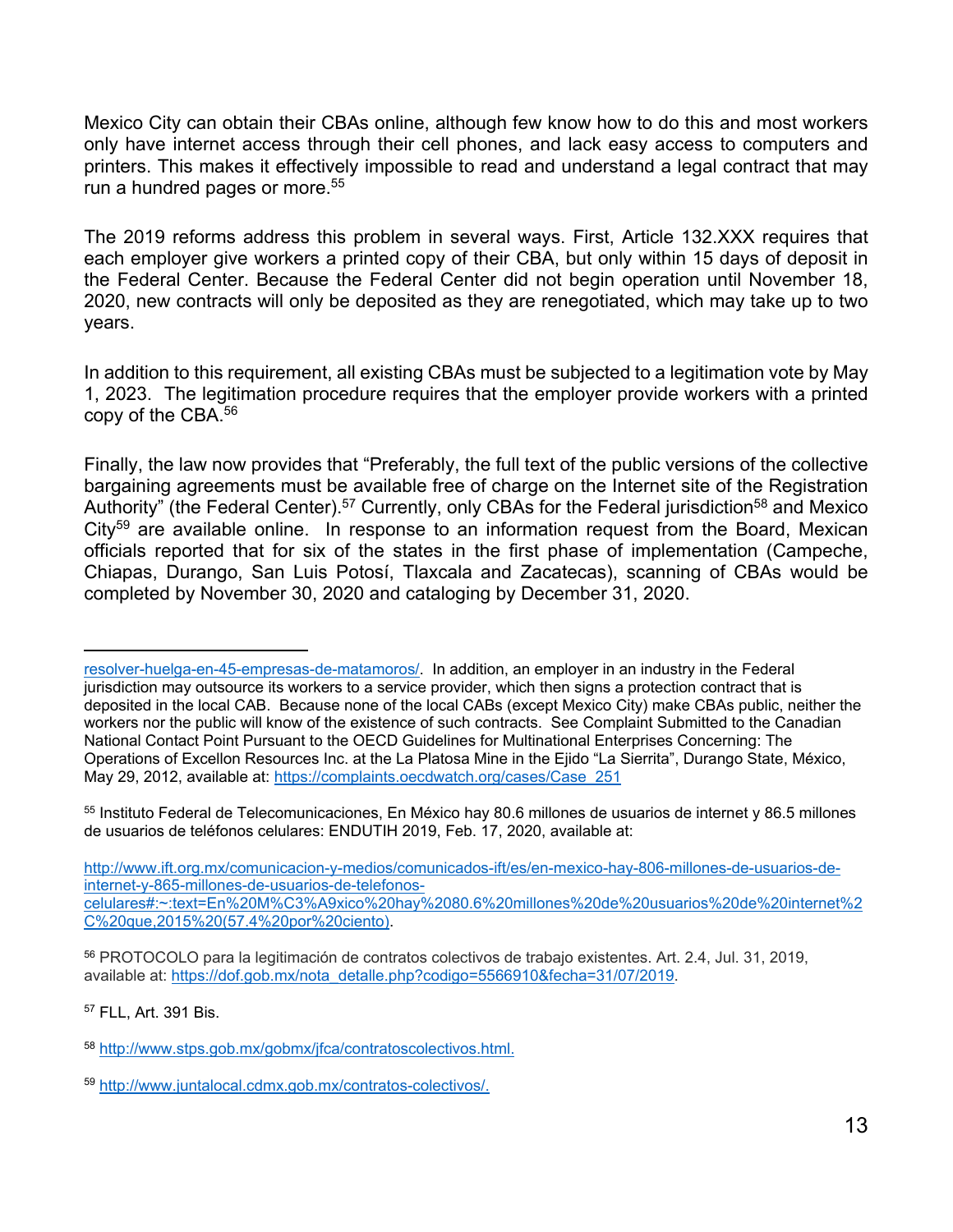While Article 371 sets out detailed requirements for the content of union statutes, there is no requirement that workers be given a copy of these statutes. Article 365 Bis requires that the texts of union registration documents, including statutes, certifications (*toma de nota*), minutes of assemblies and other documents deposited with the Federal Center be provided on its website. Currently this information is on the website of the General Directorate of Registry of Associations of the STPS. However, recent attempts by members of this Board to retrieve files for specific unions have been unsuccessful.

Article 373 requires unions to present a detailed financial report at an assembly every six months, and to provide this report to each member in writing.<sup>60</sup>

- 4. Transitional mechanisms and experience to date
- a. Transitional mechanisms

The May 1, 2019 reform of Mexico's federal labor law (FLL) envisions a four-year period to fully install the new labor relations and justice system called for in the law.<sup>61</sup> To this end the law establishes a series of transition deadlines over the four years to May 2023 for implementing the statutory, institutional and operational aspects of the reform. This timeline is consistent with the obligations Mexico assumed under USMCA Annex 23-A, "Worker Representation in Collective Bargaining in Mexico".62

The FLL set a 180-day deadline for the Mexican Congress to issue a separate law establishing and defining the functions of a new, independent and impartial institution at the federal level that will be responsible for overseeing the exercise of freedom of association and the right to collective bargaining. The resulting Organic Law of the Federal Center for Conciliation and Labor Registration was adopted by the deadline set out in the labor law and came into effect on January 6, 2020. $63$  The FLL transition timetable mandates that the Federal Center must begin its functions regarding the registration of unions and collective bargaining contracts within two years, that is, not later than May 1, 2021. The Federal Center began its initial operations on November 18, 2020. It has headquarters in Mexico City and will also have decentralized

l 60 See also Art. 358.IV, Art. 371 Bis.XIII

<sup>61</sup> Ley Federal del Trabajo, Transitorios. Available at: http://www.diputados.gob.mx/LeyesBiblio/pdf/125\_020719.pdf

<sup>62</sup> USMCA Chapter 23 Labor and Annex 23-A. Available at: https://ustr.gov/sites/default/files/files/agreements/FTA/USMCA/Text/23-Labor.pdf

<sup>&</sup>lt;sup>63</sup> Ley Orgánica del Centro Federal de Conciliación y Registro Laboral. Available at: http://www.diputados.gob.mx/LeyesBiblio/pdf/LOCFCRL\_060120.pdf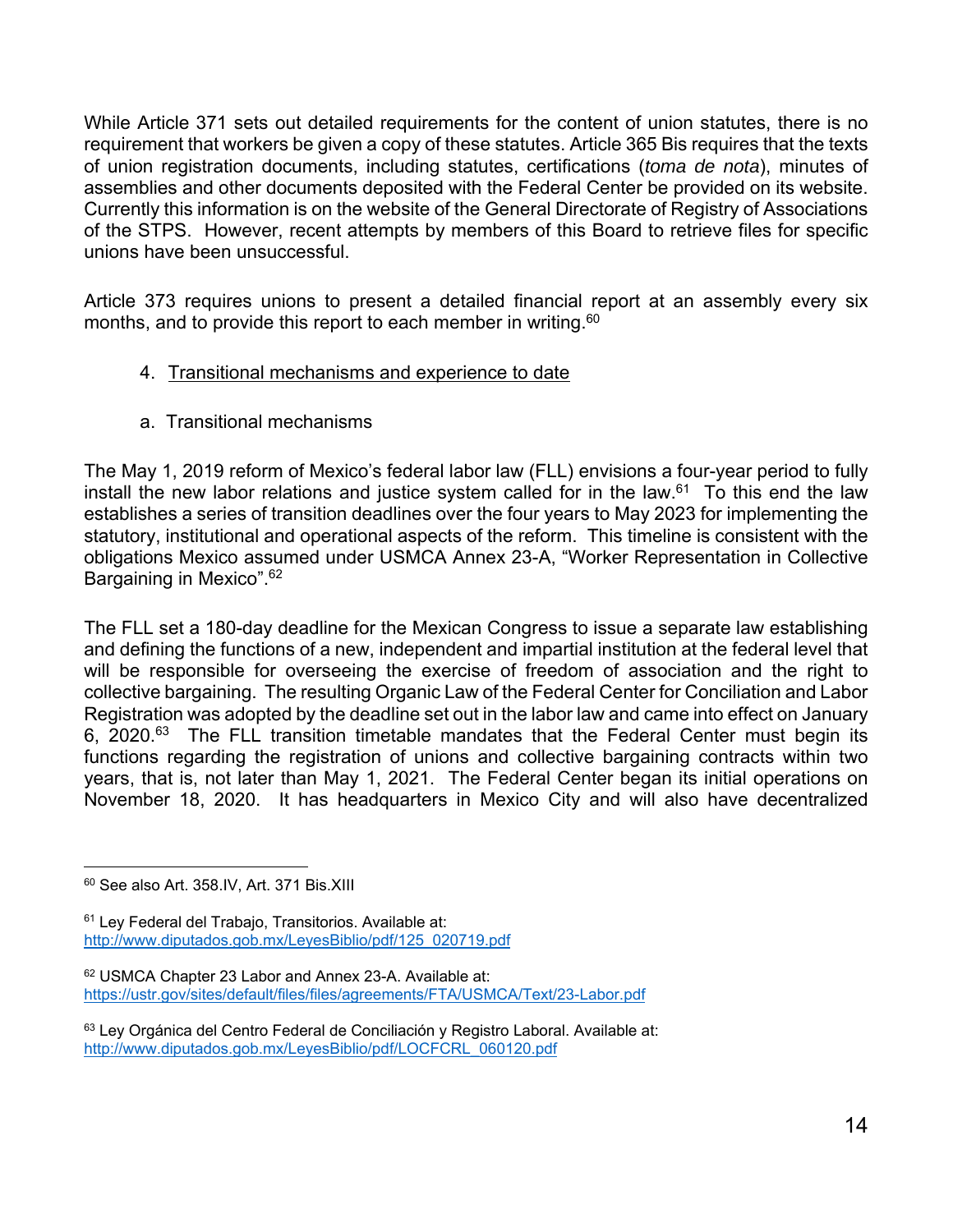branches in all states. In addition to its oversight of union registration and collective bargaining, it will also be responsible for the conciliation of labor disputes that fall within Federal jurisdiction.

Until the Federal Center begins its full scope of operations regarding freedom of association and the right to collective bargaining in May 2021, the FLL assigned certain of its functions to the Mexican Secretary of Labor and Social Welfare (STPS). Notable among these was to begin the process of legitimizing existing collective bargaining agreements by submitting them to a secret ballot vote by the workers they cover. According to the FLL and Mexico's commitments under USMCA Annex 23-A, all existing collective bargaining agreements must be reviewed and voted upon by workers at least once during the four years after the labor reforms went into effect, that is, by May 2023. The FLL instructed STPS to issue a protocol laying out the procedures that would be used to verify workers' support for their CBAs until the Federal Center takes over this responsibility. The FLL set a deadline of three months for the protocol to be issued and STPS did so in a timely fashion on July 31, 2019.<sup>64</sup>

The protocol establishes a procedure by which the union that controls a collective bargaining agreement can legitimize it by scheduling a vote and advising the labor authorities of this vote with at least 10 days' notice through an online platform operated by the STPS.<sup>65</sup> The union decides when to hold the vote, makes the arrangements for the vote and must ask either the STPS or a notary hired by the union to observe that the vote followed stipulated procedures, for example that it was held in a place accessible to the workers and allowed them to cast votes "in a personal, free, secret, direct, peaceful, agile and secure manner, without being able to be coerced in any way." The employer must provide the necessary facilities and give workers a printed copy of the collective bargaining agreement at least three business days before the vote.

After the vote the union must post the results in the workplace and report the result to the STPS. If a majority of eligible workers voted to approve the agreement, STPS will certify that the contract is legitimate unless it sees irregularities or inconsistencies in the data reported to it by the union. If the contract does not have the majority support of the workers it will be considered terminated. However, the law stipulates that if the contract is terminated, any provisions that are superior to the legal minimum must be maintained by the employer for the benefit of the workers.

b. Legitimation of existing collective bargaining agreements to date

The STPS established the online platform for unions to use in arranging the legitimation votes, and the first votes were held in September 2019. About 200 votes were completed before the work was suspended in March 2020 due to the spread of the coronavirus. It then resumed in those states that were not at the highest level of risk from the virus. As of December 10, 2020,

l 64 Gobierno de Mexico. "Protocolo para la legitimación de contratos colectivos de trabajo existentes". Available at: https://dof.gob.mx/nota\_detalle.php?codigo=5566910&fecha=31/07/2019

<sup>65</sup> https://legitimacioncontratoscolectivos.stps.gob.mx/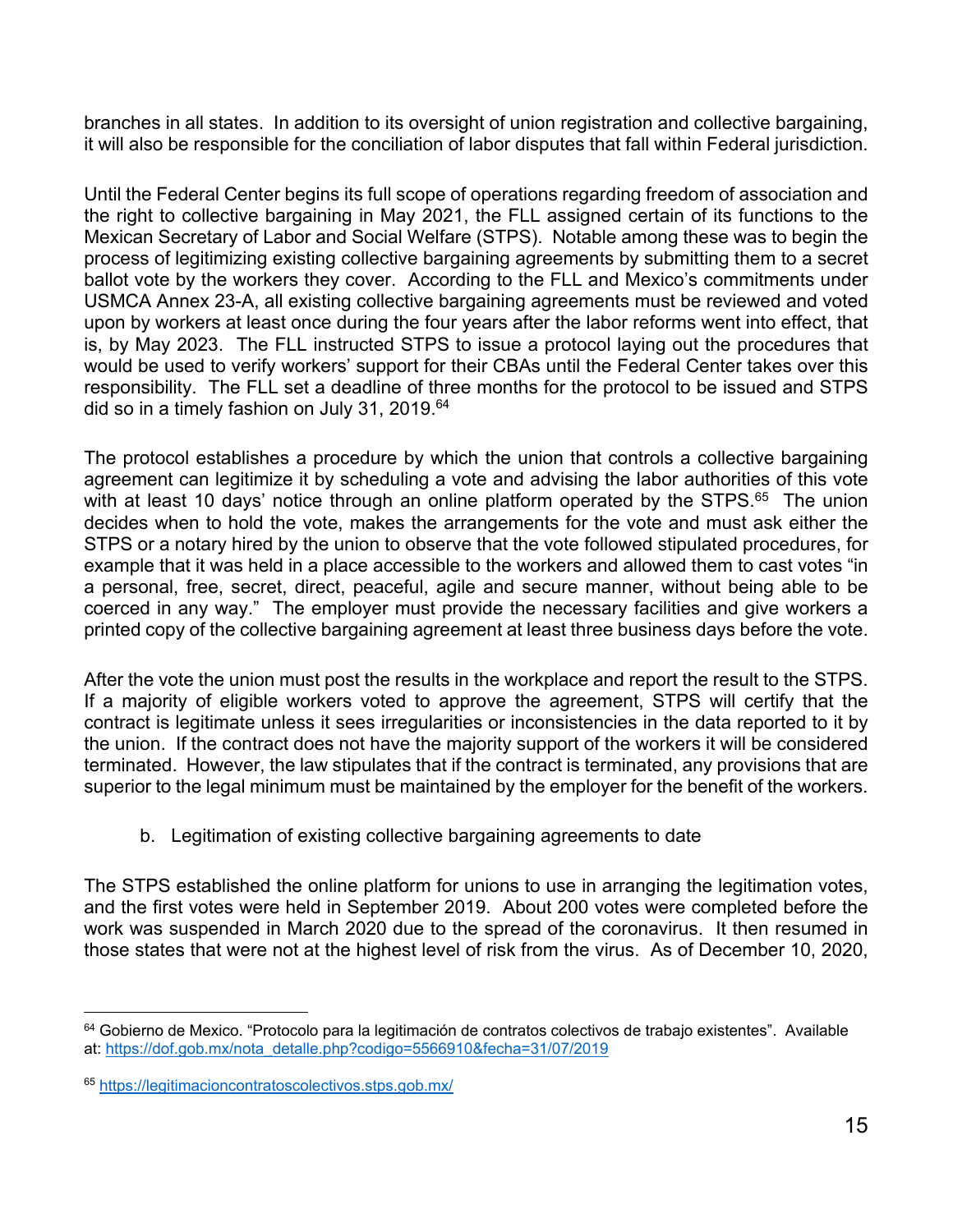279 legitimation votes have been held and another 170 are scheduled. $66$  As noted above, there are currently 27,500 CBA's registered with the Federal CAB, and 532,469 with the Local CABs, for a total of 559,969 CBAs.<sup>67</sup> The STPS has estimated that as many as 85 per cent of existing agreements may not be legitimate and that only 10 or 15 per cent of existing contracts will pass the legitimation test, while the protection contracts will simply go away as of the May 2023 deadline because no vote will be organized.<sup>68</sup> In any case, the current pace would not achieve legitimation of even 10 per cent—56,000—of the existing agreements.<sup>69</sup>

The STPS website lists the legitimation votes with the name of the union and employer involved.<sup>70</sup> The website does not share the results of the votes, nor does it link to the CBAs under consideration. Some of the unions list their affiliation to one of the labor confederations. For those that do, most were affiliated to the largest traditional Mexican labor confederation, the Confederación de Trabajadores de México (CTM), followed by two other traditional confederations, the Confederación Revolucionaria de Obreros y Campesinos (CROC) and the Confederación Regional Obrera Mexicana (CROM). The CTM has encouraged its affiliates to conduct the votes, including through a national workshop in November 2020 where the General Director of the new Federal Center was invited to speak.<sup>71</sup> It should be noted that while actively promoting legitimization of its contracts, CTM affiliates filed a large number of legal challenges to the labor law reform, alleging unlawful interference in internal union affairs including through the requirement for worker approval of existing collective bargaining agreements.<sup>72</sup>

l

68 "Mexican official: 80% of labor contracts are pro-company," Associated Press, Jan. 7, 2020, available at: https://apnews.com/article/fd72a72e16876163f5eb8c74c29f74e3; Omar Brito, "Solo 15% de contratos colectivos pasará legitimación de trabajadores: STPS," Milenio, Oct. 7, 2020, available at: https://www.milenio.com/politica/15-contratos-colectivos-pasara-legitimacion-trabajadores; STPS, Boletin 168/2019, "Reforma Laboral atacará contratos de protección en el país: Alfredo Domínguez Marrufo," available at: https://www.gob.mx/stps/prensa/reforma-laboral-atacara-contratos-de-proteccion-en-el-pais-alfredodominguez-marrufo?idiom=es

<sup>69</sup> Concerns have been expressed that there is nothing in the current protocol to prevent tens of thousands of contracts being submitted for legitimation on the last possible day of the four-year period.

 $70$  Gobierno de Mexico. "Consulta del Listado de Legitimaciones". Available at: https://legitimacioncontratoscolectivos.stps.gob.mx/Listado\_Legitimaciones.aspx

71 Gobierno de Mexico, Legitimación de contratos y voto personal, libre directo y secreto generan sindicatos fuertes y auténticos, Nov. 15, 2020, available at:

<sup>66</sup> https://legitimacioncontratoscolectivos.stps.gob.mx/

<sup>67</sup> STPS, Diagnóstico Situación de los Archivos de las Juntas Locales de Conciliación y Arbitraje. This does not include data for two states, Morelos and Querétaro. *Id*., p. 4 n.2.

https://centrolaboral.gob.mx/comunicados/2-legitimacion-de-contratos-y-voto-personal-libre-directo-y-secretogeneran-sindicatos-fuertes-y-autenticos

 $72$  U.S. Interagency Labor Committee for Monitoring and Enforcement (2020). Report on Labor Monitoring and Enforcement under USMCA, Jul. 28, 2020.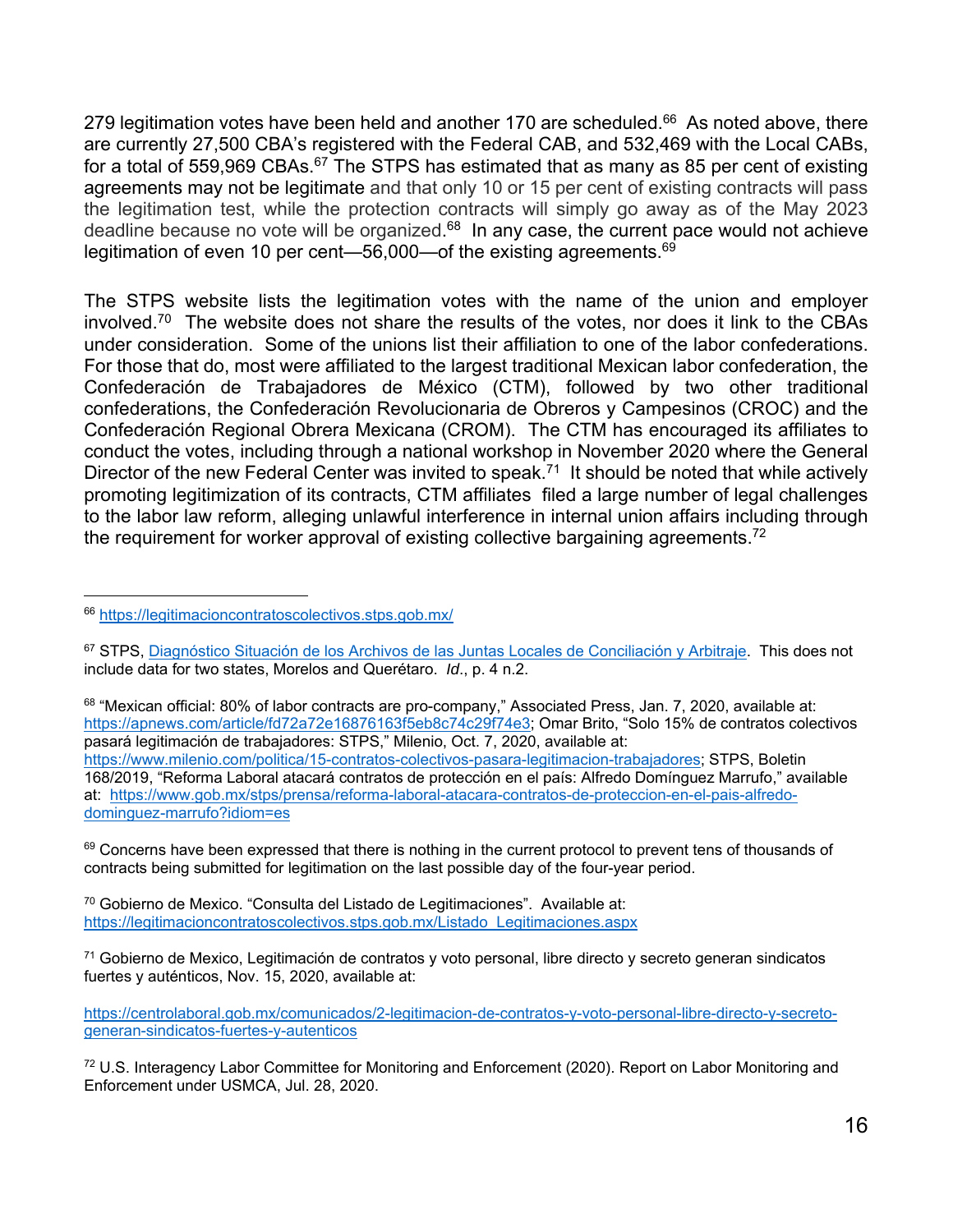#### c. Assessment of the legitimation process to date

l

The current contract legitimation process has significant weaknesses. First, the decision to assign to the unions that own the collective bargaining agreements the responsibility for legitimizing them through a vote that they organize raises questions of credibility and potential conflict of interest. During votes held to date there have been anecdotal and press reports of misinformation about the voting process or threats of loss of benefits or employment if an agreement is rejected, although this is explicitly prohibited by the law.<sup>73</sup> None of the votes held to date have been challenged. It may be that in every vote held to date the union holding the contract legitimately represents the workers affiliated to it and the workers have freely expressed their support for the contract. However, there is a long and well-documented history of collusion between some unions and employers and failure to properly represent the workers involved.<sup>74</sup> Since the ownership of all existing collective bargaining agreements was acquired under the old system without need for verification of worker support, allowing the same unions to verify support now raises significant questions of credibility and reliability.

Second, the vote to approve the contract does not have to be supervised by a government labor official. The Protocol allows the incumbent union to choose a notary to attest to the vote. According to STPS, notaries will be relied on to supervise some 20 per cent of all contract legitimation votes.<sup>75</sup> Notaries will be compensated by the incumbent union, creating an inherent conflict of interest. In Mexico, the use of corrupt notaries in labor proceedings is a well-known practice.76 Notwithstanding these concerns, on September 8, 2020 the Federal Center signed a joint Memorandum of Understanding with the STPS, the National College of Mexican Notaries

74 Arturo Alcalde and Graciela Bensusan, "El sistema de justicia laboral en México: situación actual y perspectivas". Fundación Friedrich Ebert México, 2013, available at: http://library.fes.de/pdffiles/bueros/mexiko/10311.pdf; ILO Committee of Experts on the Application of Conventions and Recommendations, "Observation, Freedom of Association and Protection of the Right to Organize Convention, 1948 (No. 87), Mexico, 2017," available at:

https://www.ilo.org/dyn/normlex/en/f?p=1000:13100:0::NO:13100:P13100\_COMMENT\_ID:3343978; U.S. Department of Labor, USMCA Labor Rights Report, 2019, available at: https://www.dol.gov/agencies/ilab/unitedstates-mexico-canada-agreement-usmca-labor-rights-report.

75 Mexico, Estrategía Nacional para la Implementación del Sistema de Justicia Laboral, Oct. 14, 2019, available at: https://reformalaboral.stps.gob.mx/Documentos/EstrategiaNacionalReformaLaboral.pdf

76 See, e.g., Gardenia Mendoza, Notarios, pieza clave en la corrupción de los gobernadores de México La Opinión, Apr. 17, 2017, available at: https://laopinion.com/2017/04/17/notarios-pieza-clave-en-la-corrupcion-delos-gobernadores-de-mexico/; ALERTAN POR RED QUE OPERA EN NOTARÍAS Y JUZGADOS QUE SE APROPIA DE PREDIOS Y CASAS DE MANERA ILEGAL, Reporte Indigo, Mar. 18, 2019, available at: https://www.reporteindigo.com/reporte/alertan-por-red-que-opera-en-notarias-y-juzgados-que-se-apropia-depredios-y-casas-de-manera-

ilegal/?fbclid=IwAR37VoNaKAJnEjj6a0nI5jGEzpJYEtyrebpAtlSvE2mC93cK9rfeBpLhfjU.

<sup>&</sup>lt;sup>73</sup> Nacha Cattan, "Nafta Rewrite Runs Into Trouble as Mexican Reform Comes Up Short," Bloomberg, Nov. 20, 2019, available at: https://www.bloomberg.com/news/articles/2019-11-20/nafta-rewrite-runs-into-trouble-asmexican-reform-comes-up-short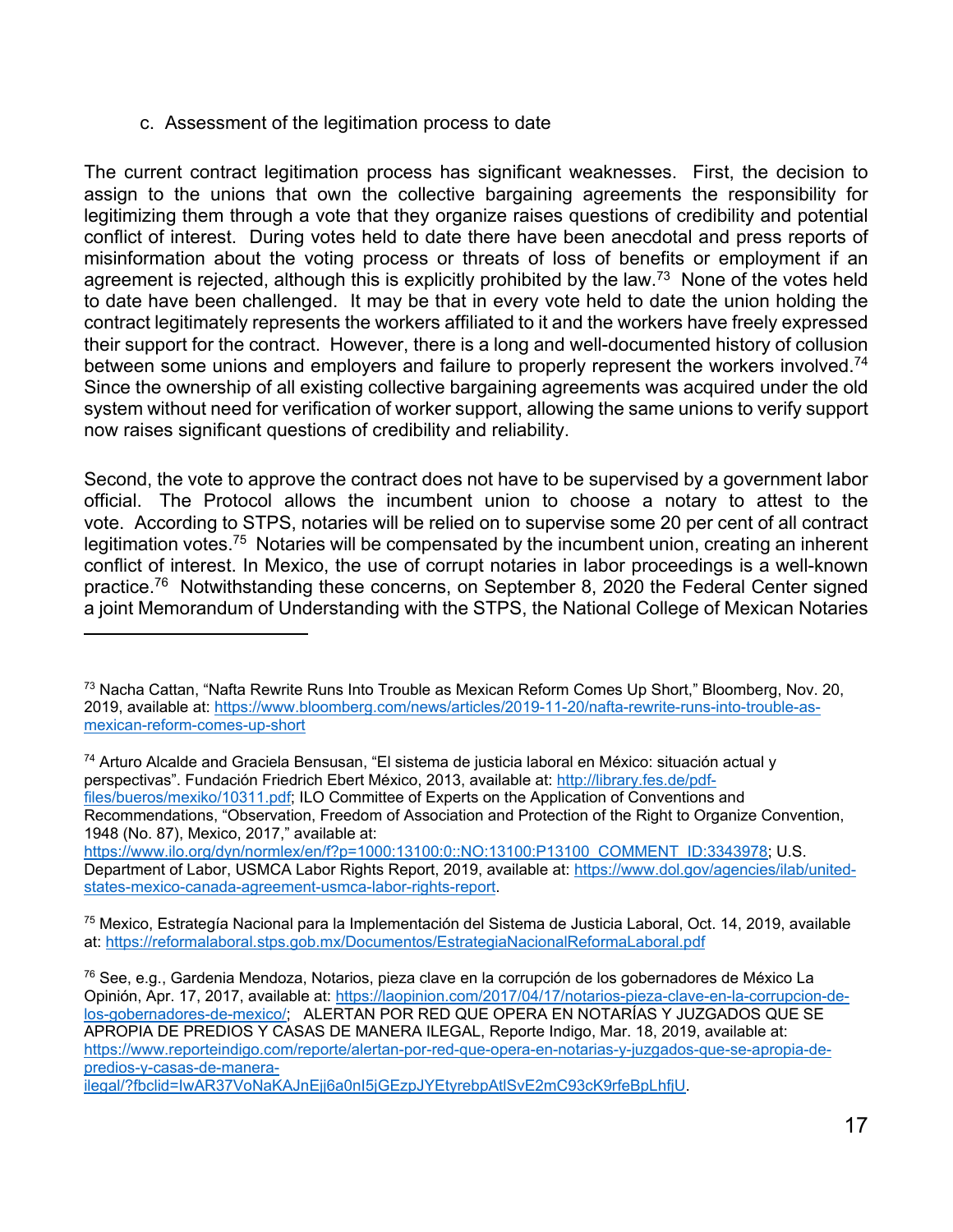(CNNM), and the United Nations Development Program (UNDP) to train and encourage the participation of notaries in the processes of legitimation of collective contracts.<sup>77</sup> This action reinforces the concerns discussed above, and also raises question as to why the UNDP, which unlike the ILO does not have expertise in the field of labor relations, was chosen for this task.

Third, the Protocol did not establish any mechanism by which workers covered by a CBA could request the assistance of the labor authorities to intervene in a contract legitimation vote it they feel unsure of the purpose, intimidated or otherwise have doubts or fears about the process. While the Protocol calls for observation of the vote by either a representative of the STPS or a notary they were not instructed to investigate or verify whether workers have been given accurate information about the vote and its consequences. According to the STPS website, observers from STPS may not interfere in the procedure or request the union running the election to carry out or refrain from carrying out specific actions or conduct.<sup>78</sup>

Finally, while according to the FLL workers could vote against their contract while retaining any contract terms and conditions that are superior to the legal minimums, many workers are likely to think that a "no" vote means eliminating the incumbent union, the contract and any benefits it includes.

In a partial response to these criticisms the Secretary of Labor announced on December 8, 2020 that STPS would modify the Protocol to cover the period until the Federal Center begins operations.79 The revised protocol will allow workers to file challenges to legitimation votes for a variety of reasons, creating at least a theoretical avenue for recourse. However, the new protocol does not assign meaningful enforcement roles to the government, leaving it to vulnerable workers to challenge any intimidation, fraud or other misconduct.<sup>80</sup>

https://legitimacioncontratoscolectivos.stps.gob.mx/Sindicato/PreguntasFrecuentes.aspx

l

<sup>77</sup> UNDP Mexico, "MOU firmado permitirá capacitar y fomentar la participación de los notarios en los procesos de legitimación de contratos colectivos," Sep. 8, 2020, available at: https://www.mx.undp.org/content/mexico/es/home/presscenter/pressreleases/2020/09/mou-firmado-permitiracapacitar-y-fomentar-la-participacion-de-l.html

<sup>78</sup> Gobierno de Mexico. "Sistema de Registro de eventos para la Legitimación de Contratos Colectivos de Trabajo, Preguntas frecuentes, Pregunta 14," available at:

<sup>79</sup> ACUERDO POR EL QUE SE MODIFICAN Y ADICIONAN DIVERSAS DISPOSICIONES DEL PROTOCOLO PARA LA LEGITIMACIÓN DE CONTRATOS COLECTIVOS DE TRABAJO EXISTENTES, available at: http://187.191.71.192/portales/resumen/50794?fbclid=IwAR2cGhEcSimeyG2ttDnMFI\_ZeTcrCgMjuGjaioB2Rbu3c 2ct6dqQsp79DWI

<sup>80</sup> Gerardo Hernández, Trabajadores podrán impugnar la legitimación de sus contratos colectivos, El Economista, Dec. 9, 2020, Available at: https://factorcapitalhumano.com/leyes-y-gobierno/trabajadores-podran-impugnar-lalegitimacion-da-sus-contratos-colectivos-stps/2020/12/; María del Pilar Martínez, Secretaría de Trabajo ajustará reglas para legitimación de contratos colectivos, El Economista, Dec., 2020, available at: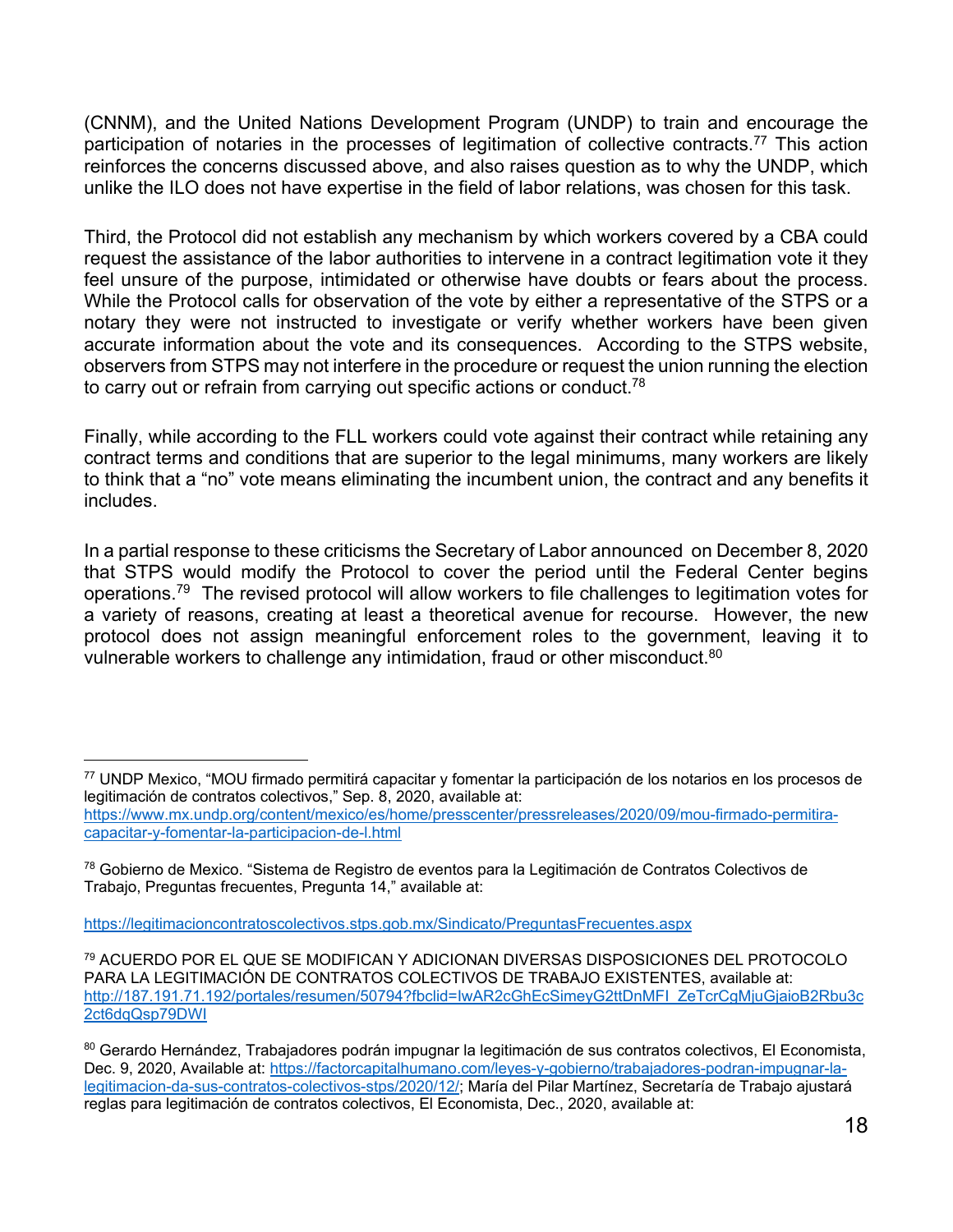The current arrangement under which the STPS is responsible for the legitimation process was authorized by the FLL in its eleventh transitional article, which provides that the Secretary of Labor and Social Welfare will establish the protocol to carry out the legitimation of existing collective bargaining agreements *until* the Federal Center begins functioning. The Protocol issued by STPS and the forthcoming revision acknowledge the transitional nature. The Federal Center thus has the legal authority and responsibility to establish its own protocol and procedures for the legitimation of existing contracts by the time it becomes fully operational, not later than May 2021.

Given the potential for conflict of interest under the transitional arrangement, whereby existing owners of collective bargaining agreements have full control of arranging the vote that will determine whether they continue to own the agreements or not, the Federal Center should establish a new protocol under which *it* organizes and runs the legitimation votes. In addition, this would seem to be a requirement under the USMCA, which specifies responsibility for the implementation of labor law and procedural guarantees under Article 23.10. That provision lays out responsibility for enforcement through judicial bodies ("tribunals") and then in its paragraph 10 addresses the requirements for non-court proceedings:

Article 23.10 (10). Each Party shall ensure that other types of proceedings within its labor bodies for the implementation of its labor laws:

(a) are fair and equitable;

l

(b) **are conducted by officials who meet appropriate guarantees of impartiality**; (emphasis supplied)

(c) do not entail unreasonable fees or time limits or unwarranted delay; and

(d) document and communicate decisions to persons directly affected by these proceedings.81

If the Federal Center designs a new protocol under which it takes responsibility for conducting the verification votes, it will need a strategy to accomplish this within the four-year transition period. By way of illustration, one approach would be to organize the votes by sector. The Federal Center could establish a calendar under which each sector would be assigned a month or other time period in the future when all contracts in that sector would be voted. In advance of the vote the Federal Center, supported by STPS, the Federal Prosecutor for the Defense of Labor (PROFEDET) and the State Prosecutor's Offices for the Defense of Labor and perhaps by academia, civil society and media, could provide wide public education for workers in that sector on the nature and purpose of the legitimation process and the range of terms in existing

https://www.eleconomista.com.mx/empresas/Secretaria-de-Trabajo-ajustara-reglas-para-legitimacion-decontratos-colectivos-20201210-0039.html.

<sup>81</sup> USMCA Chapter 23 Labor Article 23.10, available at: https://ustr.gov/sites/default/files/files/agreements/FTA/USMCA/Text/23-Labor.pdf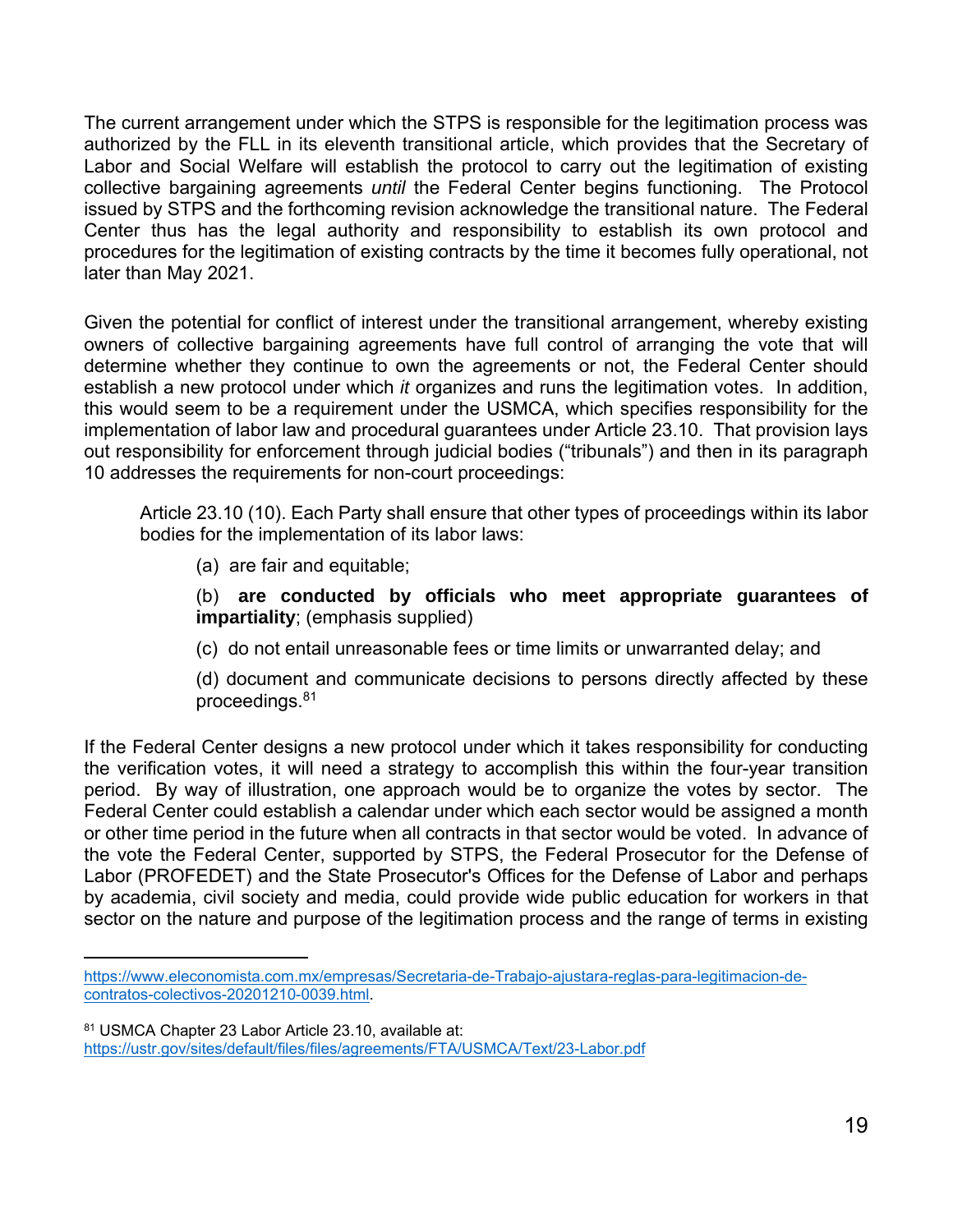contracts within that sector on key issues such as wages and benefits. Perhaps most importantly, the worker education should make very clear that if the vote on the contract is negative, there are options available to the workers: the incumbent union could be sent back to the bargaining table for improvements or an opportunity could be provided for another union to seek the support of the workers. Based on this foundational preparation the workers would be in a position to exercise their vote with full information and thus genuine freedom of association and collective bargaining.

## 5. Progress on Establishment of Federal Level Institutions

There has been substantial progress in transforming the complex set of reforms in the 2019 Labor Reform into concrete institutions, although efforts have been hampered by missed deadlines in the states, conservative forecasts resulting in inadequate resources, and a backloaded rollout of federal and local conciliation centers and labor courts.

The transitional provisions of 2019 Labor Reform mapped out the timing of implementation of the labor reforms and the temporary and permanent institutions that would need to be established to effectively implement them.<sup>82</sup> While most aspects of the reform have proceeded in accordance with the time frame outlined, reforms within the states have been uneven and slow. The Coordination Council for the Implementation of the Reform to the Labor Justice System (Coordination Council), tasked with coordinating the rollout of the reforms, has strategically decided that it would be best to implement the federal and local conciliation centers and labor courts in each state simultaneously,<sup>83</sup> however, states' failure to implement local reforms has, in part, already disrupted the first stage of the labor reform implementation.<sup>84</sup> Continued failure by states to implement the needed reforms will further backload or create a disjointed implementation, leading to confusion among workers and prolonging the time Mexican workers are subjected to the old, failed labor justice system.

Additionally, while the Board lacks the requested data on how personnel decisions have been made regarding the appropriate number federal inspectors and conciliators, the current allocations are inadequate. This appears to be a function of both the Mexican government's reluctance to recognize the appropriate staffing requirements needed to bring Mexican workers reliable and sustained justice, and an inappropriate amount of weight given to self-imposed budgetary constraints. For example, within the Federal Judiciary's Stage 1 Comprehensive Plan,

l <sup>82</sup> Supplemented by the Coordination Council for Implementation of the Reform to the Labor Justice System's "Estrategia Nacional para la Implementación del Sistema de Justicia Laboral," available at: https://reformalaboral.stps.gob.mx/Documentos/EstrategiaNacionalReformaLaboral.pdf

<sup>83</sup> See "LINEAMIENTOS para la operación del Consejo de Coordinación para la implementación de la reforma al Sistema de Justicia Laboral," art. 10, sec II, available at https://www.dof.gob.mx/nota\_detalle.php?codigo=5565089&fecha=05/07/2019

<sup>84</sup> https://www.milenio.com/policia/judicatura-federal-da-a-conocer-nuevos-jueces-en-materia-de-trabajo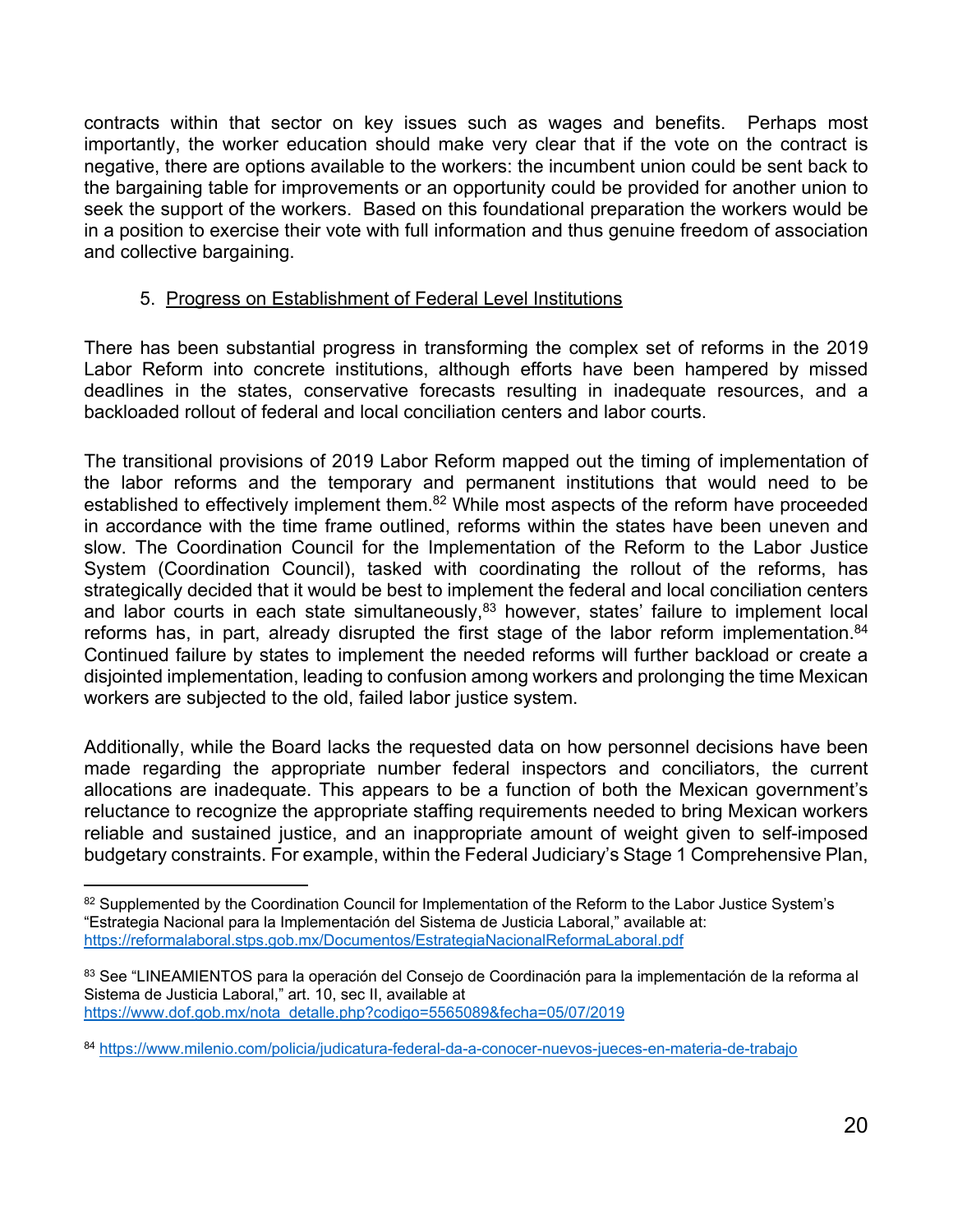staffing determination called for starting the collective labor courts with a "minimum staff" to make the allocated budget "more efficient".<sup>85</sup> Considering the widespread resistance to the labor reforms from opposition parties, corporations and protection unions, the Mexican government must provide robust staffing to the institutions responsible for rooting out the old labor system to provide confidence to workers that the reforms are real.

Finally, while Transitional Article 5 of the 2019 Labor Reform allows for a staged introduction of the conciliation centers and labor courts over three years, there is serious concern over how backloaded the last stage is with export-related manufacturing workers<sup>86</sup> and frequent labor disputes. The first stage of implementation only includes eight states (Campeche, Chiapas, Durango, Hidalgo, Mexico, San Luis Potosi, Tabasco, and Zacatecas). The remaining 23 states and Mexico City are not scheduled to start implementation until the fourth quarter of 2021 and mid-2022. While Annex-23-A of the USMCA doesn't explicitly bar a staged approach to establishing labor reform institutions, paragraph 3 of the Annex states the expectation that implementation should be substantially and broadly established when the USMCA enters into force.87

Given the Mexican government has already shown that the stages of implementation can be amended,<sup>88</sup> the US government should advocate for a reshuffling of the states included in the remaining implementation stages so the revised implementation schedule more closely aligns with the intent of Annex 23-A.

a. Federal Center for Labor Conciliation and Registration

l

In accordance with the requirements established in the 2017 Constitutional reforms, and the 2019 Federal Labor Act, on October 3, 2019, a bill to establish the Federal Center for Conciliation

<sup>85</sup> Consejo de la Judicatura Federal, "Plan Integral de la Primera Etapa (2020)" p. 46, available at: https://www.cjf.gob.mx/micrositios/uirmjl/resources/planIntegralImplementacionReformaMateriaJusticiaLaboral.pd f

<sup>86</sup> Service and mining personnel numbers were not available for analysis on INEGI at the time of this report.

<sup>87</sup> USMCA, Chapter 23, Annex 23-A "Worker Representation in Collective Bargaining in Mexico," p. 23-A-3, available at: https://ustr.gov/sites/default/files/files/agreements/FTA/USMCA/Text/23-Labor.pdf

<sup>88</sup> Procuraduría Federal de la Defensa del Trabajo, Celebran Tercera Sesión Ordinaria del Conseio de Coordinación para la Implementación de la Reforma al Sistema de Justicia Laboral, Jul. 27, 2020, available at: https://www.gob.mx/profedet/articulos/celebra-tercera-sesion-ordinaria-del-consejo-de-coordinacion-para-laimplementacion-de-la-reforma-al-sistema-de-justicia-laboral?idiom=es. Unfortunately, the minutes of this meeting have not yet been made public.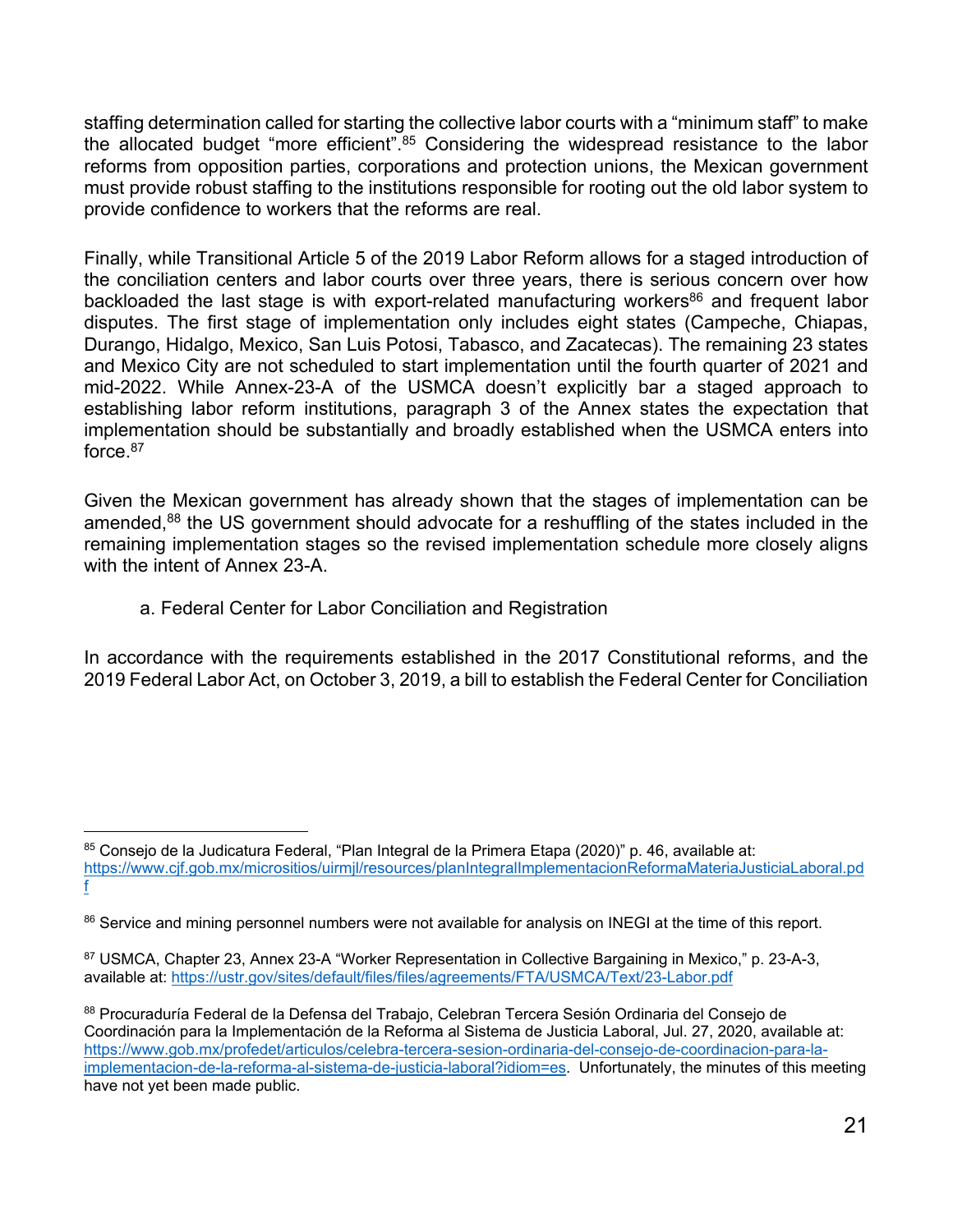and Labor Registration (Federal Center) was introduced in the Chamber of Deputies.<sup>89</sup> The bill was approved on October 29, and published in the Official Journal on January 6, 2020.<sup>90</sup>

It confirmed the Federal Center as a decentralized public body of the Federal Public Administration with its own legal personality and assets, and with full technical, operational, budgetary, decision-making and management autonomy. The Federal Center will be headquartered in Mexico City, with offices in each state.

The Federal Center's primary purposes are to 1. Establish and operate federal conciliation centers for individual and collective disputes, 2. Register, at a national level, all collective bargaining agreements, trade union organizations, and their internal labor statutes and regulations, and 3. Verify democratic union procedures.

On July 29, 2020 the Senate appointed Alfredo Domínguez Marrufo as the director of the Federal Center.<sup>91</sup> On August 7, 2020, the Federal Center's Governing Board held its inaugural meeting, <sup>92</sup> in which it approved the organic statute of the Federal Center, which sets out its general structure and procedures.93

On September 4, 2020, the Federal Center announced its intent, and the procedure to be used, to hire for 142 positions – 50 conciliation officers and 92 other positions - for its offices in

l

<sup>&</sup>lt;sup>89</sup> Que expide la Ley Orgánica del Centro Federal de Conciliación y Registro Laboral, a cargo del diputado Manuel de Jesús Baldenebro Arredondo, del Grupo Parlamentario del PES, Oct. 3, 2019, available at: http://gaceta.diputados.gob.mx/Gaceta/64/2019/oct/20191003-III.html.

<sup>90</sup> Mexico Chamber of Deputies, Aprueban expedir la Ley Orgánica del Centro Federal de Conciliación y Registro Laboral, 29 Oct. 2019, available at: http://www5.diputados.gob.mx/index.php/esl/Comunicacion/Agencia-de-Noticias/2019/Octubre/29/3545-Aprueban-expedir-la-Ley-Organica-del-Centro-Federal-de-Conciliacion-y-Registro-Laboral; DECRETO por el que se expide la Ley Orgánica del Centro Federal de Conciliación y Registro Laboral, Diario Oficial, Jan. 6, 2020, available at**:**  https://dof.gob.mx/nota\_detalle.php?codigo=5583502&fecha=06/01/2020

<sup>91</sup> Senado de la República, Designa Senado a Alfredo Domínguez Marrufo como titular del Centro Federal de Conciliación y Registro Laboral, Jul. 29, 2020, available at:http://comunicacion.senado.gob.mx/index.php/informacion/boletines/48743-designa-senado-a-alfredodominguez-marrufo-como-titular-del-centro-federal-de-conciliacion-y-registro-laboral.html.

<sup>92</sup> Secretaría del Trabajo y Previsión Social, Centro Federal de Conciliación y Registro Laboral terminará con simulación que perjudica a trabajadores y empleadores: Luisa Alcalde, Aug. 7, 2020, available at: https://www.gob.mx/stps/prensa/centro-federal-de-conciliacion-y-registro-laboral-terminara-con-simulacion-queperjudica-a-trabajadores-y-empleadores-luisa-alcalde.

<sup>93</sup> Acuerdo por el que se aprueba el Estatuto Orgánico del Centro Federal de Conciliación y Registro Laboral, available at http://www.dof.gob.mx/2020/CFCRL/ESTATUTO\_ORGANICO\_CFCRLpdf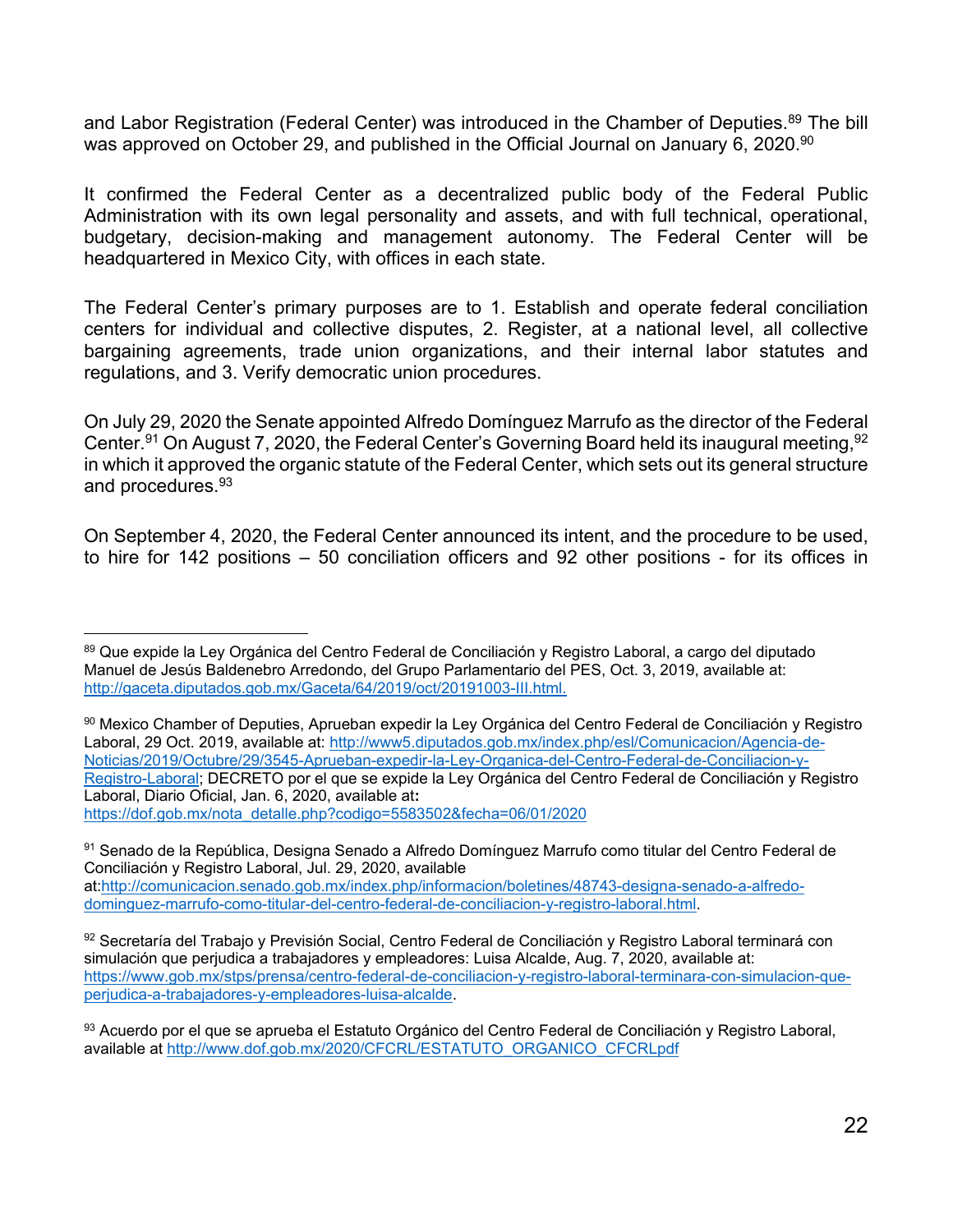Campeche, Mexico City, Chiapas, Durango, State of Mexico, Hidalgo, San Luis Potosí, Tabasco and Zacatecas<sup>94</sup>

The Board has requested the final report and underlying metrics used by the Technical Secretariat of the Coordination Council to "estimate the workload of the conciliations, registrations, and verifications, in order to foresee the required budget for the first year of operation" as discussed in Sec. 2.1 of the National Strategy,  $95$  to assess whether the Federal Center's conciliator and substantive staffing levels are adequate, but have yet to receive a response. It is worth noting that in June of 2019 the Federal Conciliation and Arbitration Board had a staff of 2,152, and at the time was requesting 600 more personnel to handle a backlog of 1,700 collective cases and 439,700 individual cases.<sup>96</sup> To build confidence in the new system, reform institutions should be robustly staffed.

Transitional Article 15 of the 2019 Labor Reform required the Federal Center positions to be open to personnel from the Conciliation and Arbitration Boards (CAB). Given the long-standing concerns about corruption and ineffectiveness in the CABs,  $97$  and the overall weakness of Mexico's anti-corruption mechanisms noted by international observers, <sup>98</sup> simply transferring staff from the CABs to the Federal Center would raise serious doubts about the integrity of the new institution. The Board requests that the ILC monitor and report on such transfers.

7d616165662f3a3a6262623b727a7a7279703b767a783a--. See National Human Rights Commission (CNDH), General Recommendation 41/2019, Oct. 14, 2019, available at:

l 94 CONVOCATORIA Pública y Abierta 01-08/2020 del Concurso de Selección para Puestos Sustantivos del Centro Federal de Conciliación y Registro Laboral, Diario Oficial, Sep. 4, 2020, available at: http://www.dof.gob.mx/nota\_detalle.php?codigo=5599747&fecha=04/09/2020; Secretaría del Trabajo y Previsión Social**,** Centro Federal de Conciliación y Registro Laboral publica convocatorias para selección de personal, Sep. 7, 2020, available at**:** https://www.gob.mx/stps/prensa/centro-federal-de-conciliacion-y-registro-laboral-publicaconvocatorias-para-seleccion-de-personal

<sup>95 &</sup>quot;Estrategia Nacional para la Implementación del Sistema de Justicia Laboral," available at: https://reformalaboral.stps.gob.mx/Documentos/EstrategiaNacionalReformaLaboral.pdf.

<sup>96</sup> Se rezaga JFCA con expedientes laborales, El Norte, Aug. 26 , 2019, available at: https://www.elnorte.com/serezaga-jfca-con-expedientes-laborales/ar1753923?referer=--

https://www.cndh.org.mx/sites/default/files/documentos/2019-10/Rec-41-gral.pdf (noting that procedural delays violate the Constitutional obligation of the state authorities to promote, respect, protect and guarantee human rights).

<sup>97</sup> Graciela Bensusán and Arturo Alcalde, El sistema de justicia laboral en México: situación actual y perspectivas, Friedrich Ebert Stiftung Mexico, June 2013, available at: http://library.fes.de/pdf-files/bueros/mexiko/10311.pdf; Tequila J. Brooks, The Challenge of Corruption in Global Supply Chains: Compliance Risks Posed by Labor Protection Contracts in Mexico, International Law News, Vol. 46 No. 4 (Summer 2018); available at: https://www.researchgate.net/publication/327405068 The Challenge of Corruption in Global Supply Chains Compliance Risks Posed by Labor Protection Contracts in Mexico.

<sup>98</sup> See Gina Hinojosa and Maureen Meyer, The Future of Mexico's National Anti-Corruption System, Washington Office on Latin America, August 2019, available at: https://www.wola.org/analysis/report-anticorruption-lopezobrador-mexico/.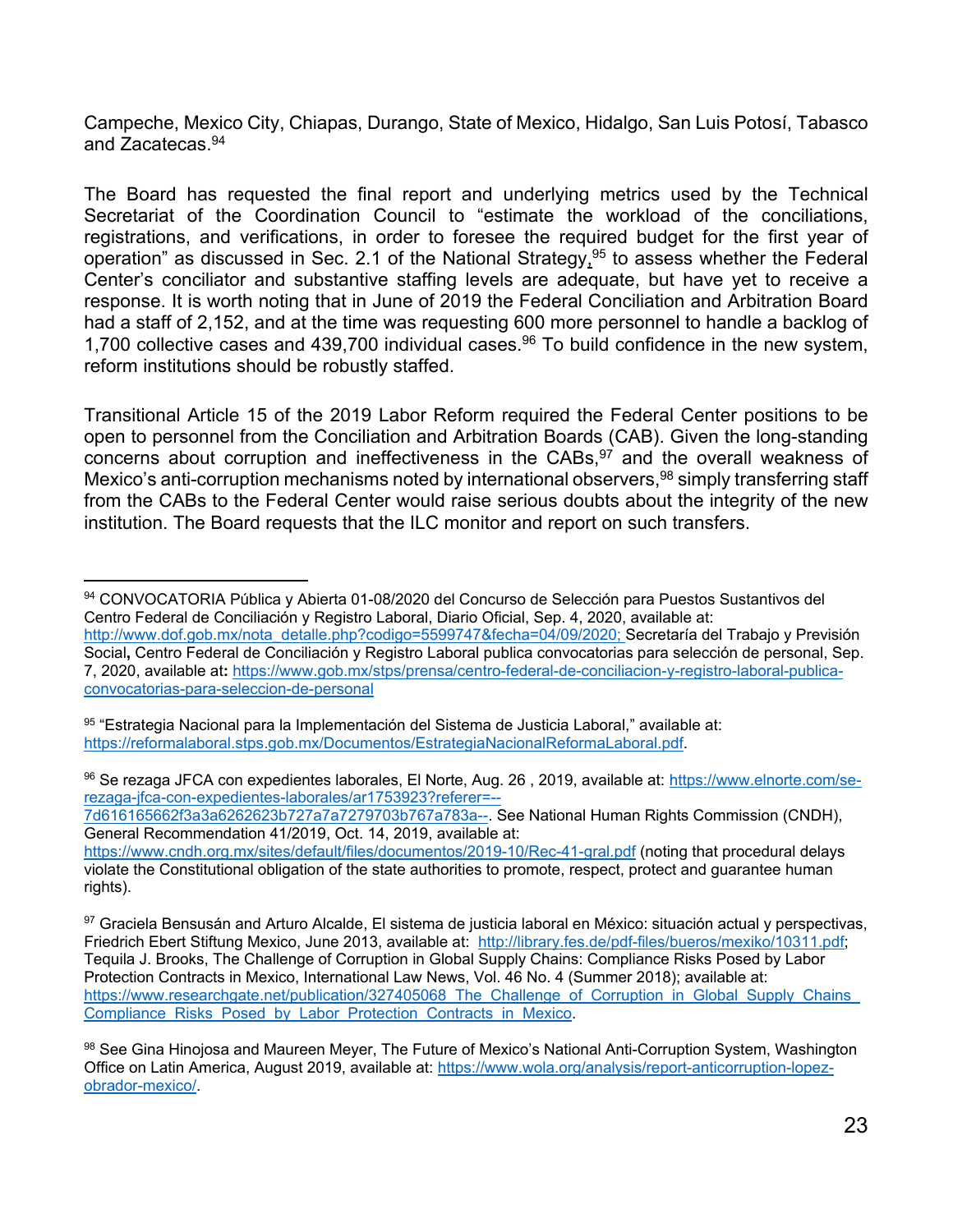On November 18, 2020, the Federal Center, along with the local conciliation centers and the local and federal labor courts, began operating in seven states: Campeche, Chiapas, Durango, the State of Mexico, San Luis Potosí, Tabasco and Zacatecas. In Hidalgo only the Federal Center and federal labor courts began operation.99

b. The Need for States to Implement Reforms

Considering the desire to implement the federal and local conciliation centers and labor courts in states simultaneously,<sup>100</sup> states must immediately implement the necessary constitutional, legal, and budgetary reforms to allow for the establishment of local conciliation centers and labor courts. Otherwise, there is a serious risk of further delay in implementation, or a disjointed set of systems across states where federal cases are addressed using conciliation centers and labor courts, and while cases are addressed using the old CAB system.101

The Coordination Council for the Implementation of the Reform of the Labor Justice System (Coordination Council) highlighted this need in Action item 1.2 in its National Strategy. The Coordination Council took note of the Second Article of the transitional provisions of the Constitutional Decree of February 24, 2017, which provides:

Second. The Congress of the Union and the legislatures of the federative entities shall carry out the corresponding legislative adjustments to comply with the provisions of this Decree, within the year following its entry into force.

l

<sup>99</sup> ACUERDO General del Pleno del Consejo de la Judicatura Federal, que reforma y adiciona diversas disposiciones, en relación con la implementación de la Reforma en Materia de Justicia Laboral, Diario Oficial de la Federación, Nov. 17, 2020, available at: https://www.dof.gob.mx/nota\_detalle.php?codigo=5605077&fecha=17/11/2020

<sup>100</sup> See Lineamientos para la operación del Consejo de Coordinación para la implementación de la reforma al Sistema de Justicia Laboral, July 5, 2020, Article 10, Sec II, available at : https://www.dof.gob.mx/nota\_detalle.php?codigo=5565089&fecha=05/07/2019.

<sup>&</sup>lt;sup>101</sup> Unlike in the U.S., where all private sector workers with defined exceptions are covered by federal labor law, in Mexico the federal government has jurisdiction only over private sector workers in specific industries defined in Art. 123.A.XXXI of the Constitution. Because jurisdictional lines are sometimes unclear, it is common for collective bargaining agreements to be registered with both federal and state authorities, which makes worker challenges more difficult. This difficulty is compounded by the use of subcontracting ("outsourcing") arrangements, which allow manufacturing companies to shift their workforce into the state jurisdiction, which is often less transparent and more lenient.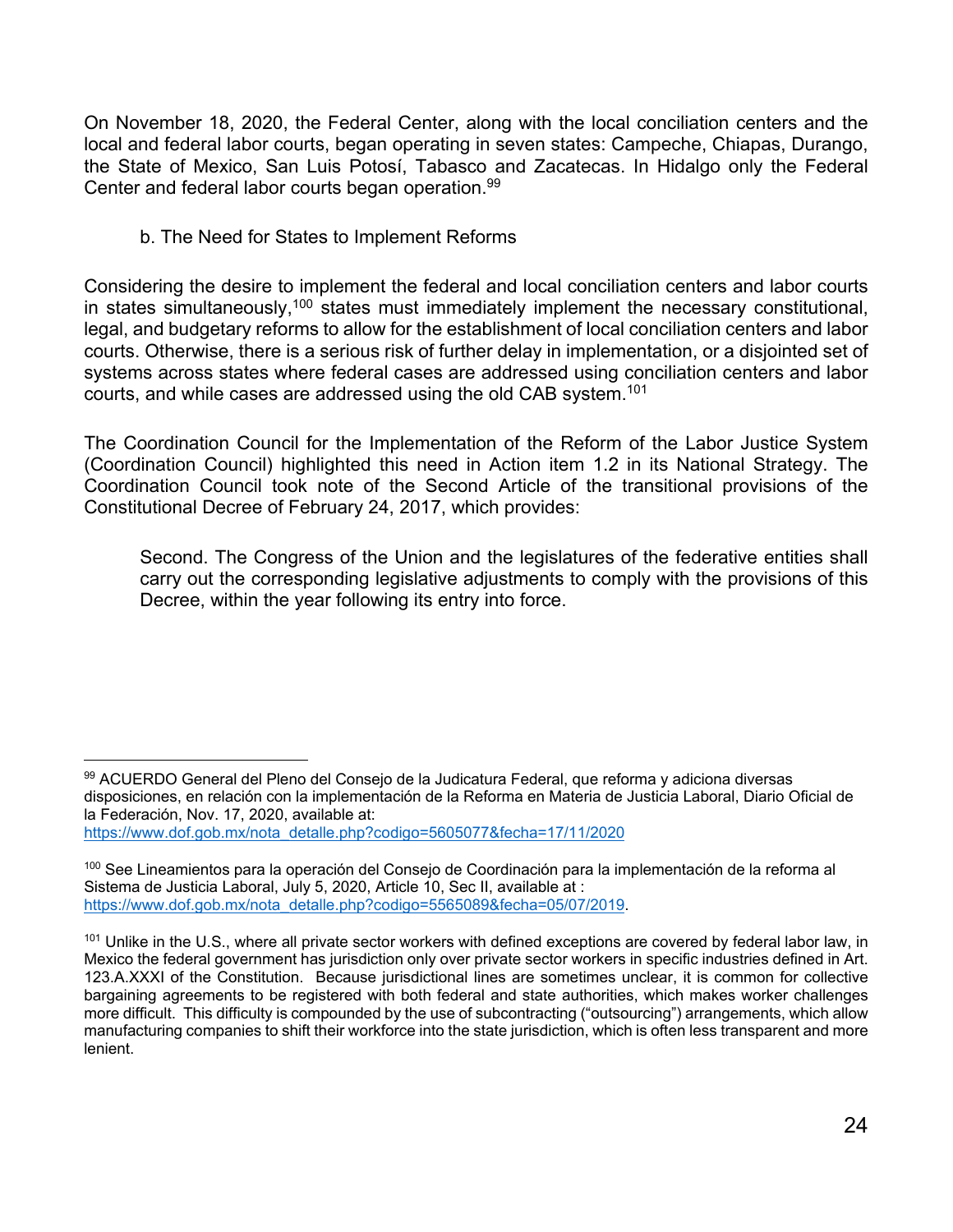In May 2019 the Coordination Council interpreted this as a requirement for states to implement the needed reforms by December 2019.<sup>102</sup> Since then the Coordination Council has repeatedly exhorted the states to implement the needed reforms.<sup>103</sup>

By July 2020, there was only spotty adoption of the needed reforms. Draft minutes of the July 17, 2020 Coordination Council meeting<sup>104</sup> outlined the work that still needed to be done:

- State constitutional reform:
	- o 6 states' constitutions did not require reform;
	- o 14 states had completed the needed constitutional reform;
	- o 12 states were in varying stages of introducing the reforms; and
	- o Michoacán which appeared to have not started contemplating the needed reforms.
- State local judiciary reform:
	- o 6 states had already harmonized their organic laws;
	- o 6 states the reforms were introduced to local Congress;
	- o 19 states had not introduced the reform because it was still being studied; and
	- o Michoacán which appeared to have not started contemplating the needed reforms.
- State local conciliation center reform:
	- o 6 states had already harmonized their organic laws;
	- o 7 states had presented reforms to the local Congress; and
	- $\circ$  19 states had not introduced reforms.<sup>105</sup>

A specific concern, regarding which the Board requested but did not receive information, concerns the establishment of a system of private conciliators as an alternative to the Local Conciliation Centers required by law.<sup>106</sup> It is unclear how this system is being set up, who is

<sup>103</sup> See Acuerdo 15-29/11/2019, available at: https://reformalaboral.stps.gob.mx/Documentos/Acuerdo-15-29112019.pdf; Acuerdo 03-17/01/2020, available at: https://reformalaboral.stps.gob.mx/Documentos/Acuerdo\_03- 17012020.pdf

104 STPS, Celebran Tercera Sesión Ordinaria del Consejo de Coordinación para la Implementación de la Reforma al Sistema de Justicia Laboral, Jul. 27, 2020, available at: https://www.gob.mx/profedet/articulos/celebra-tercerasesion-ordinaria-del-consejo-de-coordinacion-para-la-implementacion-de-la-reforma-al-sistema-de-justicialaboral?idiom=es

<sup>105</sup> Coordination Council's draft minutes of "Acta De La Tercera Sesión Ordinaria 2020, 17 de Julio de 2020", Page 3.

106 Conciliadores contribuirán a la estabilidad laboral en las empresas, Edomex Informa, Aug. 31, 2020, available at: http://edomexinforma.com.mx/2020/08/conciliadores-contribuiran-a-la-estabilidad-laboral-en-las-empresas/; Presentan programas que impulsan la conciliación y vinculación de empleo, AsíSucede, Oct. 31, 2020, available at: https://asisucede.com.mx/presentan-programas-que-impulsan-la-conciliacion-y-vinculacion-de-empleo/

l 102 Estrategia Nacional para la Implementación del Sistema de Justicia Laboral, available at: https://reformalaboral.stps.gob.mx/Documentos/EstrategiaNacionalReformaLaboral.pdf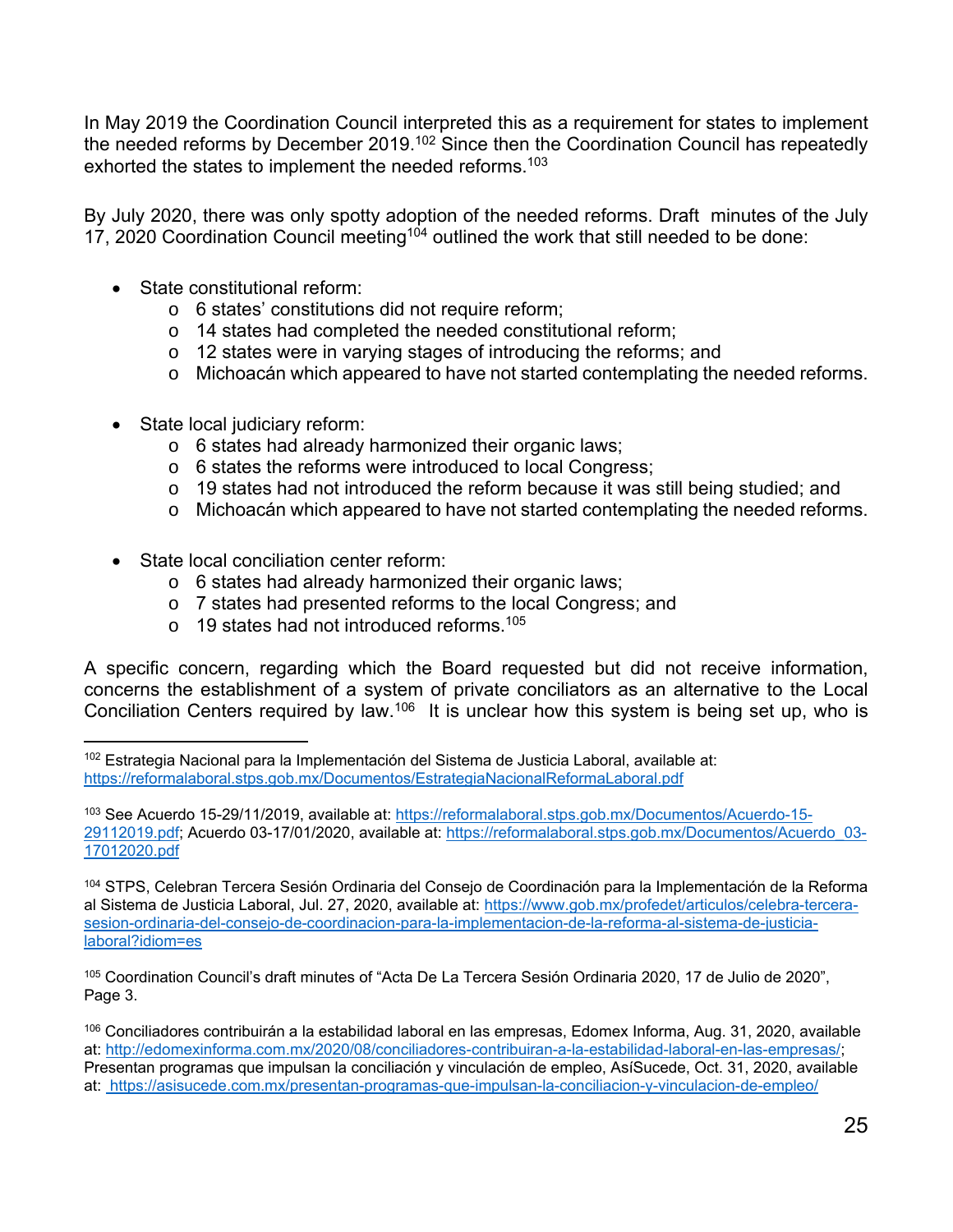paying for it, how conciliators are being recruited, trained, and paid; and whether workers will be required or pressured to exhaust private conciliation before they can use the Local Conciliation Center.

c. Staged Implementation of Conciliation Centers and Labor Courts

Prior to the creation of the Federal Center, the Coordination Council established that the Federal and local conciliation centers and labor courts will be phased in over a three-year period. At its July 2019 meeting the Coordination Council established three annual stages consisting of ten states in the first stage, eleven in the second, and eleven in the third. Early states were chosen, in part, due to an analysis conducted by the Council of the Federal Judiciary (CFJ). The CFJ had gathered information from the Federal and local CABs regarding the average number of cases each state had received over the previous three years. States with lower case levels were chosen – along with states that volunteered – to make up the first stage.<sup>107</sup> While not provided in the minutes, it appears the staging schedule not only frontloaded initial stages with states having low levels of labor disputes, but backloaded a substantial number of states with high concentrations of manufacturing workers and high rates of labor disputes into the third stage.

| Table 2                                                                                          |                                                                     |                       |  |  |  |  |  |
|--------------------------------------------------------------------------------------------------|---------------------------------------------------------------------|-----------------------|--|--|--|--|--|
| <b>Current Local and Federal Conciliation and Labor Courts</b><br><b>Implementation Schedule</b> |                                                                     |                       |  |  |  |  |  |
| Phase 1 - November 2020                                                                          | Phase 2 - October 1, 2021                                           | Phase 3 - May 1, 2022 |  |  |  |  |  |
| Campeche                                                                                         | Aguascalientes                                                      | Chihuahua             |  |  |  |  |  |
| Chiapas                                                                                          | Baja California                                                     | Ciudad de Mexico      |  |  |  |  |  |
| Durango                                                                                          | Baja California Sur                                                 | Coahuila              |  |  |  |  |  |
| Hidalgo*                                                                                         | Colima                                                              | Jalisco               |  |  |  |  |  |
| Mexico                                                                                           | Guanajuato                                                          | Michoacan             |  |  |  |  |  |
| San Luis Potosi                                                                                  | Guerrero                                                            | Nayarit               |  |  |  |  |  |
| Tabasco                                                                                          | <b>Morelos</b>                                                      | Nuevo Leon            |  |  |  |  |  |
| Zacatecas                                                                                        | Oaxaca                                                              | Sinaloa               |  |  |  |  |  |
|                                                                                                  | Puebla                                                              | Sonora                |  |  |  |  |  |
|                                                                                                  | Queretaro                                                           | Tamaulipas            |  |  |  |  |  |
|                                                                                                  | Quintana Roo                                                        | Yucatan               |  |  |  |  |  |
|                                                                                                  | Tlaxcala                                                            |                       |  |  |  |  |  |
|                                                                                                  | Veracruz                                                            |                       |  |  |  |  |  |
| Source: https://reformalaboral.stps.gob.mx/index.html#container                                  | * Hidalgo only opened Federal conciliation centers and labor courts |                       |  |  |  |  |  |

Although the Coordination Council has changed the implementation schedule several times over the past 18 months, at the time of this report the implementation schedule was reported to be:

 $\overline{a}$ 

<sup>107</sup> Coordination Council, Acta De La Primera Sesión Ordinaria 2019, Jul. 5, 2019, Page 3, available at: https://reformalaboral.stps.gob.mx/Documentos/Acta\_de\_la\_Primera\_Sesion\_Ordinaria.pdf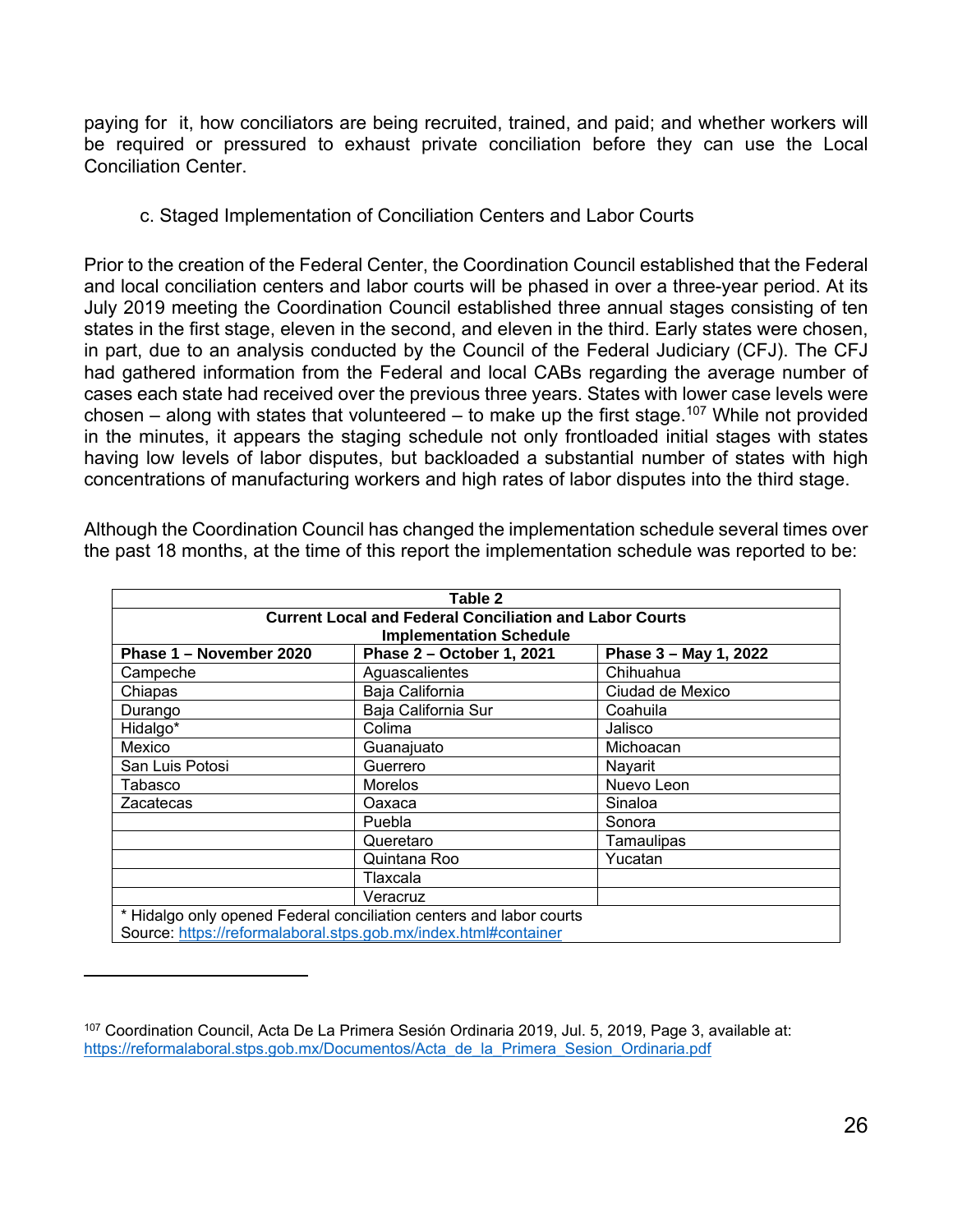According to data from the National Statistical and Geographical Institute (INEGI), in 2018 Stage 1 states had roughly half the number of labor disputes as Stage 2 states, and less than a third of Stage 3 states. Similarly, Stage 1 states had only 61 percent the number of manufacturing personnel as Stage 2 states, and 31 percent of Stage 3 states.108

Not only is the third stage backloaded with manufacturing workers, but specifically manufacturing workers employed in USMCA priority sectors, defined in Annex 31-A of the USMCA as including "aerospace products and components, autos and auto parts, cosmetic products, industrial baked goods, steel and aluminum, glass, pottery, plastic, forgings, and cement."109 These industries are captured within the following 3-digit North American Industry Classification System (NAICS) codes:

| Table 3<br><b>Priority Manufacturing Industries by NAICS</b> |     |  |  |  |  |
|--------------------------------------------------------------|-----|--|--|--|--|
| <b>NAICS Code</b><br><b>Priority Industry</b>                |     |  |  |  |  |
| Aerospace products and components                            | 336 |  |  |  |  |
| Auto and auto parts                                          | 336 |  |  |  |  |
| Cosmetic products                                            | 325 |  |  |  |  |
| Industrial baked goods                                       | 311 |  |  |  |  |
| Steel and aluminum                                           | 331 |  |  |  |  |
| Glass, pottery, cement                                       | 327 |  |  |  |  |
| <b>Plastics</b>                                              | 326 |  |  |  |  |
| Forgings                                                     | 332 |  |  |  |  |

According to INEGI's Monthly Survey of the Manufacturing Industry, in August 2018 (the last high employment summer month available), Stage 1 states only had 345 thousand workers in the NAICS 3-digit sectors which captured the USMCA's priority manufacturing sectors. Stage 2 states will see a 40 percent increase to 483 thousand workers. Stage 3 however had three times the amount of priority manufacturing workers compared to Stage 1, and with 1.034 million priority manufacturing workers, 25 percent more workers than Stage 1 and 2 combined.<sup>110</sup>

 $\overline{a}$ 

<sup>108</sup> INEGI, Relaciones Laborales de Jurisdicción Local, Sep. 29, 2020, available at: https://www.inegi.org.mx/programas/rellaborales/

<sup>109</sup> USMCA, Annex 31-A, p. 9, available at:

https://ustr.gov/sites/default/files/files/agreements/FTA/USMCA/Text/31%20Dispute%20Settlement.pdf. Service and mining personnel numbers were not available for analysis on INEGI at the time of this report.

<sup>&</sup>lt;sup>110</sup> INEGI, Encuesta Mensual de la Industria Manufacturera, available at: https://www.inegi.org.mx/programas/emim/2007/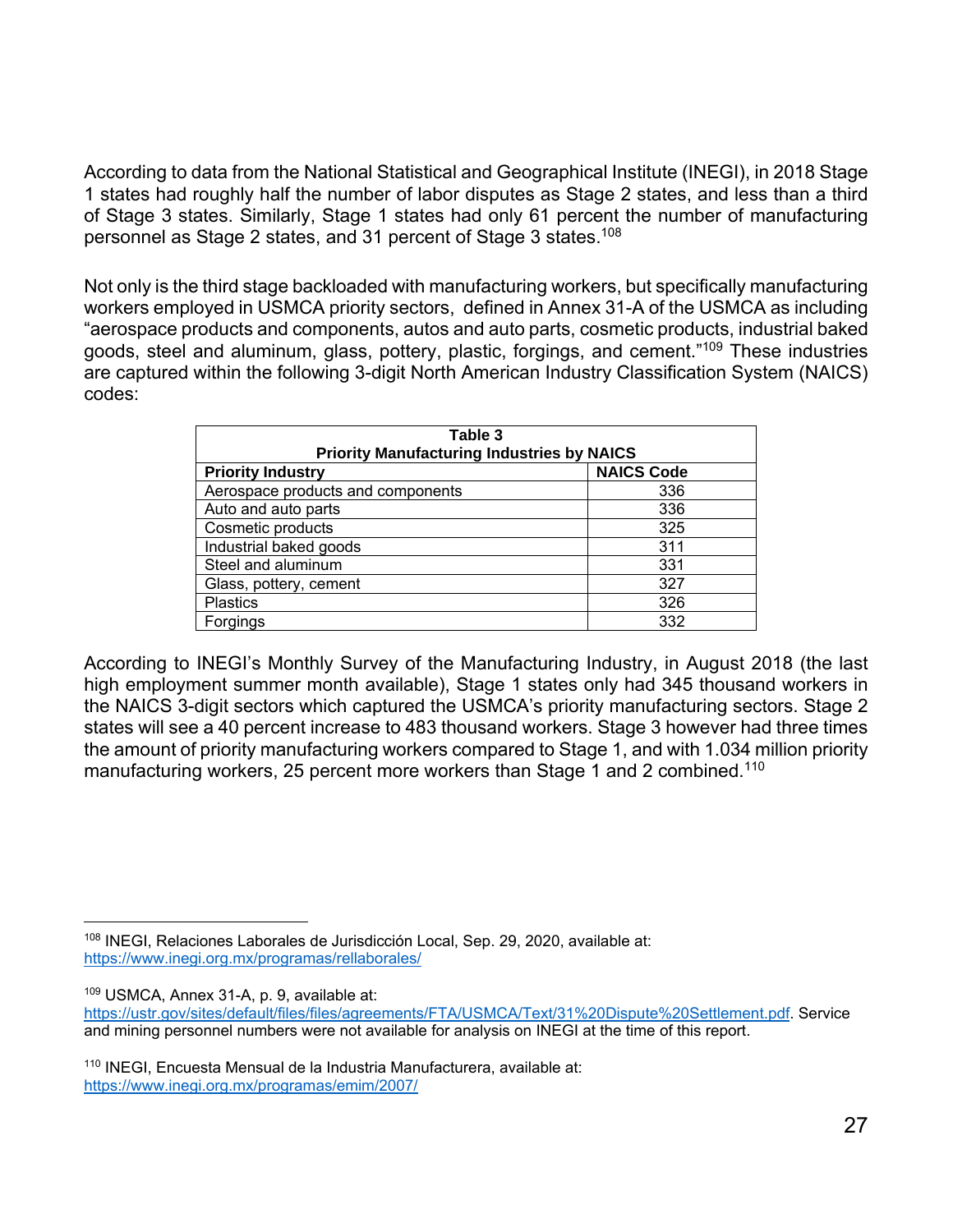

As noted in Tables 4 and 5, each of the priority sectors saw the same backloading of workers.

| Table 4<br>Percentage of Priority Sector Manufacturing Workers in Each Stage |              |         |         |         |  |  |  |  |
|------------------------------------------------------------------------------|--------------|---------|---------|---------|--|--|--|--|
| <b>Sector</b>                                                                | <b>NAICS</b> | Stage 1 | Stage 2 | Stage 3 |  |  |  |  |
| Industrial baked goods                                                       | 311          | 24%     | 26%     | 49%     |  |  |  |  |
| Cosmetic products                                                            | 325          | 21%     | 28%     | 52%     |  |  |  |  |
| <b>Plastics</b>                                                              | 326          | 23%     | 29%     | 48%     |  |  |  |  |
| Glass, pottery, cement                                                       | 327          | 26%     | 23%     | 51%     |  |  |  |  |
| Steel and aluminum                                                           | 331          | 22%     | 22%     | 55%     |  |  |  |  |
| Forgings                                                                     | 332          | 19%     | 25%     | 55%     |  |  |  |  |
| Auto, auto arts, aerospace products and<br>components                        | 336          | 14%     | 25%     | 61%     |  |  |  |  |

As noted above, Annex-23A of the USMCA doesn't explicitly bar a staged approach to establishing labor reform institutions but paragraph 3 of the Annex states the expectation that implementation should be substantially and broadly established when the USMCA enters into force.<sup>111</sup>

 $\overline{a}$ 111 USMCA, Chapter 23, Annex 23-A "Worker Representation in Collective Bargaining in Mexico." Page 23-A-3.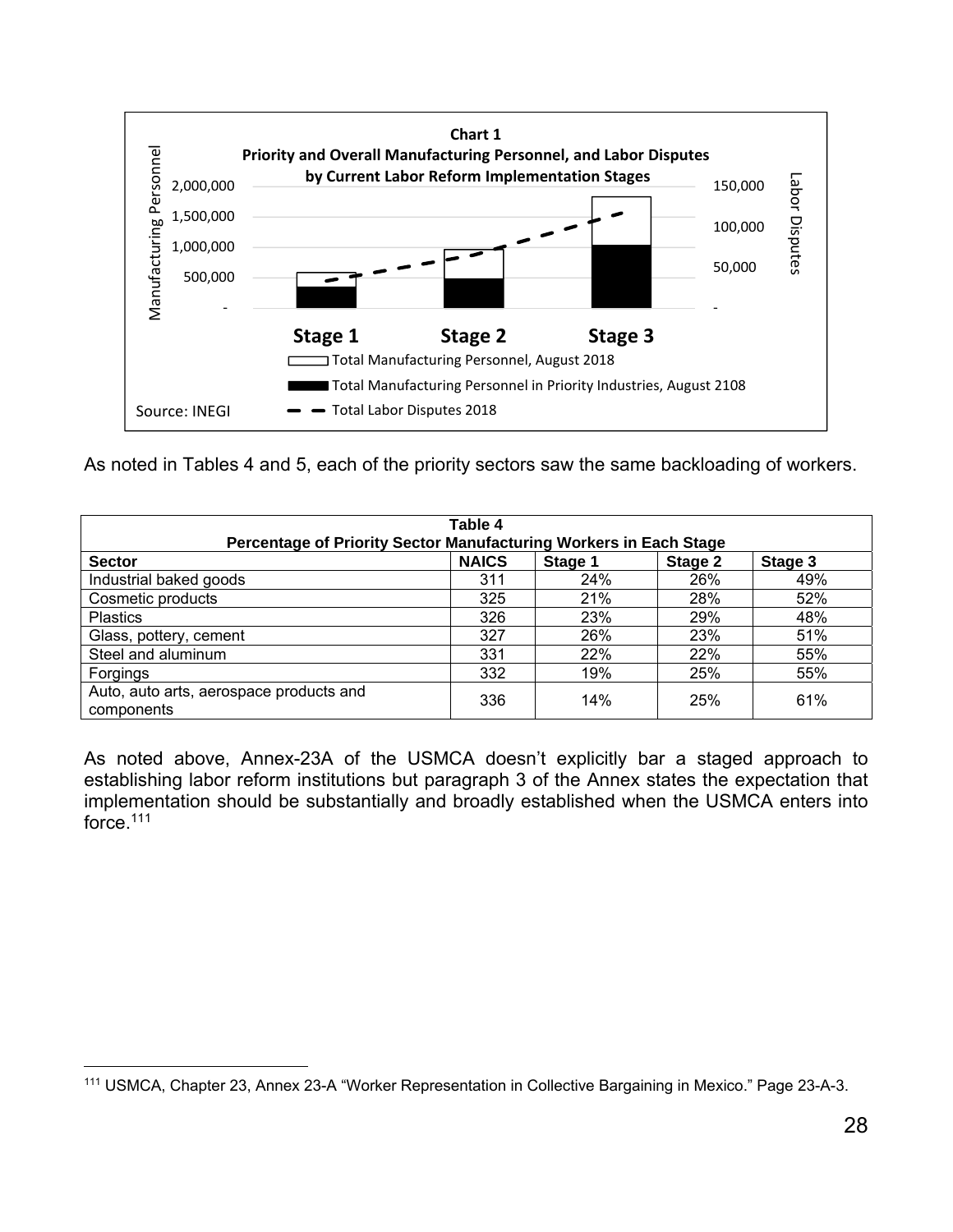|                         | Table 5                                                                                                                                                                                                                              |                          |                                                               |        |        |        |        |        |         |              |                        |
|-------------------------|--------------------------------------------------------------------------------------------------------------------------------------------------------------------------------------------------------------------------------------|--------------------------|---------------------------------------------------------------|--------|--------|--------|--------|--------|---------|--------------|------------------------|
|                         | <b>State</b>                                                                                                                                                                                                                         |                          | Total Employed Personnel in Manufacturing by NAICS and States |        |        |        |        |        |         |              |                        |
|                         |                                                                                                                                                                                                                                      | 2018                     | <b>August, 2018</b>                                           |        |        |        |        |        |         |              |                        |
| Stage 1 - November 2020 |                                                                                                                                                                                                                                      |                          | <b>Priority Manufacturing Sectors (NAICS)</b>                 |        |        |        |        |        |         | All          |                        |
|                         |                                                                                                                                                                                                                                      | Labor<br><b>Disputes</b> | 311                                                           | 325    | 326    | 327    | 331    | 332    | 336     | <b>Total</b> | Manufacturing<br>31-33 |
|                         | Campeche                                                                                                                                                                                                                             | 1,465                    |                                                               |        |        |        |        |        |         |              | 5,923                  |
|                         | Chiapas                                                                                                                                                                                                                              | 2,654                    |                                                               |        |        |        |        |        |         |              | 10,516                 |
|                         | Durango                                                                                                                                                                                                                              | 2,292                    | 3,723                                                         |        | 987    | 1,548  |        | 994    | 26,077  | 33,329       | 56,464                 |
|                         | Hidalgo*                                                                                                                                                                                                                             | 1,878                    | 7,396                                                         | 1,320  | 2,265  | 2,782  | 3,726  | 766    | 7,212   | 25,467       | 53,582                 |
|                         | Mexico                                                                                                                                                                                                                               | 13,959                   | 52,202                                                        | 26,849 | 36,803 | 14,843 | 7,522  | 26,391 | 50,549  | 215,159      | 323,959                |
|                         | San Luis Potosi                                                                                                                                                                                                                      | 4,194                    | 11,195                                                        | 1,019  | 6,215  | 3,126  | 6,882  | 2,171  | 40,913  | 71,521       | 99,039                 |
|                         | Tabasco                                                                                                                                                                                                                              | 6,176                    |                                                               |        |        |        |        |        |         |              | 6,761                  |
|                         | Zacatecas                                                                                                                                                                                                                            | 1,076                    |                                                               |        |        |        |        |        |         |              | 29,859                 |
|                         | <b>Stage 1 Total</b>                                                                                                                                                                                                                 | 33,694                   | 74,516                                                        | 29,188 | 46,270 | 22,299 | 18,130 | 30,322 | 124,751 | 345,476      | 586,103                |
|                         | Aguascalientes                                                                                                                                                                                                                       | 3,050                    | 6,069                                                         |        |        | 2,006  |        | 1,887  | 36,371  | 46,333       | 79,428                 |
|                         | Baja California                                                                                                                                                                                                                      | 8,704                    | 5,923                                                         | 3,743  | 20,333 | 6,318  | 5,178  | 23,204 | 29,126  | 93,825       | 304,226                |
|                         | Baja California<br>Sur                                                                                                                                                                                                               | 1,648                    |                                                               |        |        |        |        |        |         |              | 3,307                  |
|                         | Colima                                                                                                                                                                                                                               | 939                      |                                                               |        |        |        |        |        |         |              | 7,270                  |
|                         | Guanajuato                                                                                                                                                                                                                           | 16,461                   | 25,589                                                        | 10,684 | 16,786 | 3,477  | 3,439  | 6,088  | 72,637  | 138,700      | 207,784                |
| Stage 2 - October, 2021 | Guerrero                                                                                                                                                                                                                             | 5,211                    |                                                               |        |        |        |        |        |         |              | 786                    |
|                         | Morelos                                                                                                                                                                                                                              | 4,022                    |                                                               |        |        |        |        |        |         |              | 28,818                 |
|                         | Oaxaca                                                                                                                                                                                                                               | 1,914                    |                                                               |        |        |        |        |        |         |              | 8,994                  |
|                         | Puebla                                                                                                                                                                                                                               | 4,629                    | 12,940                                                        | 5,055  | 8,478  | 2,138  | 1,363  | 2,104  | 45,588  | 77,666       | 113,520                |
|                         | Queretaro                                                                                                                                                                                                                            | 8,445                    | 8,434                                                         | 5,983  | 11,596 | 3,080  |        | 5,762  | 40,648  | 75,503       | 115,971                |
|                         | Quintana Roo                                                                                                                                                                                                                         | 4,514                    |                                                               |        |        |        |        |        |         |              | 2,045                  |
|                         | Tlaxcala                                                                                                                                                                                                                             | 645                      |                                                               |        |        |        |        |        |         |              | 33,617                 |
|                         | Veracruz                                                                                                                                                                                                                             | 5,582                    | 22,335                                                        | 12,828 | 1,596  | 2,821  | 8,394  | 823    | 1,907   | 50,704       | 61,747                 |
|                         | <b>Stage 2 Total</b>                                                                                                                                                                                                                 | 65,764                   | 81,290                                                        | 38,293 | 58,789 | 19,840 | 18,374 | 39,868 | 226,277 | 482,731      | 967,513                |
|                         | Chihuahua                                                                                                                                                                                                                            | 11,008                   | 11,918                                                        | 2,584  | 11,863 | 4,343  | 4,081  | 11,486 | 156,393 | 202,668      | 370,409                |
|                         | Mexico D.F.                                                                                                                                                                                                                          | 33,842                   | 25,565                                                        | 26,065 | 13,739 | 2,615  | 1,739  | 6,802  | 6,912   | 83,437       | 144,273                |
|                         | Coahuila                                                                                                                                                                                                                             | 10,707                   | 9,344                                                         | 2,457  | 10,506 | 4,632  | 13,968 | 11,683 | 157,197 | 209,787      | 279,177                |
|                         | Jalisco                                                                                                                                                                                                                              | 22,415                   | 46,548                                                        | 18,608 | 17,565 | 3,948  | 2,569  | 14,386 | 25,928  | 129,552      | 230,303                |
|                         | Michoacan                                                                                                                                                                                                                            | 5,304                    | 8,752                                                         | 2,793  | 1,251  | 166    |        |        | 119     | 13,081       | 25,507                 |
| Stage 3 - May, 2022     | Nayarit                                                                                                                                                                                                                              | 1,512                    |                                                               |        |        |        |        |        |         |              | 5,538                  |
|                         | Nuevo Leon                                                                                                                                                                                                                           | 18,250                   | 31,331                                                        | 12,195 | 22,841 | 22,812 | 21,449 | 27,598 | 74,603  | 212,829      | 335,317                |
|                         | Sinaloa                                                                                                                                                                                                                              | 5,195                    |                                                               |        |        |        |        |        |         |              | 31,070                 |
|                         | Sonora                                                                                                                                                                                                                               | 10,711                   | 14,710                                                        |        | 5,048  | 1,617  | 1,476  | 5,602  | 34,103  | 62,556       | 122,466                |
|                         | Tamaulipas                                                                                                                                                                                                                           | 5,169                    | 3,759                                                         | 7,026  | 12,253 | 3,575  |        | 9,627  | 84,398  | 120,638      | 254,801                |
|                         | Yucatan                                                                                                                                                                                                                              | 4,329                    |                                                               |        |        |        |        |        |         |              | 35,518                 |
|                         | <b>Stage 3 Total</b>                                                                                                                                                                                                                 | 117,434                  | 151,927                                                       | 71,728 | 95,066 | 43,708 | 45,282 | 87,184 | 539,653 | 1,034,548    | 1,834,379              |
|                         | Sources: INEGI, Encuesta Mensual de la Industria Manufacturera, https://www.inegi.org.mx/programas/emim/2007/; INEGI, Relaciones Laborales de<br>Jurisdicción Local, Sep. 29, 2020, https://www.inegi.org.mx/programas/rellaborales/ |                          |                                                               |        |        |        |        |        |         |              |                        |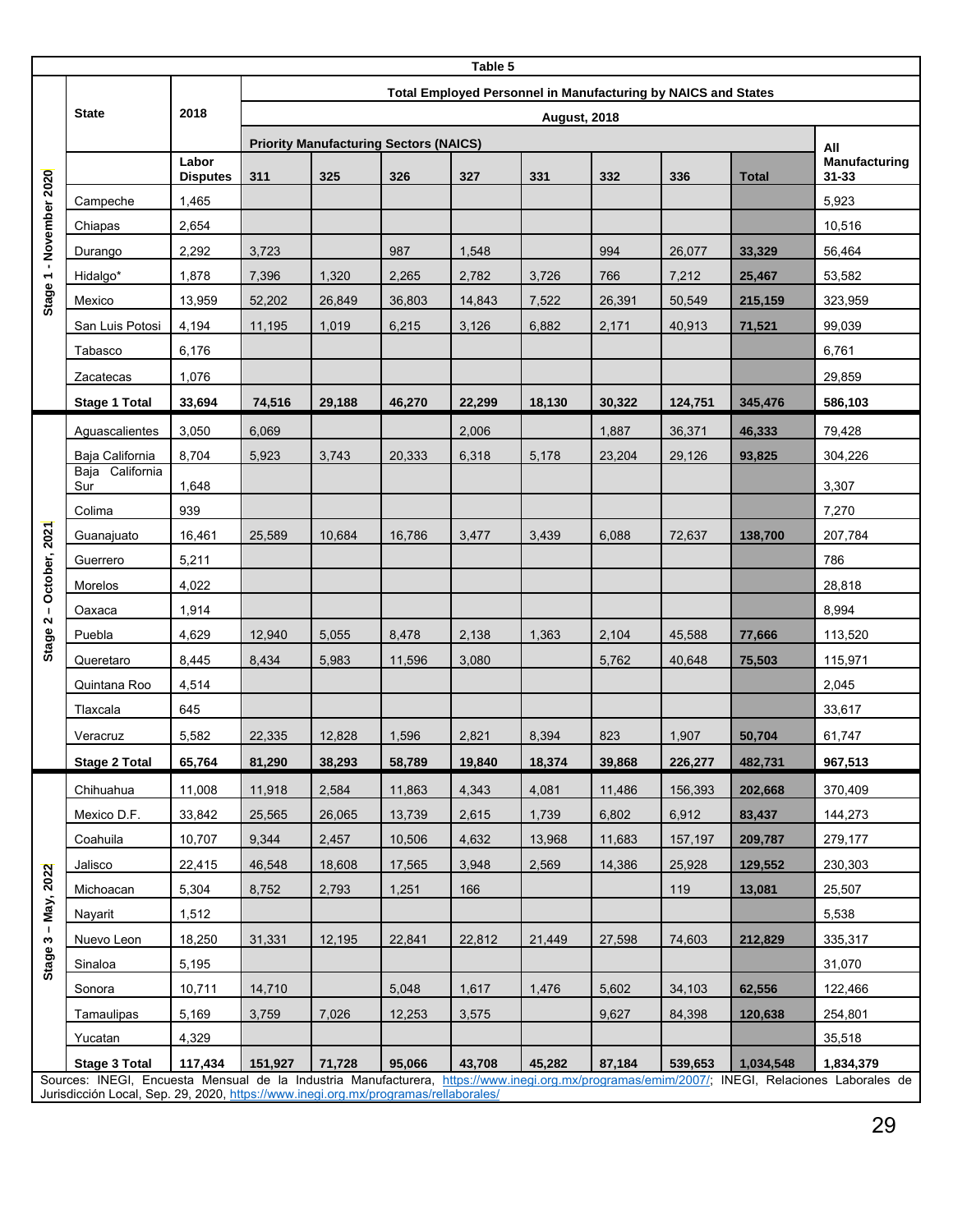Given that the Mexican government has already shown that the stages of implementation can be amended,<sup>112</sup> the US government should advocate for a reshuffling of the states included in each implementation stage so the revised implementation schedule more closely aligns with the intent of Annex 23-A. Specifically, the states of Nuevo Leon and Tamaulipas should have their implementation date advanced to October, 2021. This would put 15 states in the Stage 2 implementation and would result in the last two stages having greater parity across labor disputes and manufacturing workers (using 2018 baseline numbers):

| <b>Reconfigured Stages</b> | Labor Disputes | <b>Priority Mfg</b> | Mfg Workers |  |
|----------------------------|----------------|---------------------|-------------|--|
| (in thousands)             |                | Workers             |             |  |
| Stage 2                    | 116            | 816                 | 1.558       |  |
| Stage 3                    | 121            | 822                 | 1.499       |  |

#### d. Federal Labor Courts

l

On July 8, 2020 the Federal Judicial Council (CJF) adopted a "Comprehensive Plan for the Implementation of the Reform in the Area of Labor Justice (First Stage)" (hereinafter "the Plan").<sup>113</sup> The Plan assessed the expected workload for the Federal labor courts and made determinations on appropriate staffing levels.

In determining the appropriate amount of staffing the Plan went through a series of estimates and calculations using historical labor dispute data and the Federal judiciary's other trial experiences.

Throughout the Plan there is a strong belief that technology will shorten processes and make personnel more efficient, thus requiring less staffing. Because the Plan does not provide a baseline against for which these assumed efficiencies are discounted, it is difficult at this time to assess how much these assumptions may result in short staffing the new labor courts. However, if in the initial stages these assumptions of efficiency prove to be incorrect, it could cause delays, and may in fact result in additional costs.

In calculating the expected average length of a labor hearing, the CJF used its experiences in other trial settings (commercial and criminal), triangulating between the two to reach an assumption that the average labor trial would take 4 hours. Assuming courtrooms could be used

<sup>112</sup> Procuraduría Federal de la Defensa del Trabajo, Celebran Tercera Sesión Ordinaria del Consejo de Coordinación para la Implementación de la Reforma al Sistema de Justicia Laboral, Jul. 27, 2020, available at: https://www.gob.mx/profedet/articulos/celebra-tercera-sesion-ordinaria-del-consejo-de-coordinacion-para-laimplementacion-de-la-reforma-al-sistema-de-justicia-laboral?idiom=es.

<sup>113</sup> PLAN INTEGRAL DE IMPLEMENTACIÓN DE LA REFORMA EN MATERIA DE JUSTICIA LABORAL (PRIMERA ETAPA), Jul. 8, 2020, available at:

https://www.cjf.gob.mx/micrositios/uirmjl/resources/planIntegralImplementacionReformaMateriaJusticiaLaboral.pd f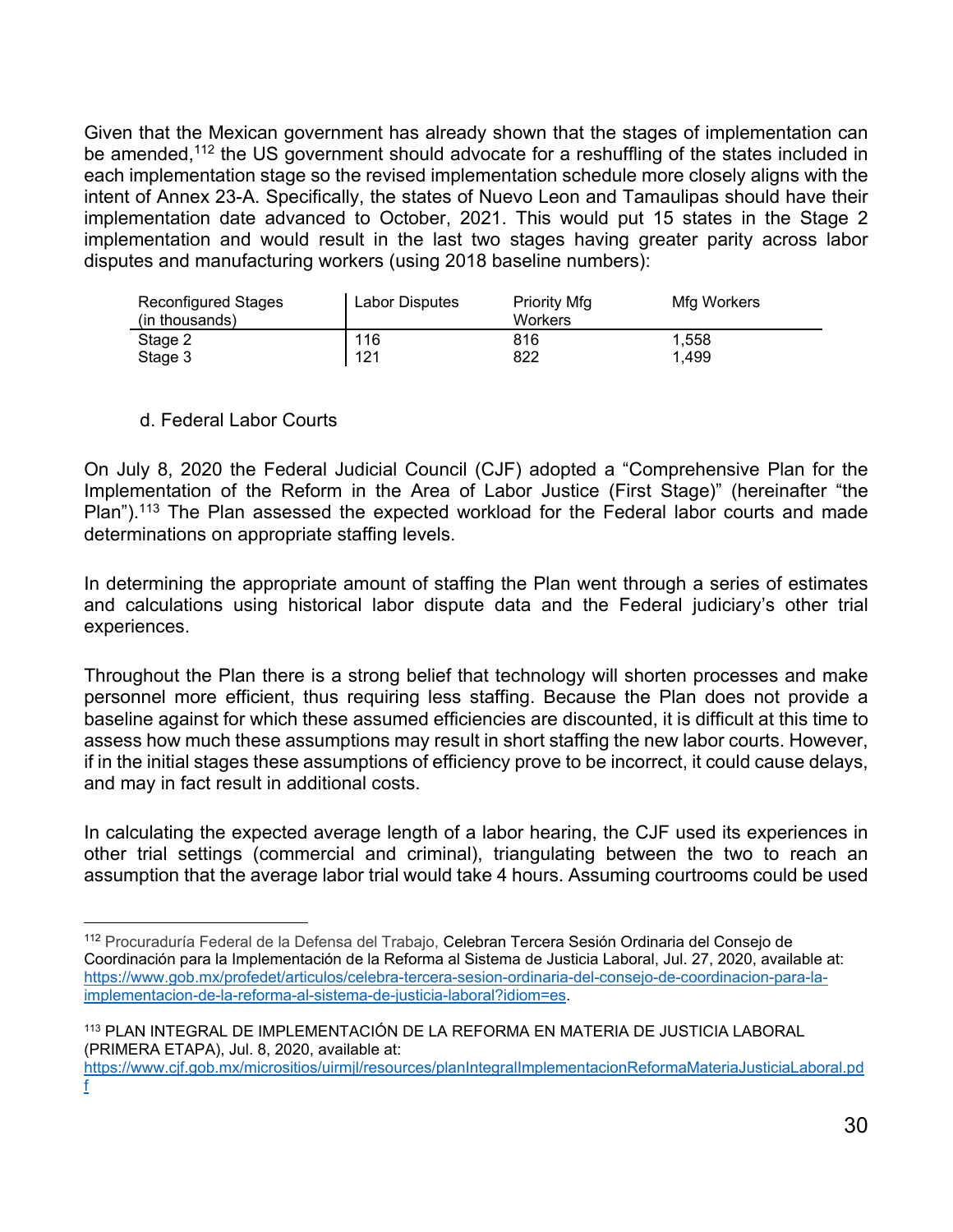for 10 hours per day, with judges needing to perform trials and desk work, the Plan created the following assumption for courtrooms and judges hearing individual cases during Stage 1:<sup>114</sup>

| <b>State</b>           | <b>Cases</b> | <b>Cases Minus</b><br>15%<br><b>Conciliation</b><br><b>Resolution</b> | <b>Hours</b> | <b>Courtrooms</b> | <b>Calculations</b><br><b>Rounded</b> | <b>Judges</b>  |
|------------------------|--------------|-----------------------------------------------------------------------|--------------|-------------------|---------------------------------------|----------------|
| <b>Zacatecas</b>       | 431          | 366                                                                   | 1,464        | 0.64              | 1                                     | $\overline{2}$ |
| Durango                | 496          | 422                                                                   | 1,688        | 0.73              | 1                                     | $\overline{2}$ |
| Chiapas                | 845          | 718                                                                   | 2,872        | 1.25              | $\overline{2}$                        | 3              |
| Campeche               | 982          | 835                                                                   | 3,340        | 1.46              | $\overline{2}$                        | 3              |
| San<br>Luis<br>Potosi  | 1,307        | 1,111                                                                 | 4,444        | 1.93              | $\overline{2}$                        | $\overline{4}$ |
| Tlaxcala               | 1,396        | 1,187                                                                 | 4,748        | 2.06              | 3                                     | 5              |
| Hidalgo                | 1,477        | 1,255                                                                 | 5,020        | 2.18              | 3                                     | 5              |
| Estado<br>de<br>Mexico | 1,798        | 1,528                                                                 | 6,112        | 2.66              | $\overline{4}$                        | 6              |
| Guanajuato             | 2,305        | 1,959                                                                 | 7,836        | 3.41              | $\overline{4}$                        | 7              |
| <b>Tabasco</b>         | 2,982        | 2,535                                                                 | 10,140       | 4.41              | 5                                     | 9              |

Additionally, the Plan assumed the Federal courts would need a maximum number of 10 courtrooms for collective and strike issues. However, the CJF heavily discounted this number for the following reasons:

- 1. Only states from Stage 1 states will have access to the Federal labor courts for collective issues, the other 23 states will remain under the old labor system;
- 2. There will be no backlog of cases for the new courts;

f

- 3. Only unions which hold a Certification of Representation will have access to the labor courts;
- 4. The CJF contemplates that some collective cases will still use the conciliation process, although this is not required in most cases.

Based on these assumptions, the CJF instead determined that only the minimum number of 3 courtrooms would be needed for collective issues. Providing a minimum staff would make the budget more "efficient."115

l <sup>114</sup> At the time of the assessment Guanajuato and Tlaxcala were still assumed to be part of Stage 1.

<sup>115</sup> PLAN INTEGRAL DE IMPLEMENTACIÓN DE LA REFORMA EN MATERIA DE JUSTICIA LABORAL (PRIMERA ETAPA), Jul. 8, 2020, p. 46, available at: https://www.cjf.gob.mx/micrositios/uirmjl/resources/planIntegralImplementacionReformaMateriaJusticiaLaboral.pd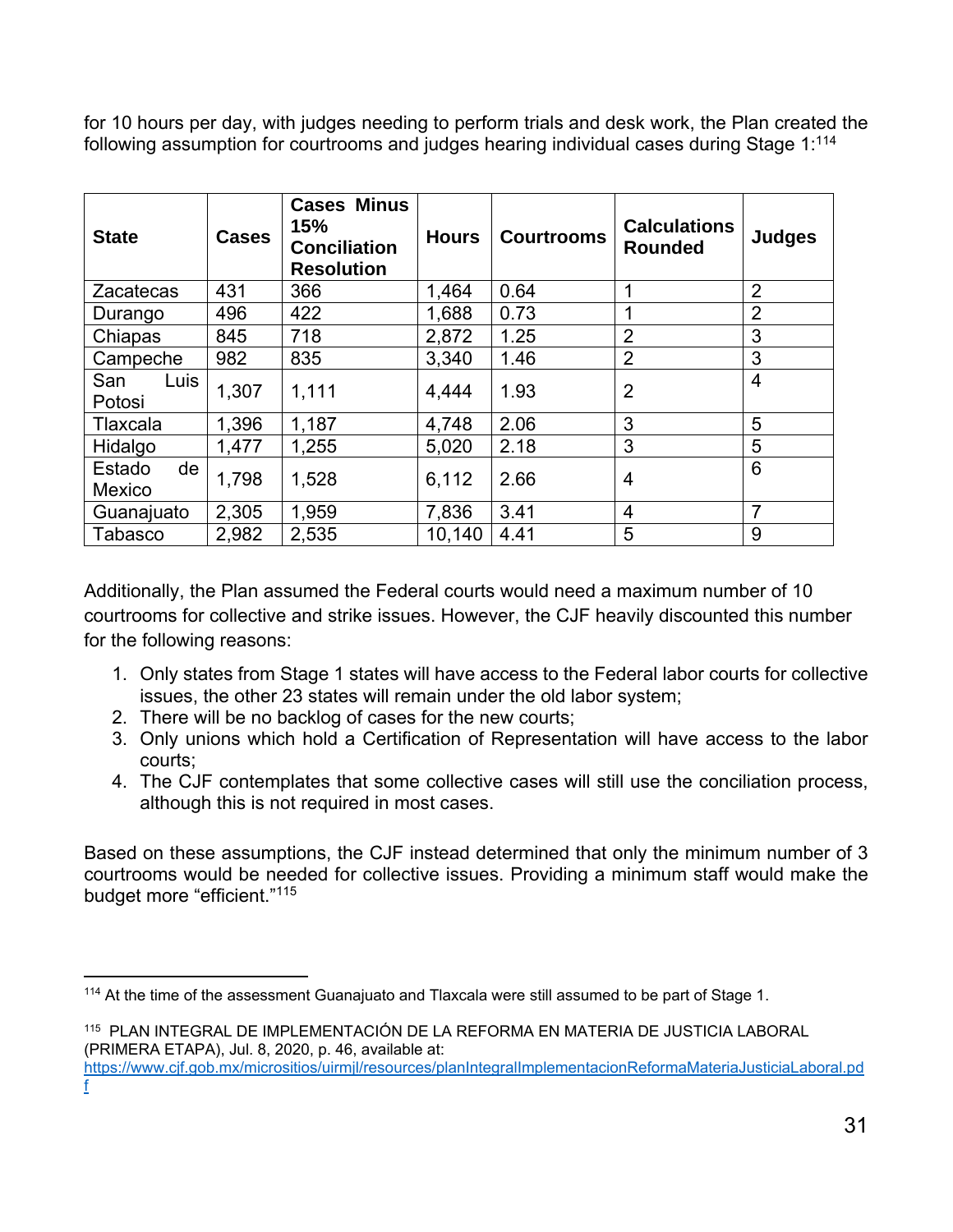The CJF assigned a total of 404 personnel across all of the labor courts for individual issues, including 46 judges, 95 secretaries, 39 actuaries, 99 officers and 125 technical and administrative assistants. For all of the collective labor courts, the CJF assigned 5 judges, 31 secretaries, 8 clerks, 23 officers, 21 technical and administrative assistants – totaling 88 personnel.

In the case of judges, the 2,172 individuals applied and on November 9, 2020, 45 judges were hired. The CJF reached its goal of gender parity with 22 judges being male, and 23 female.<sup>116</sup> Eleven Federal labor courts started operation in the eight Stage 1 states on November 18 along with the Federal Center.<sup>117</sup>

## C. **Capacity Building Activities Needed to Support Mexico's Implementation of its Labor Reform and Compliance with its Labor Obligations**

Mexico's reform of its labor justice system and expansion of labor rights and workplace democracy is an ambitious and historically significant undertaking that would require enormous effort under any circumstances. Those circumstances have been made even more difficult by the coronavirus pandemic. Despite these challenges, the Mexican government has continued with its efforts to build the institutions required, to reform regulations and practices and to begin to put new and expanded rights into the hands of Mexican workers.

Recognizing the scale of the challenges Mexico faces in this regard, the US Congress appropriated \$180 million in supplemental funds to the Department of Labor (DOL) to support reforms of the labor justice system and labor rights in Mexico through bilateral technical assistance, grants and other arrangements.<sup>118</sup> These funds are available for 2020 and the following three years. Prior to this appropriation, DOL's Bureau of International Labor Affairs (ILAB) had awarded grants to various organizations to support labor rights in Mexico with funds appropriated for fiscal years 2018 and 2019. These grants totaled about \$41 million, with the majority of the funds for projects to address child labor, forced labor and vulnerable agricultural workers.119 Most of these grants are ongoing.

l 116 Judicatura Federal da a conocer los nuevos jueces en materia de trabajo, Milenio, Nov. 9, 2020, available at: www.milenio.com/policia/judicatura-federal-da-a-conocer-nuevos-jueces-en-materia-de-trabajo

<sup>117</sup> ACUERDO General del Pleno del Consejo de la Judicatura Federal, que reforma y adiciona diversas disposiciones, en relación con la implementación de la Reforma en Materia de Justicia Laboral, Nov. 17, 2020, available at: https://www.dof.gob.mx/nota\_detalle.php?codigo=5605077&fecha=17/11/2020

<sup>118</sup> United States Public Law No: 116-113 (01/29/2020), Title IX--USMCA Supplemental Appropriations Act, 2019. Available at: https://www.congress.gov/bill/116th-congress/house-bill/5430/text/pl

<sup>119</sup> Grants.gov/ILAB/archived. Available at: https://www.grants.gov/searchgrants.html?agencies%3DDOL%7CDepartment%20of%20Labor?keywords=ilab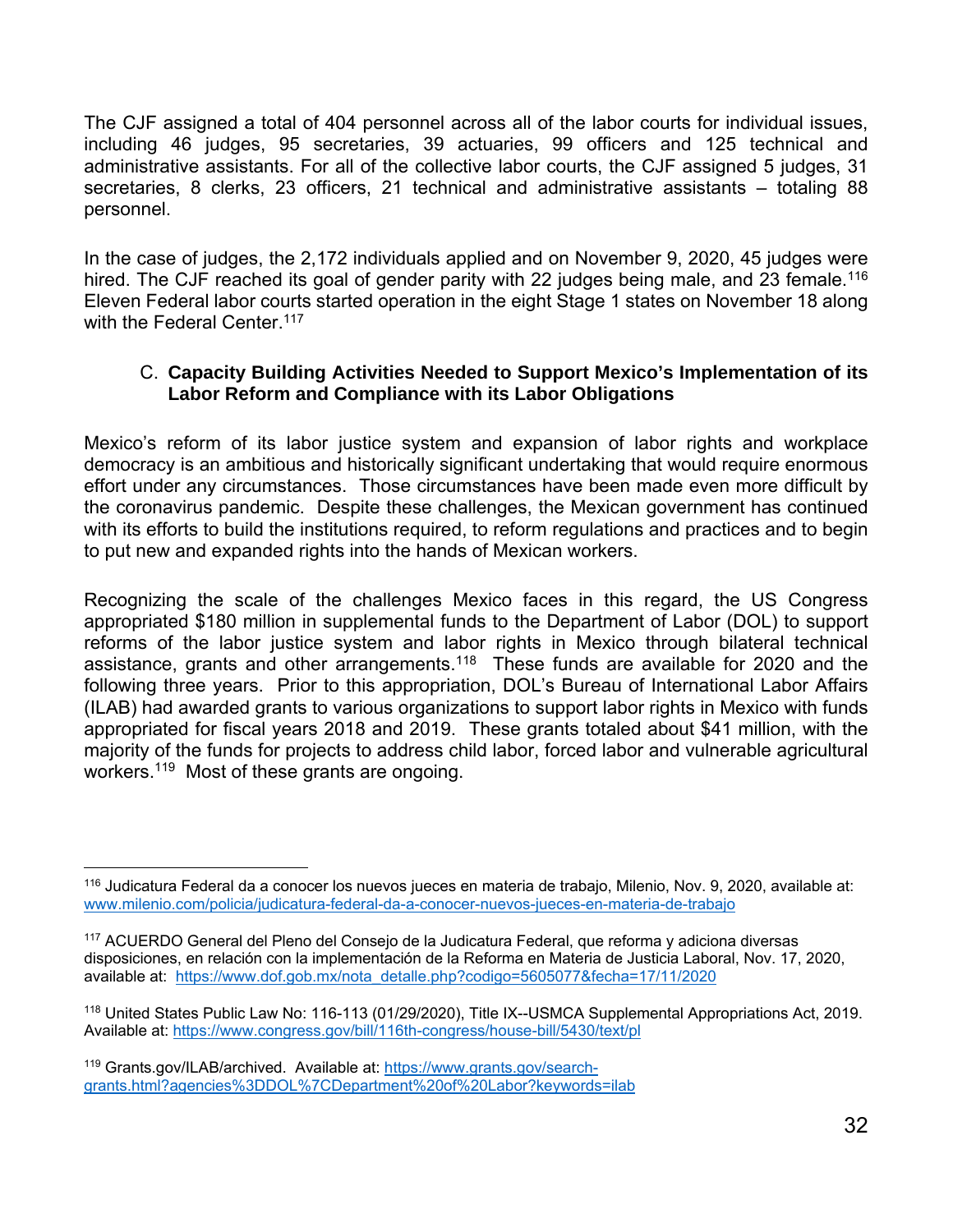With the new 2020 funds ILAB intends to provide an additional \$20 million to IMPAQ International, adding to the \$10 million awarded to the group with 2018 and 2019 funds. This grant is designed to assist the Mexican Secretary of Labor (STPS) and the new Federal Center in digitizing all collective bargaining agreements and union registration documents, building transparent information and registration systems, training labor officials and developing a multifaceted approach using data analytics and other tools to help identify and combat law evasion, corruption and inefficiency and to identify inspection units in need of training and capacity building. The grant will also support the new Federal Center in developing a career civil service structure. ILAB has also awarded IMPAQ \$750,000 to assist Mexico with the process of making publicly available documents held in the CABs.

ILAB awarded \$664,660 to the Federal Mediation and Conciliation Service to strengthen the institutional capacity of conciliation bodies, including the Federal Center and the Local Conciliation Centers.

ILAB is also in the process of awarding four additional grants with 2020 funds.<sup>120</sup> One grant for \$3 million will be awarded to a project titled "Engaging Mexico's Auto Sector Employers in Labor Law Reform Implementation". A second grant for \$10 million will be awarded for raising awareness of the new labor systems among workers, employers and union leaders. A third grant for \$10 million will fund work to improve workers' effective access to justice and realization of their labor rights. All told, nearly \$50 million of the \$180 million appropriated by Congress will have been committed by the end of 2020.<sup>121</sup>

The funds already obligated and those to be awarded in 2020 are meant to address significant ongoing problems with labor rights in Mexico. However, there are major and evident challenges that were a focus of the USMCA Annex 23-A that have not yet been addressed by ILAB's grants. These are directly related to the expansion of union democracy and workers' rights, reform of labor justice and effective enforcement of labor laws. If DOL and ILAB are to play their intended roles in supporting Mexico's implementation of its labor reform and compliance with its labor obligations under USMCA, these gaps should be addressed as a priority and with sufficient funding.<sup>122</sup> We address two of these gaps in this interim report.

l <sup>120</sup> ILAB Grants and contracts/current opportunities. Available at: https://www.dol.gov/agencies/ilab/resources/grants

<sup>121</sup> US DOL "Current U.S. Department of Labor (DOL)/Bureau of International Labor Affairs (ILAB) Technical Assistance in Mexico," Sep. 22, 2020, submitted to the Board in response to an information request.

<sup>&</sup>lt;sup>122</sup> While this report focuses on the funding specifically appropriated in the USMCA Implementation Act, our concerns extend to both current and future funding both from the US Government, including DOS, USAID, NED and IDFC, and through multilateral institutions including the ILO, World Bank and Inter-American Development Bank.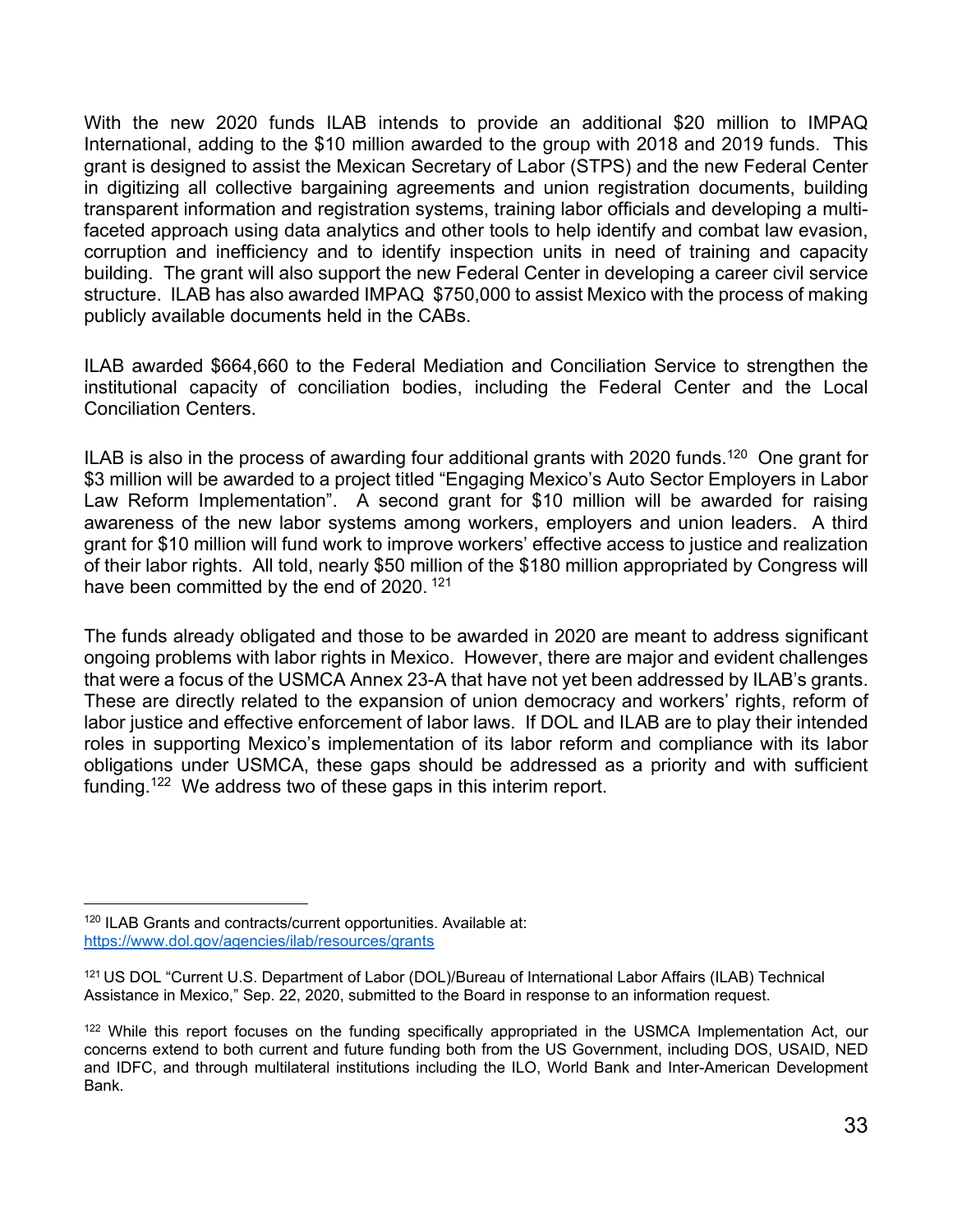## 1. Support for Mexican workers' rights to organize representative unions and to engage in meaningful collective bargaining

The ability of Mexican workers to organize into unions of their choice and take part in collective bargaining that represents their interests has been severely constrained by the corporatist system, employer resistance and outright fraud through protection contracts, as discussed above. These problems had long been identified, and the key objective of the 2017 Mexican constitutional reform and the 2019 labor law reform was to dismantle that system and reform industrial relations to put power into the hands of workers to improve their wages and working conditions. Mexican President Andrés Manuel López Obrador has pledged to "restore democracy to the trade unions and to achieve true collective bargaining" and positions the reform as a fundamental part of his mandate to carry out the fourth transformation of the Mexican polity.123 The commitments form part of the obligations that Mexico assumed under the USMCA.

Achieving true freedom for workers to organize into unions and take part in meaningful collective bargaining is a challenge in any country, including the US, because it means that workers will have a real voice in determining the distribution of profits within a firm and ultimately the labor share of a country's income. Redistribution and enhanced workers' say over conditions of work brings resistance. Achieving freedom of association, union democracy and the right to bargain collectively requires clear and fair laws guaranteeing these rights and effective government enforcement of the laws. It also requires serious capacity building for workers to understand and have confidence in these rights and to develop the strategies and tactics that can overcome resistance. Only a very limited portion of the ILAB funding to date has been designed to address these challenges. Unless significant additional resources are devoted to supporting workers to exercise these rights, the historic opportunity presented by the Mexican labor reform is unlikely to achieve its goals.

One promising avenue to build the capacity needed would be for ILAB to call for proposals for cross-border organizing by unions in Mexico and the United States. Within sectors, unions on both sides of the border face similar issues and sometimes the same employers. In this context it is worth recalling that since 1935 it has been the "declared policy" of the United States to "encourage[e] the practice and procedure of collective bargaining and [protect] the exercise by workers of full freedom of association, self-organization, and designation of representatives of their own choosing, for the purpose of negotiating the terms and conditions of their employment or other mutual aid or protection".<sup>124</sup> As noted above, the Mexican President has committed to equivalent goals for Mexico and the US, Mexico and Canada have obligated themselves to carry

l

<sup>&</sup>lt;sup>123</sup> Letter to Richard Neal, Chairman of the Committee on Ways and Means, US House of Representatives, October 14, 2019. Available at:

https://waysandmeans.house.gov/sites/democrats.waysandmeans.house.gov/files/documents/10.17.19%20AML O%20Neal%20letter.pdf

<sup>124</sup> United States National Labor Relations Act, Section 1. Available at: https://www.nlrb.gov/guidance/keyreference-materials/national-labor-relationsact#:~:text=Congress%20enacted%20the%20National%20Labor,businesses%20and%20the%20U.S.%20econo my.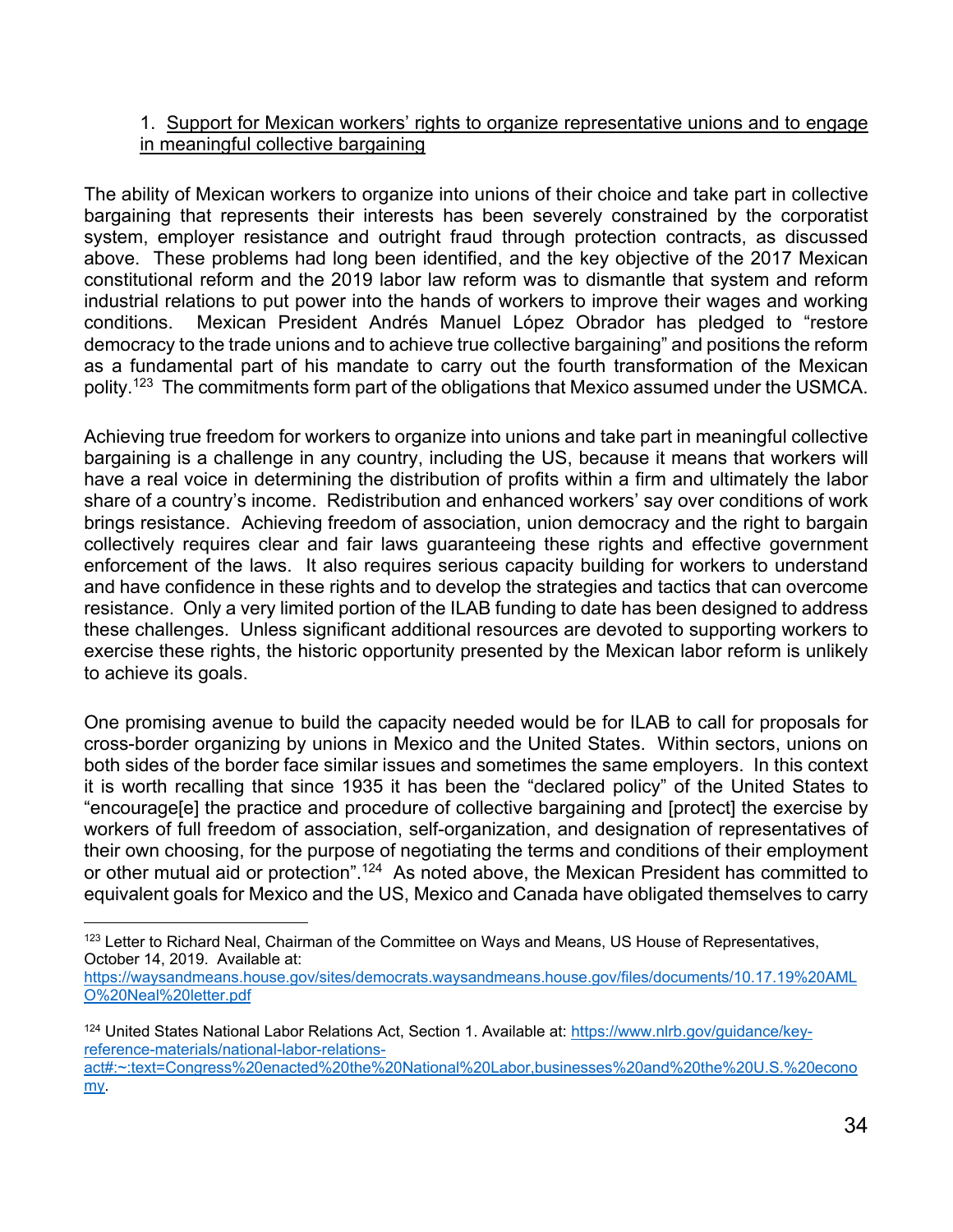out this work through Article 23 and Annex 23-A of the USMCA, committing to trade only in goods produced in compliance with labor rights.125

An effective way to support the achievement of these goals would be for unions on both sides of the border to share their experience, research and analysis, strategic planning, member resources, and organizer training to build real capacity and provide a foundation for joint organizing and/or bargaining campaigns. Mexican workers who seek to exercise their rights under the new labor law have few options to learn how to implement the new law while constructing more democratic workplace relations. Support is required for capacity-building in which US unions and labor support organizations work together with Mexican labor activists, trade unionists and rank and file workers to advance union democracy and collective bargaining. Fulfilling the promise of the new law requires training on basic concepts of trade unionism such as research, external organizing, democratic and transparent union administration, collective bargaining and negotiation and contract administration. Participation by Canadian unions could also be considered.

To illustrate how ILAB could support this, it could establish an overall pool of funds large enough to have real impact and call for proposals from cross-border union coalitions in several sectors to carry out these activities. By way of illustration, a pool of \$40 million could allow grants of up to \$10 million to be awarded as individual grants to coalitions in a number of sectors. The union coalitions might find it helpful to invite an experienced provider of services to ILAB to assist them with proposal preparation and monitoring. The call for proposals could cover all sectors or focus on the priority sectors such as automobiles and parts, aerospace, telecommunications, electronics, mining and others identified in the USMCA implementing bill and USMCA Annex 31- A.

A recent independent evaluation of past ILAB grants focused on improving labor rights and conditions in trading partners found that those targeting workers, unions and labor federations tended to have greater effectiveness in meeting goals than those targeting government or employers and recommended that ILAB increase the share of its projects with workers, unions or federation as the primary project target.<sup>126</sup> To date only 17 per cent (\$15 million of \$89 million) of ILAB grants awarded in 2018 and 2019 or pending award in 2020 have been targeted to build union capacity. It is worth noting that, in July 2020, members of the US House of Representatives' USMCA working group and all Democratic members of the House Ways and Means Committee wrote to the USTR and Secretary of Labor to express deep concern that the \$180 million supplemental resources provided to implement the USMCA were not being used

l 125 USMCA Article 23 and Annex 23-A. Available at: https://ustr.gov/sites/default/files/files/agreements/FTA/USMCA/Text/23%20Labor.pdf

 $126$  Mathematica (September 2020). "ILAB Synthesis Review Final Report". Available at: https://www.dol.gov/sites/dolgov/files/ILAB/research\_file\_attachment/ILAB\_synthesis\_review\_report\_public\_final. pdf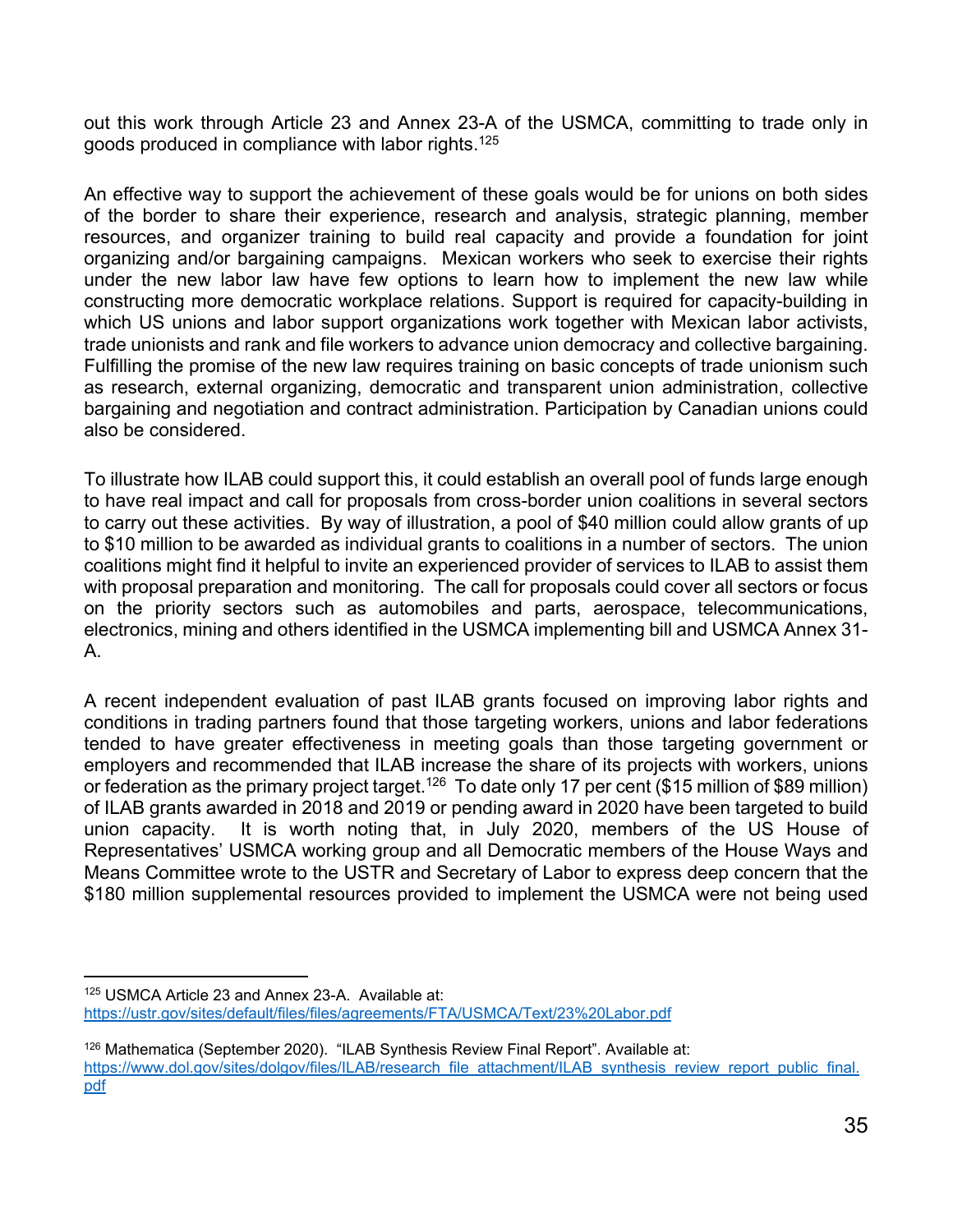as intended to support "desperately needed worker-focused capacity building activities in Mexico".127 This is clearly an area that requires increased allocation of funds.

### 2. Technical assistance to build the capacity of Mexican labor inspectors

A second area that requires significant additional support is technical assistance to build the capacity of Mexican labor inspectors to carry out their responsibilities to enforce the new labor rights. Long-standing problems with funding, training, and combating corruption in labor inspection have been constant obstacles to workers' exercise of their labor rights.<sup>128</sup> Moreover, labor inspectors' previous training was oriented to the corporatist system and enforcement practices that were substantively different and less demanding than the enforcement that will be required under the new system of labor justice and the expanded rights for workers. As Members of the House of Representatives stated in their July 2020 letter to DOL and USTR, "The current labor system is characterized by widespread suppression of authentic and democratic worker voice by employers, by protection unions paid by employers to control their workforce and by government officials who systematically resist workers' attempts to create independent and democratic labor organizations."  $129$  Under these circumstances a businessas-usual approach to labor inspection will not meet the demands of the labor reform in Mexico.

Article 23.12 of USMCA envisions cooperation between the US, Mexico and Canada to achieve the labor rights goals of the trade agreement, including through "specific exchanges of technical expertise and assistance" (23.12.2.d) and through activities oriented to support "labor inspectorates and inspection systems, including methods and training to improve the level and efficiency of labor law enforcement, strengthen labor inspection systems, and help ensure compliance with labor laws" (23.12.5.h). Specifically, Mexico is creating a corps of "verifiers and inspectors in processes of union democracy."130 A very robust program of cooperation between

<sup>129</sup> Letter to DOL and USTR (July 23, 2020). Available at:

l <sup>127</sup> Letter to DOL and USTR (July 23, 2020). Available at:

https://waysandmeans.house.gov/sites/democrats.waysandmeans.house.gov/files/documents/20200723%20Hou se%20Ltr%20to%20DOL%20and%20USTR%20re%20USMCA%20Funding%20for%20Worker%20Centered%20 Programs.pdf

<sup>&</sup>lt;sup>128</sup> Christine Murray, Red tape, bad data and bribes endanger Mexico's workers, Reuters, Nov. 24, 2020, available at: https://www.reuters.com/article/mexico-government-labor-exclusive-trfn-idUSKBN2861HP; Silvia Arzate y Gabino Jiménez, Si no se tiene una inspección poderosa no va a funcionar la reforma laboral: Magistrado Arturo Mercado, MasReformasMejorTrabajo, Jul. 20, 2020, available at: https://www.masreformasmejortrabajo.mx/index.php/entorno-laboral/reforma-laboral/item/2628-si-no-se-tieneuna-inspeccion-poderosa-no-va-a-funcionar-la-reforma-laboral-magistrado-arturo-mercado

https://waysandmeans.house.gov/sites/democrats.waysandmeans.house.gov/files/documents/20200723%20Hou se%20Ltr%20to%20DOL%20and%20USTR%20re%20USMCA%20Funding%20for%20Worker%20Centered%20 Programs.pdf

<sup>130</sup> Programa Nacional de Capacitación en el Sistema de Justicia Laboral, section 3.1.5., available at: https://reformalaboral.stps.gob.mx/Documentos/PROGRAMA\_NACIONAL\_DE\_CAPACITACION.pdf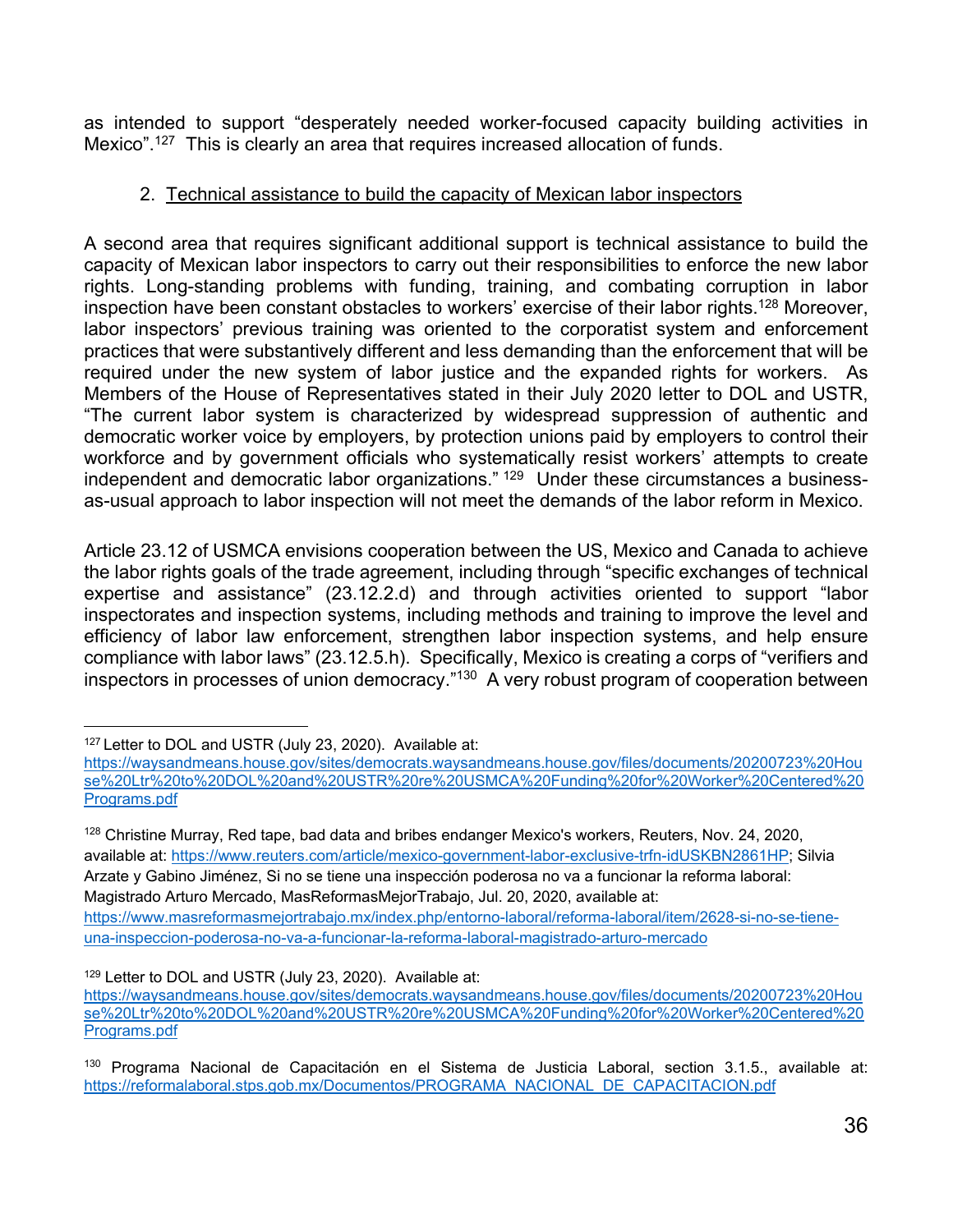DOL and the STPS and Federal Center should be undertaken as soon as possible to take advantage of the transformational moment in STPS and the creation of the new Federal Center. Canadian labor institutions, the ILO's specialized Labor Administration program and strong labor inspectorates from Latin America could also be invited to participate.

DOL has some experience with hands-on training and strategy development with labor inspectorates of other trading partner countries, for example with the Colombian Ministry of Labor in the context of the US-Colombia Free Trade Agreement. The current transformation in Mexico calls for a deeper and more sustained engagement, with on-site and ongoing exchange of knowledge, tools, strategy and techniques.

Effective enforcement of labor laws and labor rights is a challenge in any country, because it requires government intervention on the side of workers when more powerful employers resist their obligations. Over recent decades there have been important breakthroughs in understanding how to enforce labor laws strategically. The important experience gained in the US, the ILO and some Latin American countries should be harnessed to assist Mexico in its unprecedented efforts. Funding will be necessary to pay for travel expenses, salaries for time away from usual assignments and for replacements for inspectors so assigned, development of specialized tools and training material, translation and interpretation, etc. A major commitment of funds by ILAB from the \$180 million supplemental appropriation would be an appropriate way to assist Mexico in its transformation.

# **IV. CONCLUSION AND RECOMMENDATIONS**

Mexico has made significant progress in the implementation of the May 1, 2019 labor law reform, especially taking into account the impact of the Covid-19 pandemic. The efforts of the López Obrador administration, and especially the leadership of the Secretariat of Labor and Social Welfare and the Federal Center for Conciliation and Contract Registration, deserve recognition.

At the same time, it must be acknowledged that many of the changes promised to improve the lives of workers, in terms of union democracy, freedom of association and collective bargaining, remain to be implemented. Most unionized workers are not yet able to democratically elect their leaders or ratify their collective bargaining agreements. The system of protection contracts, sustained by employer payments to union leaders, remains intact at this time. Covid-19 has caused thousands of deaths and millions of job losses. Workers who attempt to challenge these conditions by demanding union democracy, higher wages, or even protective equipment have been fired, jailed and – in too many cases – murdered.

The Independent Mexico Labor Expert Board is authorized by statute to make "a determination that Mexico is not in compliance with its labor obligations" under the USMCA.<sup>131</sup> Given that Mexico's new labor institutions began operating less than a month ago, we do not make such a

 $\overline{a}$ 131 USMCA Implementation Act, Sec. 734.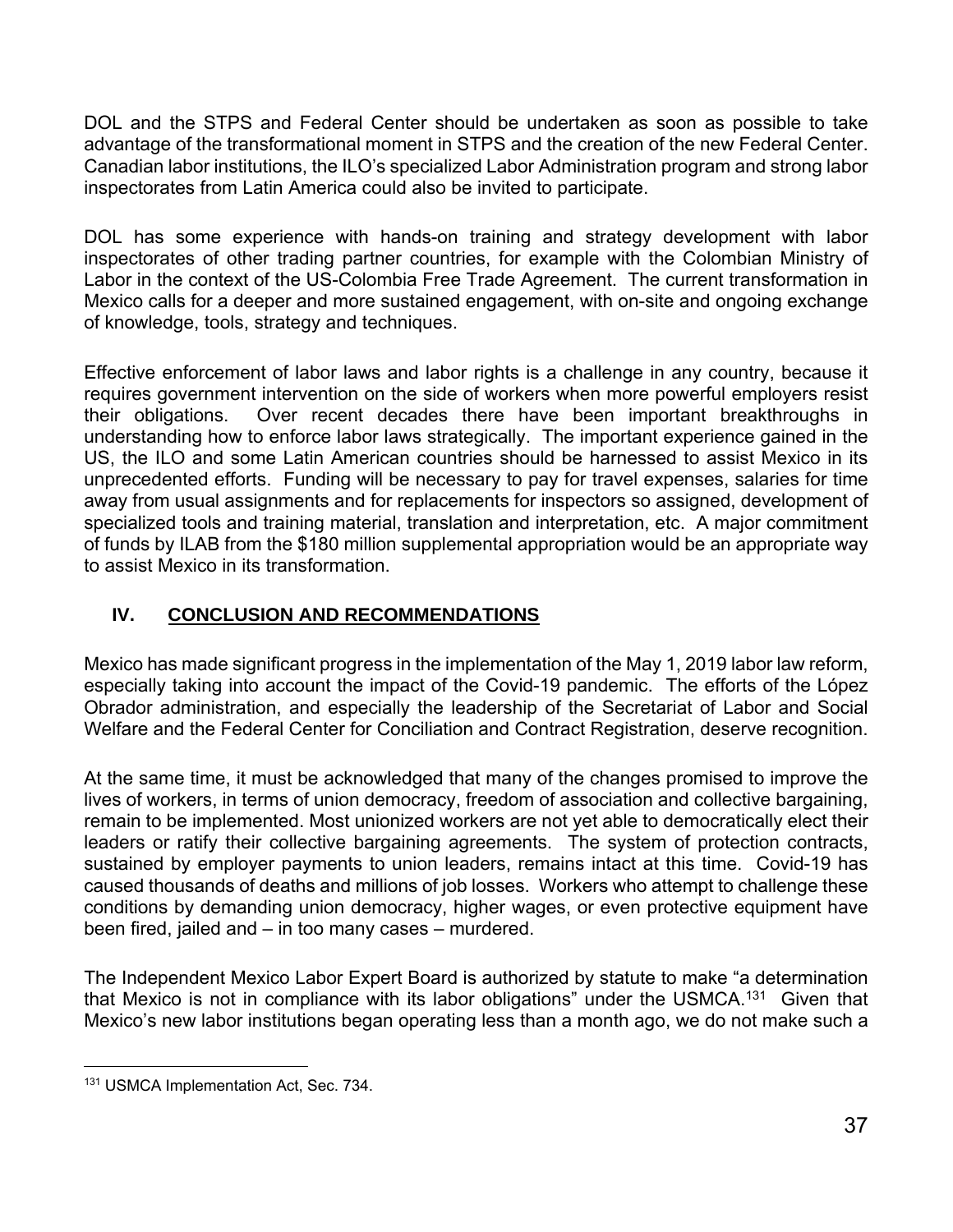determination at this time. We do offer the following recommendations to address the legal, institutional, and political obstacles to the exercise of fundamental worker rights in Mexico that this report identifies.

### RECOMMENDATIONS

■ End violence against workers

The ILC and Congress must make every effort to assist Mexico in stopping surveillance, harassment, threats, arrest, physical violence, and assassination of workers exercising their protected rights, at both Federal and state level. Labor law reform efforts are set back every time an incident occurs.

#### ■ Promote transparency

As long as workers do not have effective access to the key documents that define their rights – their collective bargaining agreements and the statutes and financial reports of their unions – it will be difficult to establish effective union democracy. Putting these documents on the internet is a step forward, but it does not ensure access. The ILC and Congress should carefully monitor Mexico's implementation of the relevant provisions of the Federal Labor Law,<sup>132</sup> including the reports of labor inspectors, to determine whether the legislation is being complied with and whether workers are able to obtain, read and understand these documents.

■ Focus implementation on USMCA priority sectors

Given that the Mexican government has already shown that the stages of implementation can be amended,<sup>133</sup> the US government should advocate for a reshuffling of the states included in each implementation stage so the revised implementation schedule more closely aligns with the intent of Annex 23-A. Specifically, the states of Nuevo Leon and Tamaulipas should have their implementation date advanced to October, 2021.

■ Reform the legitimation process

The ILC and Congress should urge Mexico to modify the Protocol for legitimation of existing CBAs to (1) organize legitimation votes by sector, following a schedule determined by the government and providing meaningful education about the process and options to workers in

l <sup>132</sup> Specifically Articles. 132.XXX, 358.IV, 365 Bis, 371 Bis.XIII, and 373.

<sup>&</sup>lt;sup>133</sup> Procuraduría Federal de la Defensa del Trabajo, Celebran Tercera Sesión Ordinaria del Consejo de Coordinación para la Implementación de la Reforma al Sistema de Justicia Laboral, Jul. 27, 2020, available at: https://www.gob.mx/profedet/articulos/celebra-tercera-sesion-ordinaria-del-consejo-de-coordinacion-para-laimplementacion-de-la-reforma-al-sistema-de-justicia-laboral?idiom=es.